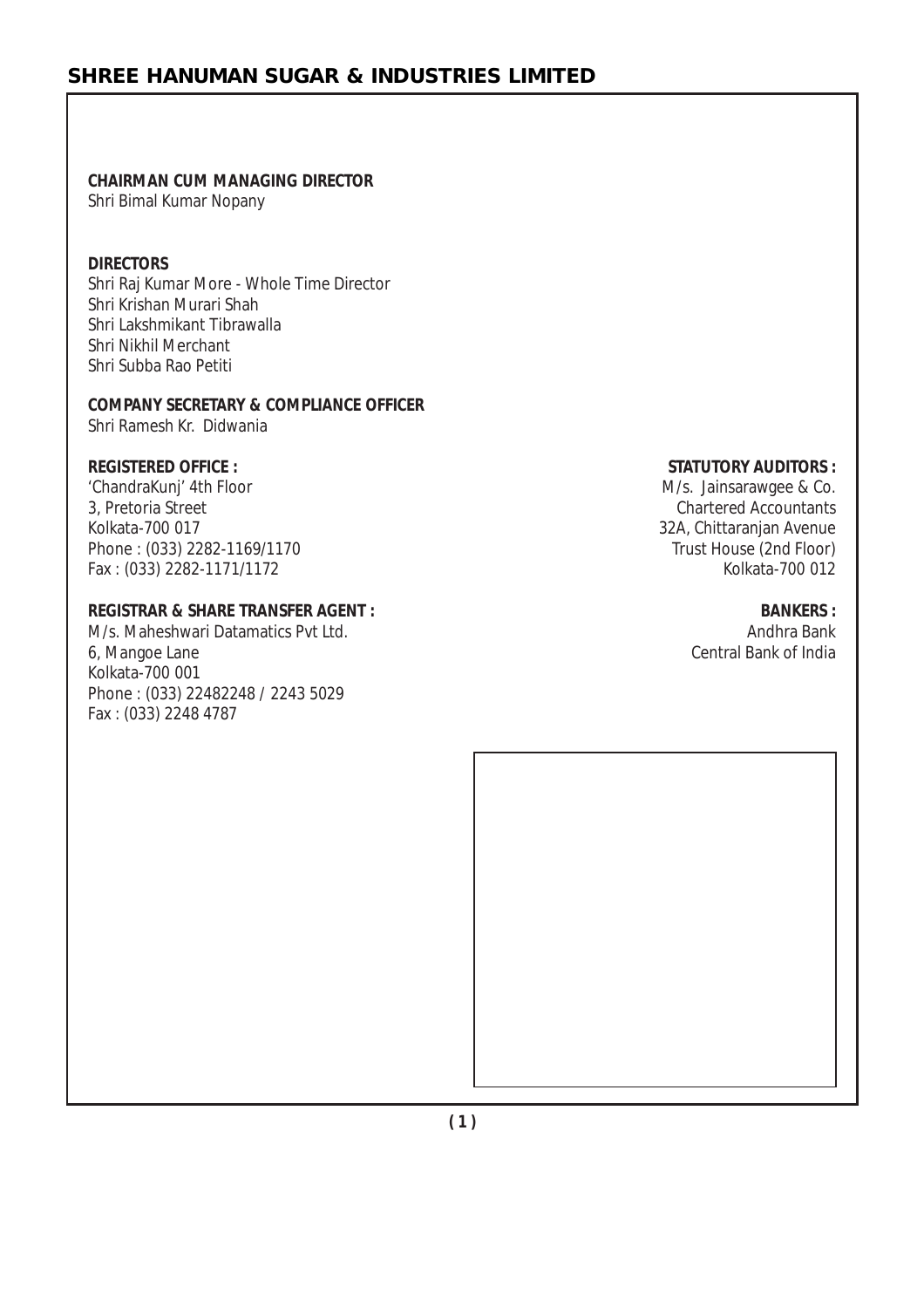# **NOTICE**

NOTICE is hereby given that the Annual General Meeting of the Members of Shree Hanuman Sugar & Industries Limited will be held on Thursday, the 31st December, 2009 at 11.00 A.M. at the Registered Office of the Company at 'Chandra Kunj', 3, Pretoria Street, 4th Floor, Kolkata – 700071 to transact the following business:

# **ORDINARY BUSINESS:**

- 1. To receive, consider and adopt the Audited Balance Sheet of the Company as at 30th June, 2009 together with Profit & Loss Account for the year ended on that date, and the reports of the Directors and the Auditors thereon.
- 2. To declare dividend.
- 3. To appoint a Director in place of Mr. Raj Kumar More, who retires by rotation and is eligible for reappointment.
- 4. To appoint Auditors and to fix their remuneration.

# **SPECIAL BUSINESS:**

# **Appointment of Mr. Nikhil Merchant as Director**

5. To consider and, if thought fit, to pass with or without modification(s), the following resolution as Ordinary Resolution:

"RESOLVED THAT Mr. Nikhil Merchant, who was appointed as an additional director of the Company by the Board of Directors and who holds office upto the date of this Annual General Meeting in terms of Section 260 of the Companies Act, 1956 and in respect of whom the Company has received a notice under Section 257 of the Companies Act, 1956 in writing proposing his candidature for the office of director, be and is hereby appointed as Director of the Company liable to retire by rotation."

## **Appointment of Ms. Pratima Srivastava as Director**

6. To consider and, if thought fit, to pass with or without modification(s), the following resolution as Ordinary Resolution:

"RESOLVED THAT Ms. Pratima Srivastava, who was appointed as an additional director of the Company by the Board of Directors and who holds office upto the date of this Annual General Meeting in terms of Section 260 of the Companies Act, 1956 and in respect of whom the Company has received a notice under Section 257 of the Companies Act, 1956 in writing proposing her candidature for the office of director, be and is hereby appointed as Director of the Company liable to retire by rotation."

# **Appointment of Mr. Subbarao Peteti as Director**

7. To consider and, if thought fit, to pass with or without modification(s), the following resolution as Ordinary Resolution:

"RESOLVED THAT Mr. Subbarao Peteti, who was appointed as an additional director of the Company by the Board of Directors and who holds office upto the date of this Annual General Meeting in terms of Section 260 of the Companies Act, 1956 and in respect of whom the Company has received a notice under Section 257 of the Companies Act, 1956 in writing proposing his candidature for the office of director, be and is hereby appointed as Director of the Company liable to retire by rotation."

# **Appointment of Mr. R. K. More as Wholetime Director**

8. To consider and, if thought fit, to pass with or without modification(s), if any, the following Resolution as **Ordinary Resolution**:

"RESOLVED THAT pursuant to the provisions of section 198, 269, 302, 309, 310 read with Schedule XIII and other applicable provisions of the Companies Act, 1956 (including any statutory modifications or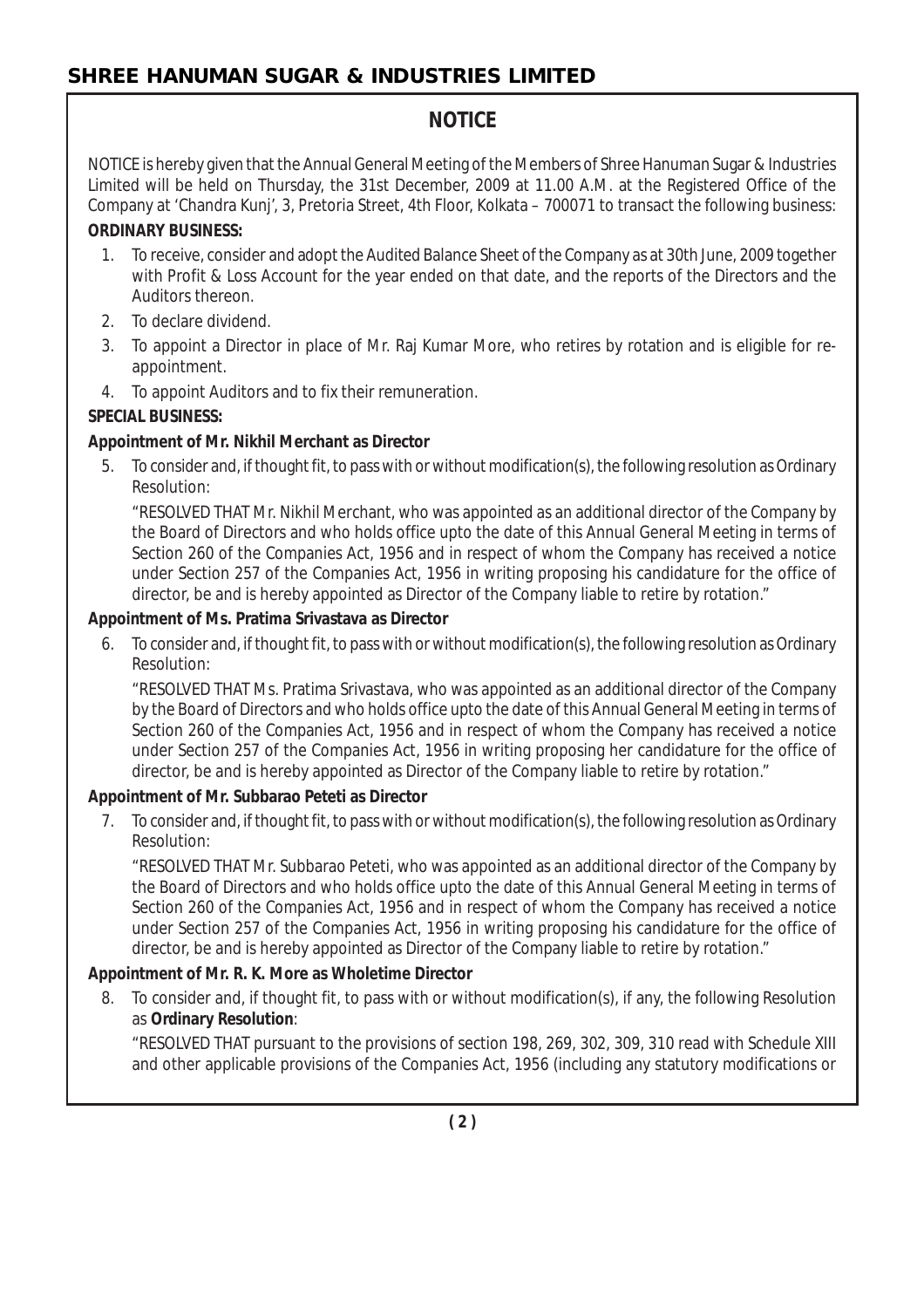re-enactment thereof for the time being in force) the approval of the Company be and is hereby granted for appointment of Shri R. K. More as the Whole-time Director to be designated as 'Executive Director' of the Company for a period of 3 (three) years w..e.f. 1st October, 2009 on the terms, conditions and remuneration as set out in the Explanatory Statement annexed to the Notice convening this Meeting, with liberty to the Board of Director (hereinafter referred to as "the Board" which term shall be deemed to include any Committee of the Board constituted to exercise its powers, including the powers conferred by this Resolution) to alter and vary the terms and conditions and/or remuneration, subject to the same not exceeding the limits specified under Schedule XIII to the Companies Act, 1956 or any statutory modification(s) or re-enactment thereof."

"RESOLVED FURTHER THAT the Board be and is hereby authorized to take all such steps as may be necessary, proper or expedient to give effect to this Resolution."

By order of the Board For **SHREE HANUMAN SUGAR & INDUSTRIES LIMITED** Place : Kolkata **B. K. NOPANY** Date : 1st December, 2009 **Chairman cum Managing Director** 

**NOTES:**

- **1. A member entitled to attend and vote at the Meeting is also entitled to appoint one or more proxies to attend and vote instead of himself and the proxy need not be a member of the Company.**
- **2. Proxies in order to be effective must be received by the Company at least 48 hours before the time of the Meeting.**
- 3. The Explanatory Statement pursuant to section 173(2) of the Companies Act, 1956 is annexed hereto and form part of this Notice.
- 4. All documents referred to in the Notice and the Explanatory Statement are open for inspection by the Members of the Company at the registered office of the Company on all working days between 11.00 a.m. to 1.00 p.m. up to the date of the Meeting convened by this Notice.
- 5. The Register of Members and Share Transfer Book of the Company will remain closed from 23rd December, 2009 to 31st December, 2009 (both days inclusive).
- 6. The Members are requested to intimate change in their address, if any, quoting their registered Folio No.
- 7. Members are requested to furnish/update details of their Bank Account to the Company/Registrar & Transfer Agents/Depository Participants to enable the Company to print the same on the dividend warrants/to avail of ECS facility, whatever applicable.
- 8. The Members are requested to bring their copies of Annual Report to the Meeting, as the same will not be redistributed at the venue of Annual General Meeting.
- 9. The Members attending the General Meeting are requested to bring enclosed attendance slip, duly filled in.
- 10. Members, who hold share in de-materialised form, are requested to bring their client ID and DP-ID number for the purpose of identification and attendance at the meeting.
- 11. The dividend as recommended by the Board of Directors if declared at this Annual General Meeting shall be paid on or before 30th January, 2009 –
	- a. To those shareholders whose names appear on the Company's Register of Members after giving effect to all valid transfers in physical form lodged with the Registrar & Transfer Agents (R&T Agents) of the Company on or before 23rd December, 2009.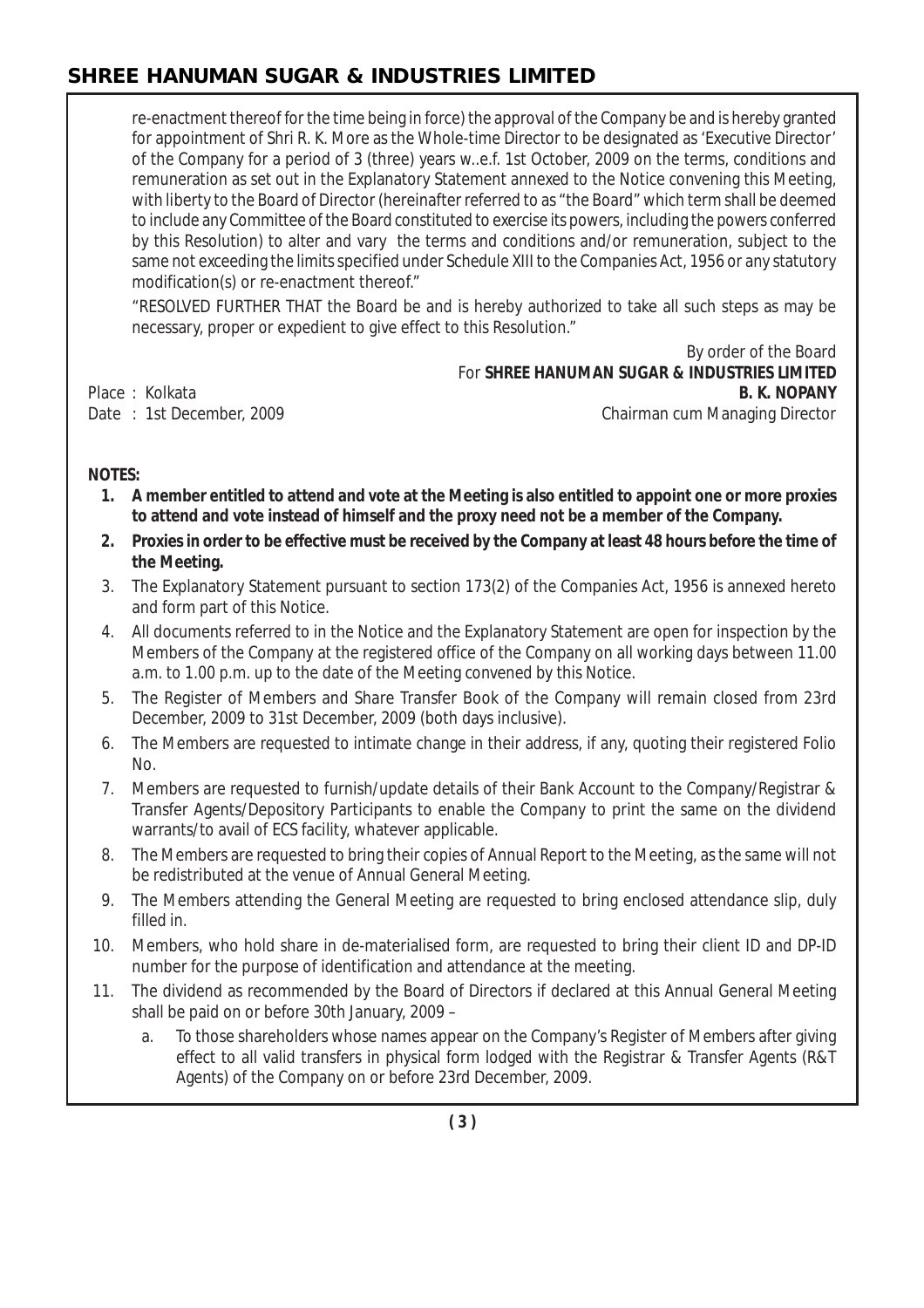- b. In respect of shares held in electronic form, to those "deemed members" whose names appear in the statements of beneficial ownership furnished by National Securities Depository Limited (NSDL) and Central Depository Services (India) Limited (CDSL) as at the end of the business hours on 31st December, 2009.
- 12. Consequent upon the introduction of section 109A of the Companies Act, 1956, shareholders are entitled to make nomination in respect of shares held by them in physical form. Shareholders desirous of making nominations are requested to send their requests in Form No. 2B in duplicate (which will be made available on request) to the R&T Agents of the Company.
- 13. Pursuant to the provisions of section 205A (5) of the Companies Act, 1956, dividends for the financial year ended 31st March, 1995 and thereafter, which remain unclaimed in the unpaid dividend account for a period of seven years from the date of transfer of the same, will be transferred to the Investor Education and Protection Fund established by the Central Government. Shareholders, who have not encashed their dividend warrants(s) so far for the financial year ended 30th June, 2002 or any subsequent financial years, are requested to make their claim to the R&T Agents of the Company. According to the provisions of the Act, no claims shall lie against the said Fund or the Company for the amounts of dividend so transferred nor shall any payment be made in respect of such claims.
- 14. As per SEBI directive, shares of all the Companies have to be traded compulsorily in dematerialized form by all investors, the Company has appointed M/s Maheshwari Datamatics Pvt Ltd, 6, Mangoe Lane, 2nd Floor, Kolkata – 700001 as common agency to act as Registrars for the purpose of electronic connectivity for effecting dematerialization of shares as well as for transfer of physical shares.

#### **INFORMATION REQUIRED TO BE FURNISHED UNDER CLAUSE 49 OF THE LISTING AGREEMENT IN RESPECT OF DIRECTORS BEING APPOINTED/RE-APPOINTED**

| <b>Name</b>                 | <b>Mr. Nikhil Merchant</b>                                                                                                                                                                    |
|-----------------------------|-----------------------------------------------------------------------------------------------------------------------------------------------------------------------------------------------|
| Date of Birth               | 6th July, 1960                                                                                                                                                                                |
| Qualification               | B S (Textile Engineering), M.E.P., IIM Ahmedabad.                                                                                                                                             |
| Profession                  | <b>Business</b>                                                                                                                                                                               |
| <b>Expertise</b>            | Strong techno commercial person, successfully handled<br>assignments in strategic planning and projects, operations,<br>implementation of projects from conceptual stage to<br>commissioning. |
| <b>Other Directorships</b>  | Swan Energy Limited                                                                                                                                                                           |
| Shareholding in the Company | NIL.                                                                                                                                                                                          |
|                             |                                                                                                                                                                                               |
|                             |                                                                                                                                                                                               |
| Name                        | Ms. Pratima Srivastava                                                                                                                                                                        |
| Date of Birth               | 2nd October, 1956                                                                                                                                                                             |
| Qualification               | Post Graduate in Economics, Business Mgmt and studied<br>finance at New York University.                                                                                                      |
| Profession                  | <b>Financial Consultant</b>                                                                                                                                                                   |
| <b>Expertise</b>            | In the field of Finance with Publicity/Marketing and Sales.                                                                                                                                   |
| <b>Other Directorships</b>  | Canthus Finvest Pyt Ltd.                                                                                                                                                                      |
| Shareholding in the Company | 25000 Equity Shares                                                                                                                                                                           |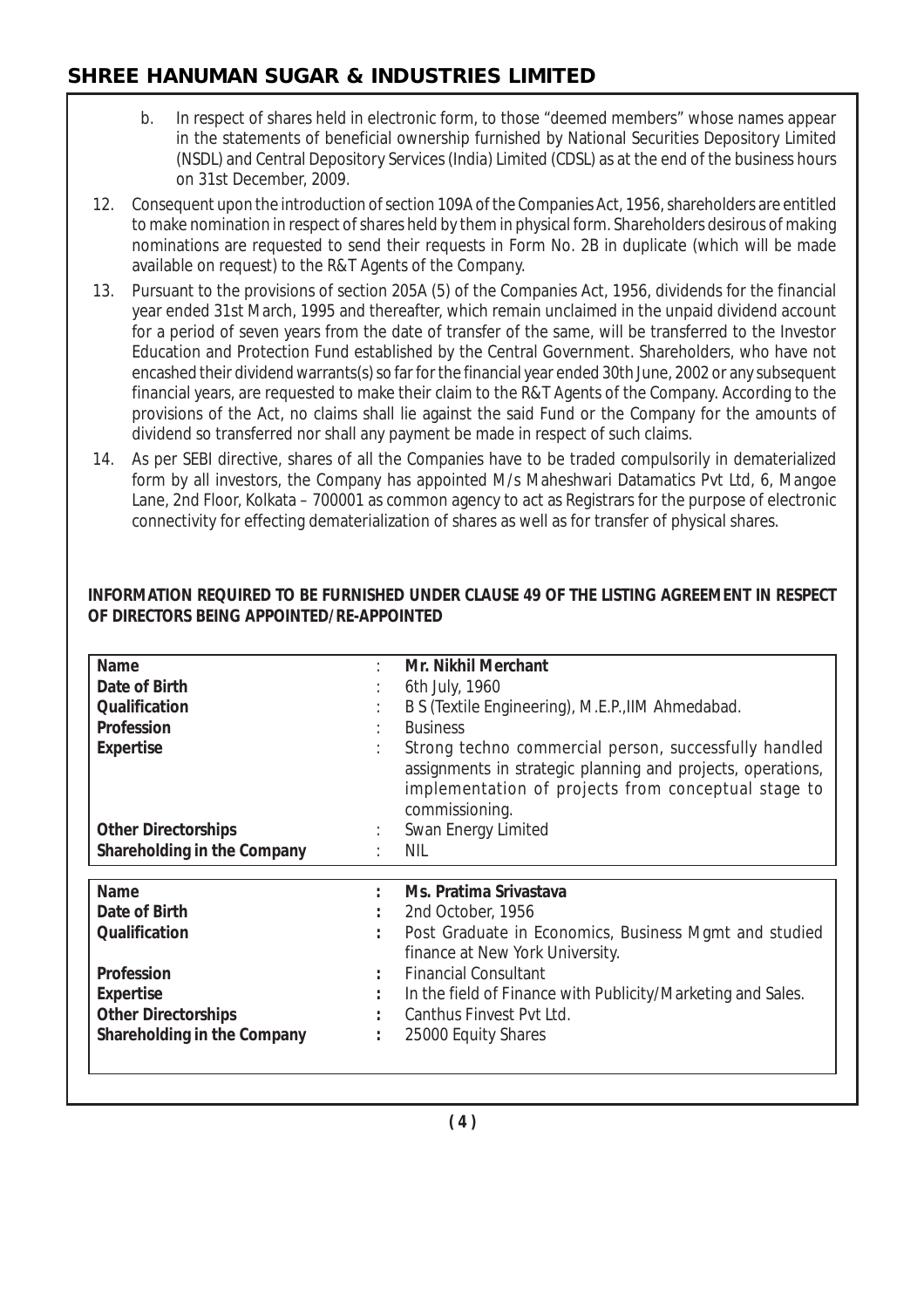| <b>Name</b>                 |                      | Mr. Subbarao Peteti                                                     |
|-----------------------------|----------------------|-------------------------------------------------------------------------|
| Date of Birth               |                      | 18th October, 1947                                                      |
| Qualification               |                      | B.Com, Fellow of Indian Institute of Chartered Accountants of<br>India. |
| Profession                  |                      | <b>Business</b>                                                         |
| <b>Expertise</b>            | $\ddot{\phantom{a}}$ | In the field of Banking & Finance. Expert in the area of                |
|                             |                      | Corporate Governance & Risk Management.                                 |
| <b>Other Directorships</b>  |                      | NIL                                                                     |
| Shareholding in the Company | $\ddot{\phantom{a}}$ | <b>NIL</b>                                                              |
|                             |                      |                                                                         |
| <b>Name</b>                 | ÷                    | Mr. R. K. More                                                          |
| Date of Birth               |                      | 15th August, 1944                                                       |
| Qualification               |                      | B. Com., LL.B.                                                          |
| Profession                  |                      | Service                                                                 |
| <b>Expertise</b>            |                      | Commercial, Finance & Legal                                             |
| <b>Other Directorships</b>  |                      | Shree Milk & Food Industries Ltd                                        |
|                             |                      | <b>Ginni Securities Limited</b>                                         |
|                             |                      | Ginni Investment & Services Ltd                                         |
|                             |                      | Ajanta Commercial & Trading Co. Pvt Ltd                                 |
|                             |                      | <b>CFM Developers Ltd</b>                                               |
|                             |                      | Reform Flour Mills Pvt Ltd                                              |
|                             |                      | Vishnu Sugar Mills Ltd                                                  |
|                             |                      | Mudit Investment & Trading Co. Ltd                                      |
|                             |                      | Mahalakshmi Knitfab Pyt Ltd                                             |
| Shareholding in the Company |                      | Nil                                                                     |

#### **Annexure to Notice**

## **EXPLANATORY STATEMENT PURSUANT TO SECTION 173(2) OF THE COMPANIES ACT, 1956**

#### **Re. Item No. 5: Appointment of Mr. Nikhil Merchant as Director**

Mr. Nikhil Merchant was co-opted as an Additional Director in the Board Meeting held on 29th September, 2009 and holds office upto the date of Annual General Meeting. The Company has received a notice in writing under section 257 of the Companies Act, 1956 from a member alongwith requisite deposit, signifying his intention to propose the name of Mr. Merchant as a candidate for the office of Director of the Company. Mr. Nikhil Merchant aged about 49 years is a techno-commercial person having expertise in project work, has approx 27 years' experience to his credit. He has been associated with many renowned companies in senior position. The Board considers it desirable that the Company should continue to avail services of Mr. Merchant as a Director of the Company and accordingly recommends this resolution for your approval.

None of the Directors except Mr. Nikhil Merchant is concerned or interested in the said resolution.

#### **Re. Item No. 6: Appointment of Ms. Pratima Shrivastav as Director**

Ms. Pratima Shrivastav was co-opted as an Additional Director in the Board Meeting held on 4th May, 2009 and holds office upto the date of Annual General Meeting. The Company has received a notice in writing under section 257 of the Companies Act, 1956 from a member alongwith requisite deposit, signifying his intention to propose the name of Ms. Pratima as a candidate for the office of Director of the Company. Ms. Pratima Shrivastav aged about 53 years has approx 30 years' experience in the field of Finance to her credit at national as well as international level. She has been associated with many renowned companies in senior position or as Director. The Board considers it desirable that the Company should continue to avail services of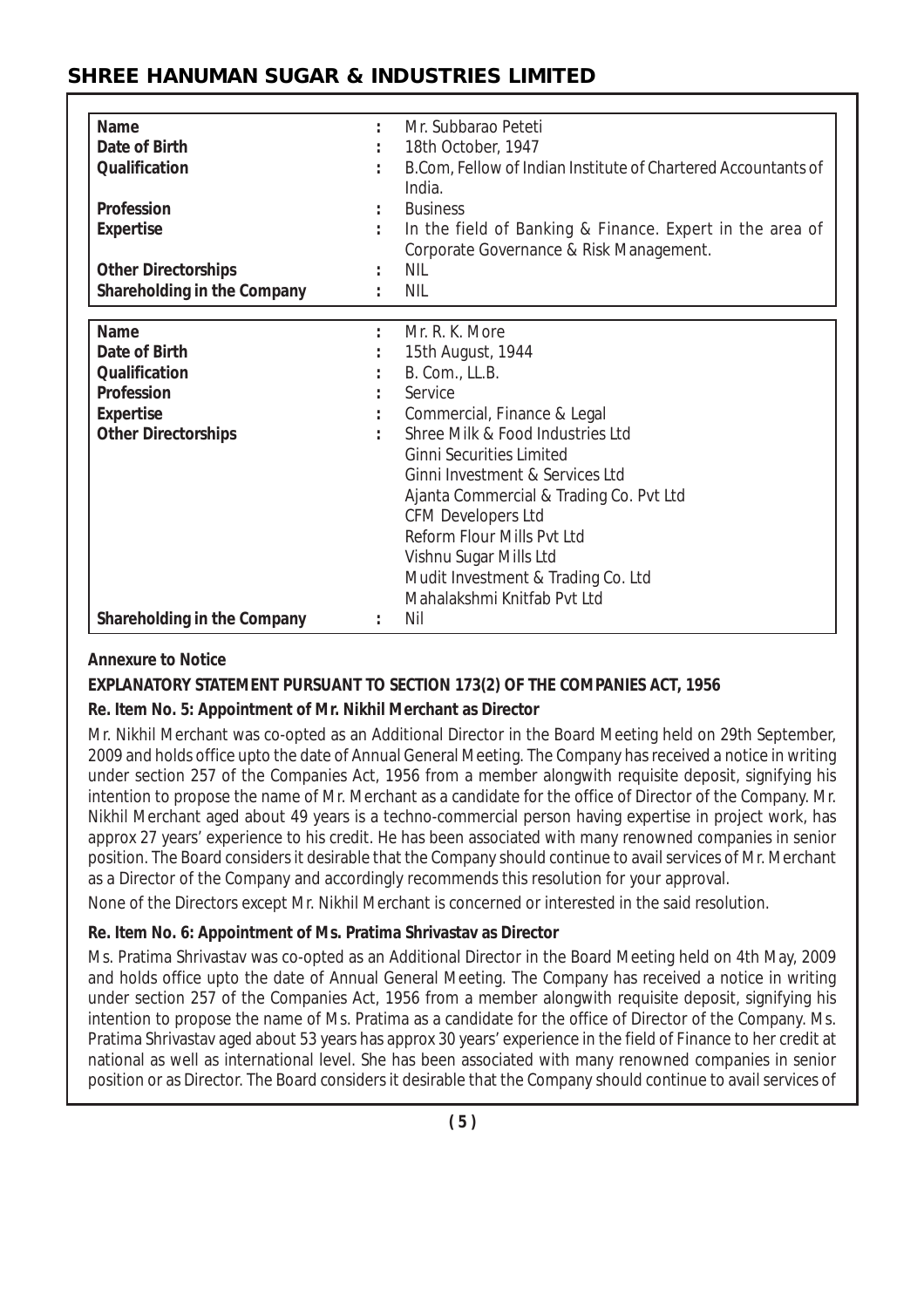Ms. Pratima as a Director of the Company and accordingly recommends this resolution for your approval. None of the Directors except Ms. Pratima Shrivastav is concerned or interested in the said resolution.

## **Re. Item No. 7: Appointment of Mr. Subbarao Peteti as Director**

Mr. Subbarao Peteti was co-opted as an Additional Director in the Board Meeting held on 29th September, 2009 and holds office upto the date of Annual General Meeting. The Company has received a notice in writing under section 257 of the Companies Act, 1956 from a member alongwith requisite deposit, signifying his intention to propose the name of Mr. Subbarao as a candidate for the office of Director of the Company. Mr. Subbarao Peteti aged about 62 years has approx 40 years' experience in the field of Banking, Finance and Business to his credit. He has been associated with many renowned companies in senior position or as Director. The Board considers it desirable that the Company should continue to avail services of Mr. Subbarao as a Director of the Company and accordingly recommends this resolution for your approval.

None of the Directors except Mr. Subbarao Peteti is concerned or interested in the said resolution.

## **Re. Item No. 8: Appointment of Mr. R. K. More as Whotime Director of the Company**

Pursuant to provisions of section 269 of the Companies Act, 1956 and also considering restructuring programme and growth plans of the Company, the Board of Directors at its meeting held on 29th September, 2009 appointed, subject to approval of members of the Company, Mr. R. K. More as Wholetime Director, to be designated as 'Executive Director' of the Company for a period of 3 (three) years w.e.f. 1st October, 2009, on the remuneration determined by the Remuneration Committee of the Board. The broad particulars of remuneration payable to and the terms of appointment of Mr. More are as under:

## **A) SALARY**

Rs. 1,00,000/- per month.

## **B) PERQUISITES**

**Perquisites will be classified as follows:**

## **i. Contribution to Provident Fund, Superannuation and Annuity Fund**

The Company's contribution to Provident Fund and Superannuation or Annuity Fund as per rules of the Company.

## **ii. Gratuity**

As per Rules of the Company.

# **iii. Entertainment, Travelling and other Expenses**

Reimbursement of entertainment, travelling and all other expenses incurred for the business of the Company.

## **iv. EXPLANATION**

Perquisites shall be evaluated as per the Income Tax Rules, 1962 wherever applicable and in the absence of any such Rule, perquisites shall be evaluated at cost.

# **C) AMENITIES**

# **i. Conveyance Facilities**

He will be provided with a car for use on Companies business. Provision of car for use on Company's business will not be considered as perquisites.

# **ii. Mobile, Telephone, Telefax and other Communication facilities**

The Company shall provide mobile, Telephone, Telefax and other communication facilities at the Managing Directors' residence for the purpose of official use.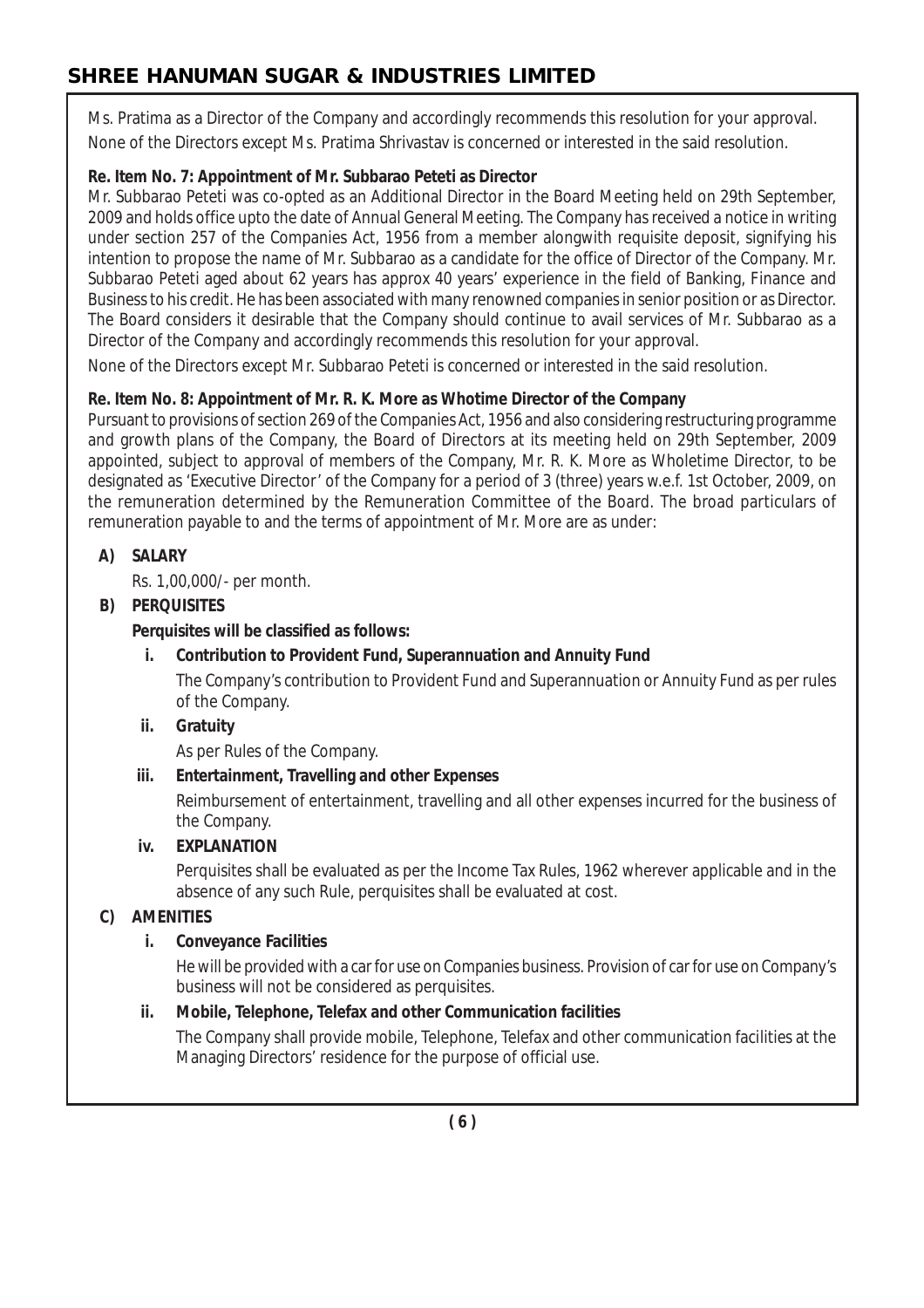#### **D) OVERALL REMUNERATION**

The aggregate of salary, commission and perquisites in any Financial Year shall not exceed the limits prescribed from time to time under section 198, 309 and other applicable provisions of the Companies Act, 1956 read with Schedule XIII of the said Act as may be in force from time to time.

#### **E) MINIMUM REMUNERATION**

In the event of loss or inadequacy of profits in any Financial Year during the currency of tenure of service of the Managing Director, the payment of salary, perquisites and other allowance shall be governed by the limits prescribed under Section II of Part II of Schedule XIII of Companies Act, 1956 including any Statutory modification or re-enactment hereof as may for the time being in force.

#### **F) OTHER TERMS AND CONDITIONS**

- **i.** The office of the Wholetime Director may be terminated by the Company or the concerned Wholetime Director by giving the other 3 (three) month's prior notice in writing.
- **ii.** The terms and conditions set out for appointment and payment of remuneration herein may be altered and varied by the Board as it may, from time to time, deem fit.

Mr. R. K. More aged about 65 years has approx 43 years' experience in the field of Finance, Commerce and Legal to his credit. He has been associated with many renowned companies in senior position or as Director. A brief resume of Mr. More, nature of his experience and names of companies in which he hold directorship, as stipulated under Clause 49 of Listing Agreement with the Stock Exchange in India, are provided separately along with the accompanying notice.

The draft of the Agreement to be executed between Shri More and the Company as approved by the Remuneration Committee is available for inspection by the members at the Registered Office of the Company on all working days between 11.00 a.m. to 1.00 p.m. up to the date of the Meeting and will also be available at the Meeting.

The Board recommends passing of the resolution set out at Item No. 8 of the accompanying notice.

Mr. R. K. More may be deemed to be concerned or interested in the resolution.

No other Director is interested in this resolution.

By order of the Board For **SHREE HANUMAN SUGAR & INDUSTRIES LIMITED** Place : Kolkata **B. K. NOPANY** Date : 1st December,2009 Chairman cum Managing Director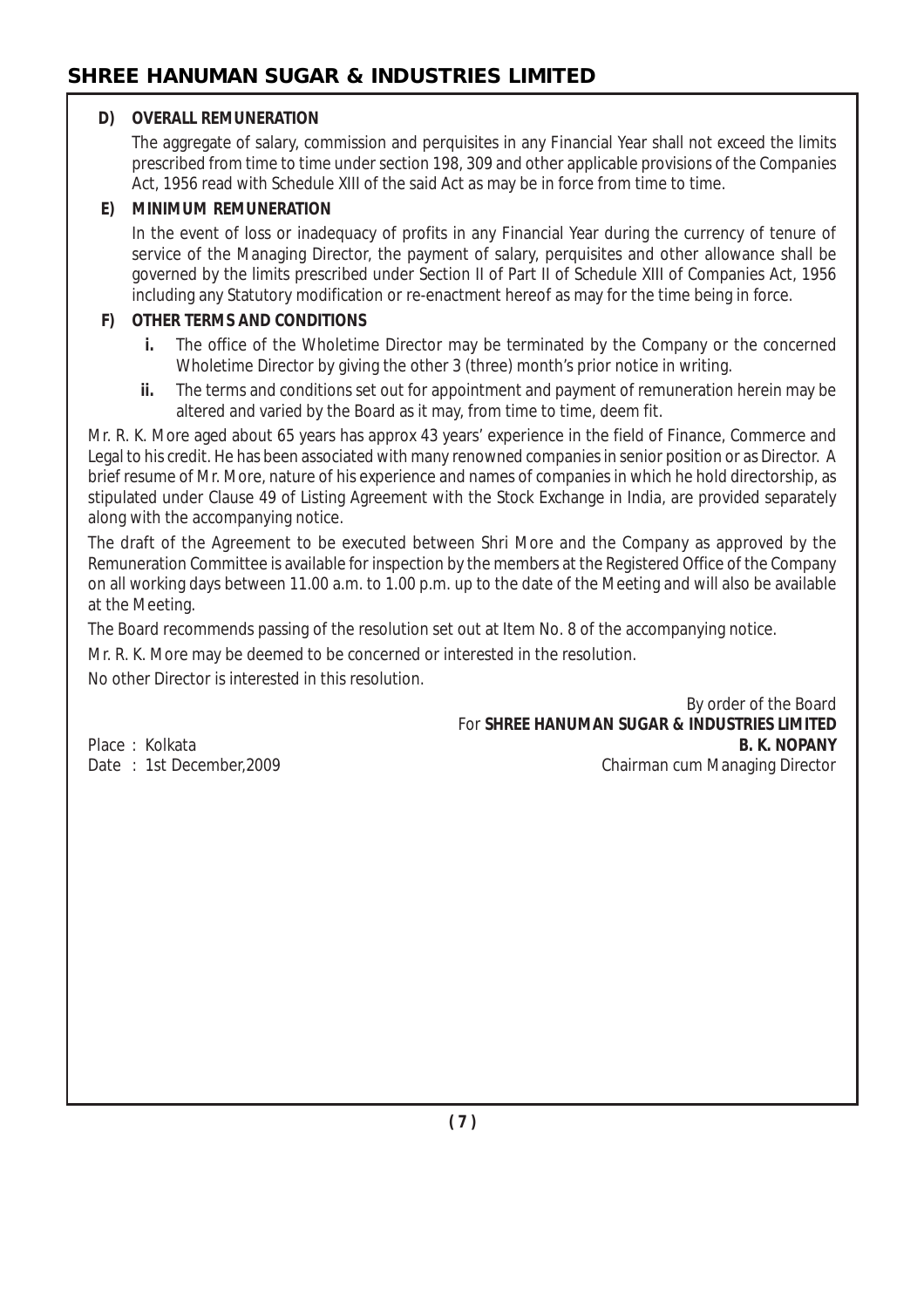# **DIRECTORS' REPORT TO THE MEMBERS**

Your Directors have pleasure in presenting the Annual Report and the Audited Accounts of the Company for the financial year ended 30th June, 2009 :

| <b>FINANCIAL RESULTS</b>                              |         | (Rs. in lacs) |
|-------------------------------------------------------|---------|---------------|
|                                                       | 2008-09 | 2007-08       |
| Sales & Other Income                                  | 1572.10 | 1305.51       |
| Profit / (Loss) before Interest, Depreciation and Tax | 478.49  | 387.72        |
| Interest<br>Less:                                     | 42.80   | 41.03         |
| Depreciation                                          | 131.31  | 125.89        |
| Profit/(Loss) before tax                              | 304.38  | 220.80        |
| Less: Provisions for Tax (Including FBT)              | 22.48   | 15.02         |
| Profit/(Loss) after tax                               | 281.90  | 205.78        |
| Add/Less: Balance brought forward from previous year  | 16.27   | 9.66          |
| Profit available for appropriation                    | 298.17  | 215.44        |
| <b>APPROPRIATIONS</b>                                 |         |               |
| Dividend (including Tax)                              | 56.16   | 35.80         |
| Transfer to Special Reserve                           | 99.75   | 113.37        |
| Transfer to General Reserve                           |         | 50.00         |
| Balance Profit / (Loss) carried to Balance Sheet      | 142.26  | 16.27         |

#### **PERFORMANCE:**

The Company during the year registered improved turnover of Rs. 1471.68 lacs, showing an increase of 26.45%, compared to Rs. 1163.82 lacs during the previous Financial Year 2007-08. Net profit also increased by 37.00%, compared with that for the previous financial year, both on account of growth in volume and improvement in profit margin. Your Directors are confident to significantly improve the performance of the Company in the coming year by way of undertaking sugar manufacturing and construction activities followed by adoption of state-of-art technology, cost cutting measures and better financial management.

## **DIVIDEND:**

Your directors, in view of improved performance and to maintain the past trend, are pleased to recommend a dividend @ 3% for the financial year 2008-09, i.e., Rs. 0.30 per equity share of Rs. 10/- each, on the enhanced capital, for your approval. The Proposed dividend, if approved at the ensuing Annual General Meeting, would result in appropriation of Rs. 56.16 lacs (including Corporate Dividend Tax of Rs. 8.16 lacs) out of the profits.

#### **COMMENCEMENT OF SUGAR MANUFACTURING ACTIVITIES AND UNDERTAKING EXPANSION PROGRAMME THEREOF:**

The Sugar Unit of the company was given on lease to Eastern Sugar & Industries Ltd (ESIL) in the year 1995. In the last few years ESIL has been facing financial problems. ESIL had not been able to utilize sugar production facility of 2500 TCD because of bottlenecks in some departments, primarily in the boiler house, and financial constraints. Under the current circumstances a unit of this size is not considered viable and it is necessary to expand the same to a minimum economic size of 6000 TCD, for which ESIL is not in position to raise funds due to default in repayment of dues of the Institutions.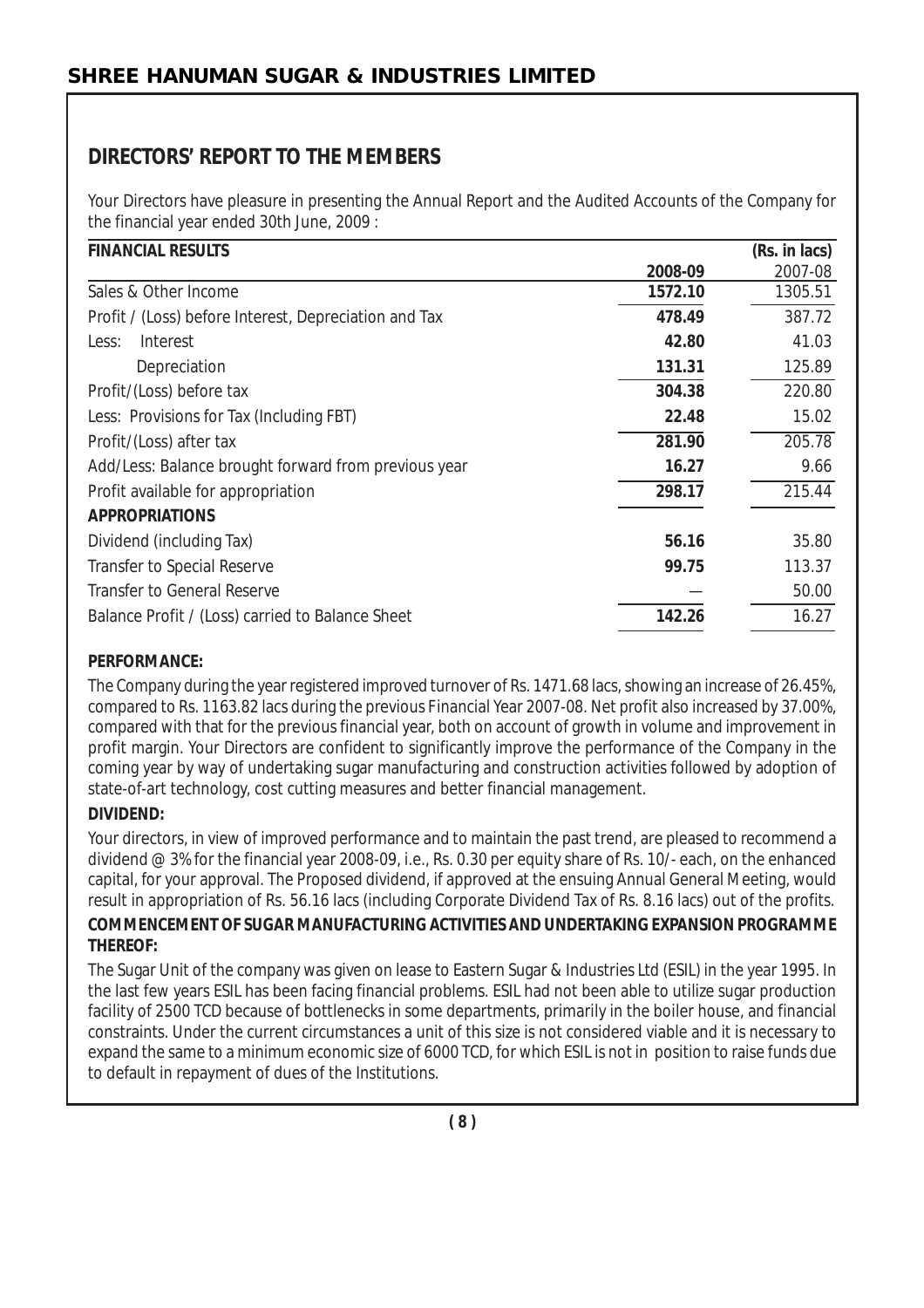After due deliberations with ESIL, it had been mutually decided to determine the lease of the Sugar Mill. As per terms, the Company will take over entire gross block of ESIL for which lump sum payment will be made towards part payment. The balance consideration will be paid by the Company in yearly installments. The Company will also pay Block Usage Charges for use of assets of the Mill. The majority of capital expenditure for resuming operations at the Mill has already been incurred by the Company out of its own sources.

The Company has also chalked-out an expansion programme for initially increasing the sugar manufacturing capacity of the said Mill from 2500 TCD to 6000 TCD. The steps for raising need based fund for commencement of the programme are being taken.

Your directors are confident that these steps will increase business activities of the Company significantly followed by significant improvement in its financial performance.

#### **POWER GENERATION**

Your Directors are also pleased to inform you that steps are also being taken to produce electricity for our sugar mill operations. Electric power is proposed to be generated mainly through the burning of bagasse, a primary by-product of our sugar production process. Bagasse is a combustible material which when burned produces steam, which in turn is used to generate electric power. Installation of Co-generation facility at the Sugar Mill with a capacity of 20 MW per hour is being considered.

#### **CONSTRUCTION ACTIVITIES**

Your Company has also taken effective steps to diversifying into the business of construction and selling of residential houses. Mr. B. K. Nopany, the Chairman of the Company has long-term experience of real estate development. The proposed constructions activities are proposed to be financed entirely either out of internal resources or advance from customers.

During the year under review, sale of construction rights stood at Rs. 99.75 lacs compared to Rs. 113.38 lacs during the previous financial year 2007-08.

#### **SHARE CAPITAL**

The Company has allotted on 30.6.2009, 58,00,000 equity shares of Rs. 10/- per share at a premium of Rs. 10/ per share aggregating to Rs. 11.60 crores to the persons, including persons other than existing shareholders of the Company, by way of preferential issue, pursuant to the resolution passed by the shareholders of the Company in their Extra-ordinary General Meeting held on 26.6.2009.

#### **SPLITTING OF EQUITY SHARES**

As reported in the last Directors' Report, the resolution, proposed in the notice of the last Annual General Meeting held on 31st December, 2008, sub-dividing Equity Shares of the Company into the face value of Rs. 2/ could not be carried out at the said meeting in the absence of majority of votes.

#### **FUTURE PROGRAMMES**

After successful implementation of the proposed expansion programme increasing the sugar manufacturing capacity from 2500 TCD to 6000 TCD, the Company has programme for increasing in stages the said capacity to 7500 TCD in the coming years.

The Company, through continuous interaction with foreign agencies, agents and prospective buyers along with regular research through internet, will also take initiatives for availing an opportunity to export sugar, subject to prevailing regulatory conditions in the country. In this process, on the basis of research and interaction with foreign buyers/agencies/agents attempts will also be made through in-house research to develop products of foreign standard and global needs. The management is very hopeful to enter the foreign market soon.

#### **DIRECTORS**

Mr. R. K. More retire at the conclusion of ensuing Annual General Meeting and being eligible offer himself for re-appointment.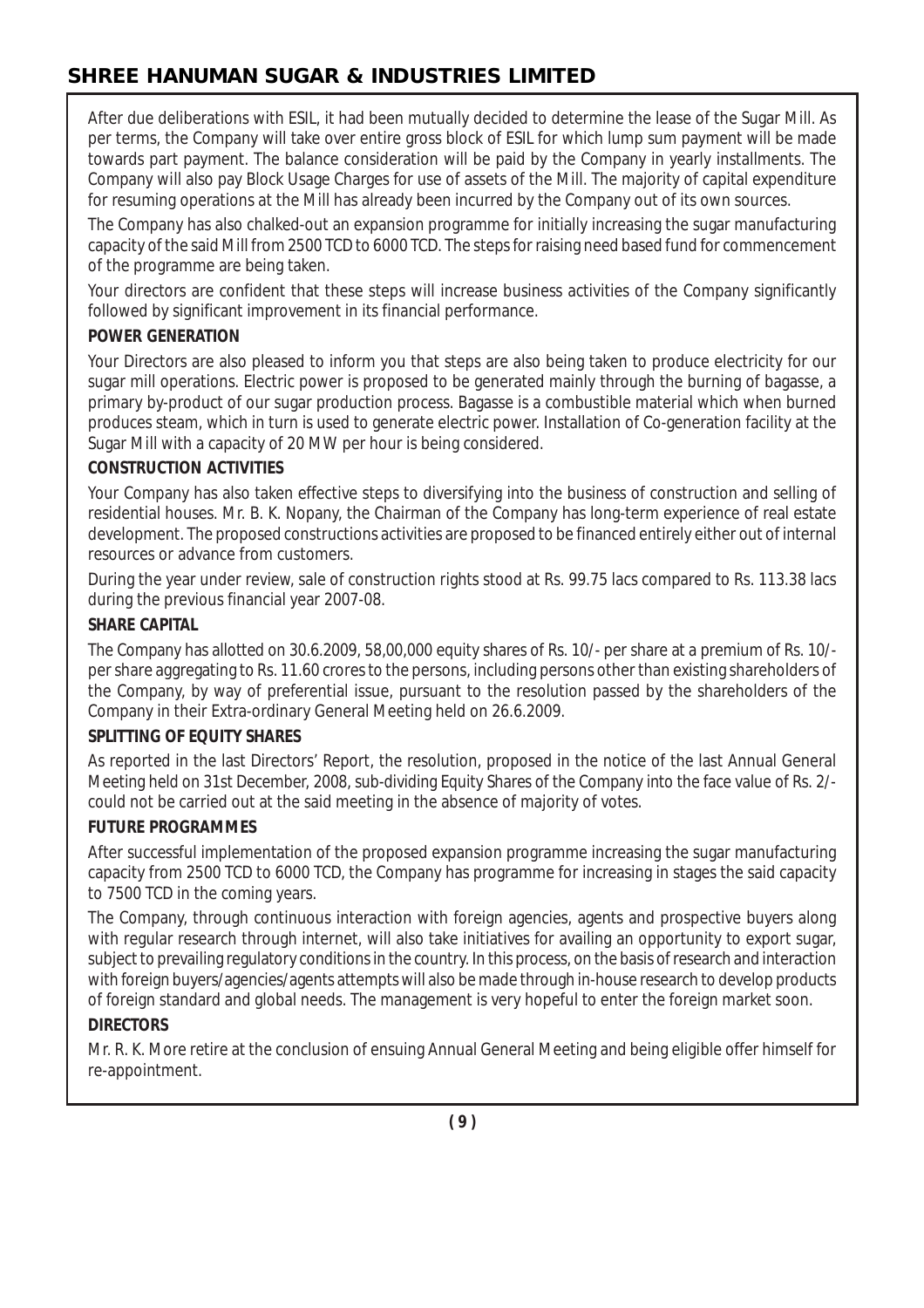Pursuant to provisions of Section 260 of the Companies Act, 1956 and Articles of Association of the Company, Mr. Nikhil Merchant, Ms. Pratima Srivastava and Mr. Subbarao Peteti were appointed as Additional Directors of the Company with effect from 29.9.2009, 4.5.2009 and 29.9.2009, respectively. They will hold office upto the date of the ensuing Annual General Meeting. The Company has received notices in writing from members proposing their candidature for the office of Director, liable to retire by rotation.

Mr. S. N. Mishra, who was appointed as an Additional Director and subsequently Wholetime Director of the Company w.e.f. 22.1.09, resigned from the Directorship of the Company w.e.f. 1.10.09. Consequent upon the resignation of Mr. Mishra from Directorship of the Company, he also ceased to be Wholetime Director of the Company, w.e.f. 1.10.2009. The Board put on records its appreciation for the valuable services and guidance received from him during his tenure.

Mr. N. R. Sewak, Director of the Company had resigned from the Directorship of the Company w.e.f. 12.5.2009. The Board put on records its appreciation for the valuable guidance received from him during his directorship.

In view of resignation by Mr. S. N. Mishra, considering increasing activities and growth plans of the Company and experience of Mr. R. K. More, Director of the Company, the Board of Directors at its meeting held on 29th September, 2009 appointed, subject to approval of members of the Company, him as Wholetime Director, designated as Executive Director, of the Company for a period of 3 (three) years w.e.f. 1st October, 2009, on the remuneration determined by the Remuneration Committee of the Board.

Brief resume of the Directors proposed to be appointed/re-appointed, as stipulated under clause 49 of the Listing Agreements with the Calcutta Stock Exchange Association Ltd are provided in the Notice forming part of this Annual Report.

## **AUDITORS**

The Auditors of the company M/s Jainsarawgee & Co., Chartered Accountants, hold office until the conclusion of the ensuing Annual General Meeting and are recommended for re-appointment. Certificate from Auditors has been received to the effect that their appointment, if made, would be within the limit prescribed under section 224(1B) of the Companies Act, 1956.

Notes forming part of accounts, which are specifically referred to by the Auditors in their report, are self explanatory and, therefore, do not call for any further comments.

## **FIXED DEPOSITS**

During the year under review, the Company has not accepted public deposits under section 58-A of the Companies Act, 1956.

#### **DE-MATERIALISATION OF SHARES**

The Company's equity shares are available for de-materialization on both the depositories, viz., NSDL & CDSL. Shareholders may be aware that SEBI has made trading in your Company's shares mandatory, in de-materialized form. As on 30th June, 2009, 7209964 equity shares representing 45.06% of your Company's Equity Share Capital have been de-materialised.

#### **LISTING AT STOCK EXCHANGE**

The Shares of the Company are listed on The Calcutta Stock Exchange Association Ltd, Kolkata. The Company has paid annual listing fee to the Exchange for the year 2009-10.

## **STATUTORY INFORMATION**

- There are no employees covered by the provisions of Section 217(2A) of the Companies Act, 1956, read with the Companies (Particulars of Employees) Rules, 1975.
- During the year under review, the Company has not carried out any manufacturing activity. Therefore, there are no particulars to be disclosed as per the Companies (Disclosures of Particulars in the Report of the Board of Directors) rules, 1988.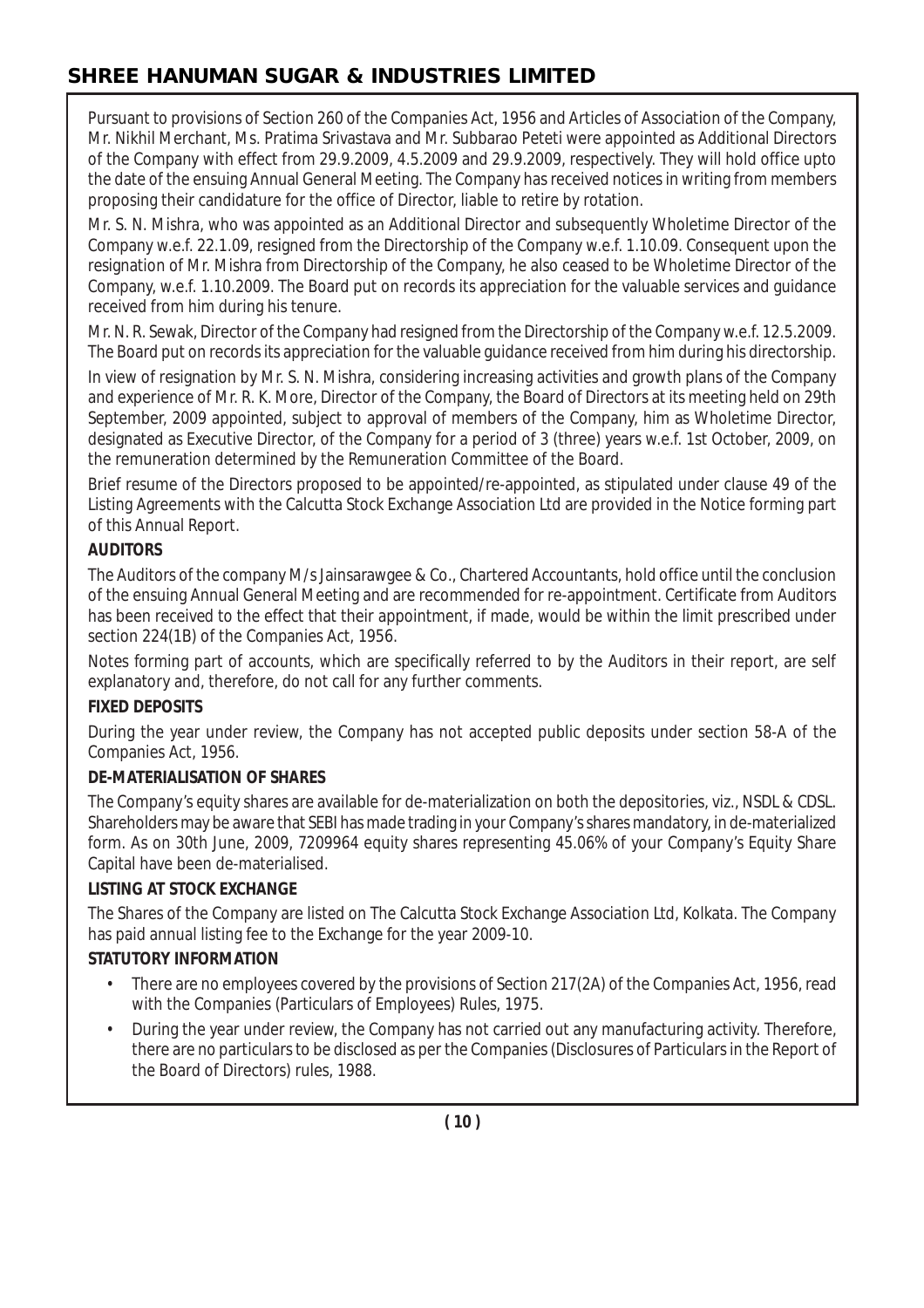- The company had no foreign exchange earning and outgo during the year under report.
- Certificate received from the Auditors of the Company regarding Compliance of conditions of Cororate Governance, as required under clause 49 VII of the Listing Agreement, is annexed and forms part of this report.
- As required under 49 IV F of the Listing Agreement, Management Discussion and Analysis Report is annexed and forms part of this report.

#### **DIRECTOR'S RESPONSIBILITY STATEMENT**

Pursuant to provisions of section 217 (2AA) of the Companies Act, 1956, your Directors confirm that:

- in the preparation of the Annual Accounts for the year ended 30th June, 2009, the applicable accounting standards had been followed, along with proper explanation relating to material departures;
- the Directors have selected such accounting policies and applied them consistently and made judgements and estimates that are reasonable and prudent so as to give a true and fair view of the state of affairs of the Company at the end of the financials year and the loss of the company for the year under review;
- the Directors have taken proper and sufficient care for the maintenance of adequate accounting records in accordance with the provisions of the Companies Act,1956 for safeguarding the assets of the Company and for preventing and detecting fraud and other irregularities; and
- the Directors have prepared the annual accounts on a going concern basis.

#### **EMPLOYEE RELATIONS**

During the year under review, the relations between the Management and the workmen were cordial.

#### **INVESTOR RELATIONS**

Your Company always endeavors to keep the time of response to Shareholders' requests/grievance at the minimum. Priority is accorded to address all the issues raised by the Shareholders and provide them a satisfactory reply at the earliest possible time. The Shareholders' Grievance Committee of the Board meets periodically and reviews the status of the redressal of Shareholders' Grievances. The Shares of the Company continue to be traded in Electronic Form and the De-materialization arrangement exists with both the depositories, viz., National Securities Depository Limited and Central Depository Services (India) Limited.

#### **ACKNOWLEDGEMENT**

Your Directors wish to place on record the sincere and dedicated efforts of all the members of the Company's team which has throughout the year remained active. Your Directors also take this opportunity to offer their sincere thanks to Financial Institutions, Banks, other Government Agencies, our valued customers and the investors for their continued support and assistance. The employees of your Company continued to display their unstinted devotion, co-operation. Your Directors take this opportunity to record their appreciation for the same. Your Directors also express their profound thanks to the Shareholders for their faith and continued support to the endeavors of the Company.

By order of the Board For **SHREE HANUMAN SUGAR & INDUSTRIES LIMITED** Place : Kolkata **B. K. NOPANY B. K. NOPANY** Date : 1st December, 2009 Chairman cum Managing Director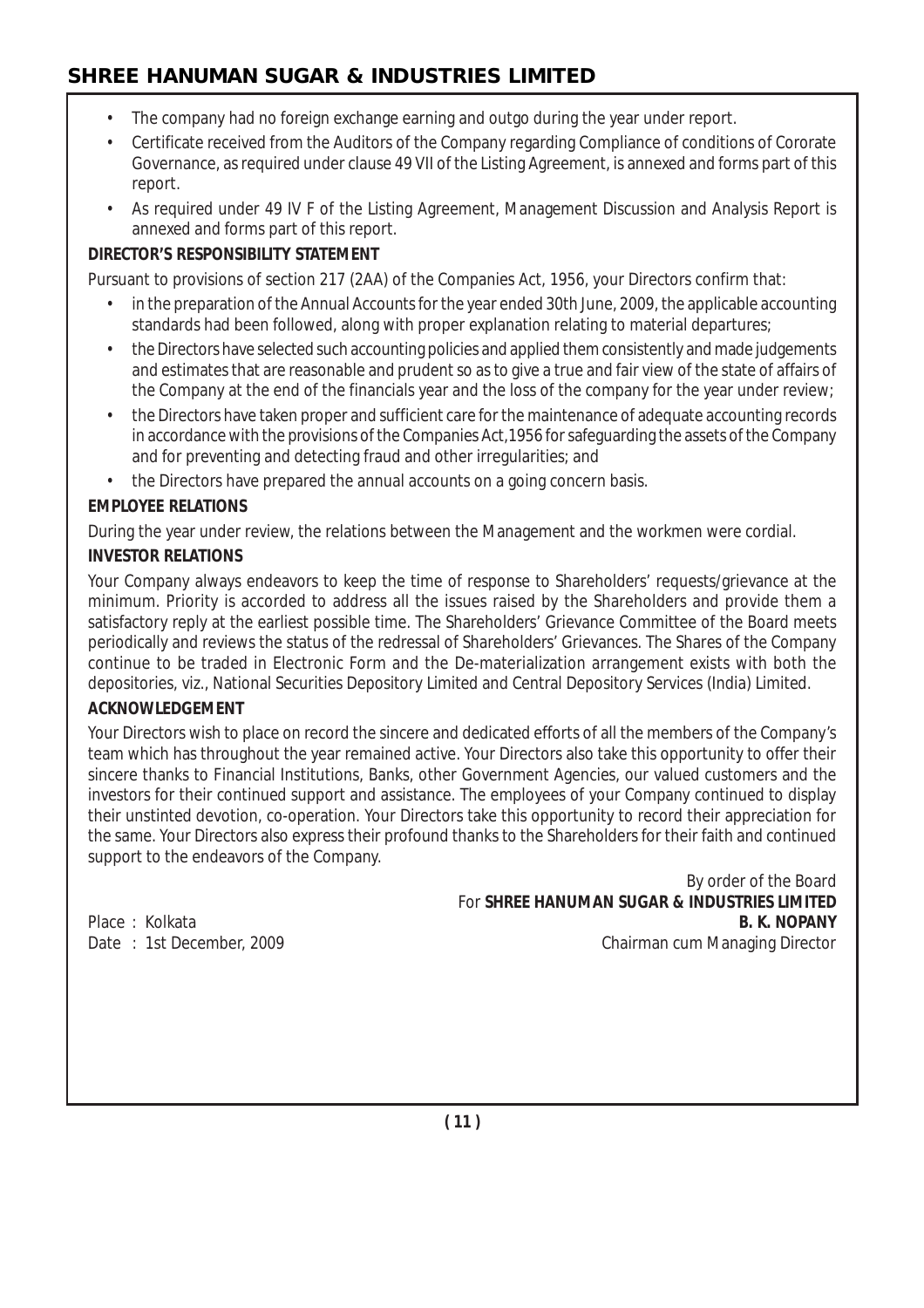# **CORPORATE GOVERNANCE REPORT**

## **I. COMPANY'S PHYLOSOPHY ON CORPORATE GOVERNANCE**

The Company considers Corporate Governance as an important tool for achieving all round excellence with ultimate objective of enhancing shareholders' value. The Company took initiative in practicing good Corporate Governance procedures, even before they were made mandatory.

It is firmly believed that Corporate Governance begins with Company's continuous review of its internal procedures and practices encompassing all its business areas in the most appropriate manner, which would spell fairness, transparency and accountability.

## **II. BOARD OF DIRECTORS**

The Business of the Company is managed by the Board of Directors. The functions of the Board include formulation of strategic business plans, budgets, setting up goals and evaluation of performance, approving corporate philosophy and mission, monitoring corporate performance against strategic business plans, overseeing operations, recruitment of senior management personnel, review of material investment and fixed assets transactions, ensuring compliance with laws and regulations, keeping shareholders informed regarding plans, strategies and performance of the Company and other important matters.

The Board formulates the strategy, regularly reviews the performance of the Company and ensures that the previously agreed objectives are met on a consistent basis. Directors along with a team of professionals manages the day-to-day operations of the Company. May of eminent professionals, drawn from amongst persons with experience in business, industry and finance. The Board of Directors has the ideal composition with more than half the Directors being non-executive Directors.

## **A. Composition of Directorships**

The constitution of the Board as on June 30, 2009:

| TVII. B. K. NODANY, UNAITMAN CUM MANAGHING DIFECTOR |                           |                                                                  |
|-----------------------------------------------------|---------------------------|------------------------------------------------------------------|
| <b>Promoter Director</b>                            | <b>Executive Director</b> | <b>Non-Executive Director and</b><br><b>Independent Director</b> |
| Mr. B. K. Nopany                                    | Mr. S. N. Mishra          | Mr. R. K. More<br>Mr. K. M. Shah                                 |
|                                                     |                           | Mr. L. K. Tibrawalla                                             |
|                                                     |                           | Ms. Pratima Srivastava                                           |

## **Executive Chairman Mr. B. K. Nopany, Chairman cum Managing Director**

## **B. Pecuniary Relationship**

There is no pecuniary relationship or transaction of the non-executive Directors vis-à-vis the Company.

# **C. Attendance records of Board Meetings**

During the year under review, Seventeen Board meetings were held on 28.7.08, 22.9.08, 14.10.08, 15.10.08, 18.10.08, 30.10.08, 8.12.08, 30.12.08, 22.1.09, 29.1.09, 20.3.09, 29.4.09, 4.5.09, 1.6.09, 6.6.09, 20.6.09 and 30.6.09. The Board members are given appropriate documents and information in advance of each Board meeting.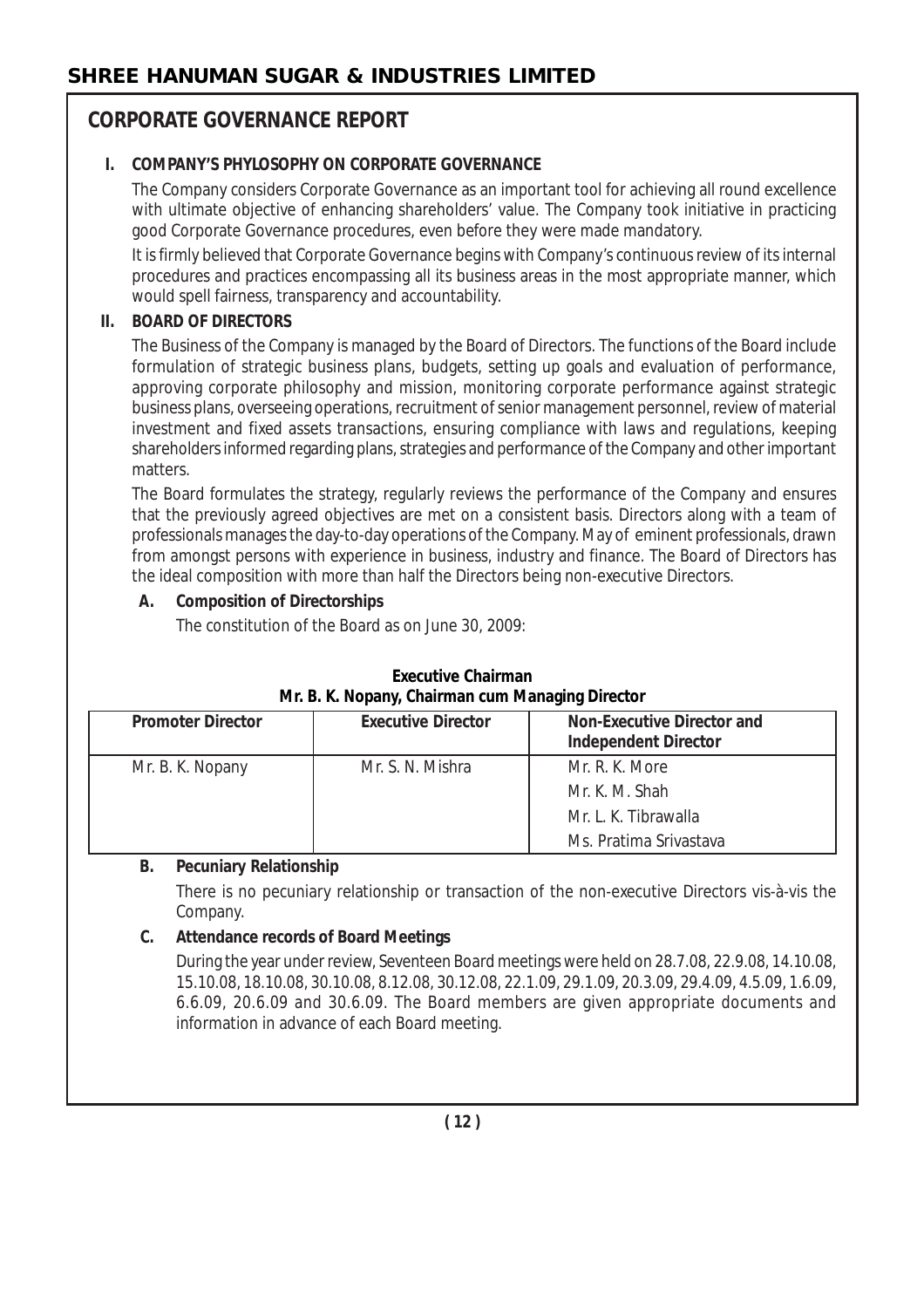| The attendance record of all the Directors on the Board is as under:- |                                |                               |  |  |
|-----------------------------------------------------------------------|--------------------------------|-------------------------------|--|--|
| <b>Director</b>                                                       | No. of Board meetings attended | <b>Attendance at last AGM</b> |  |  |
| Mr. B. K. Nopany                                                      |                                | Yes                           |  |  |
| Mr. S. N. Mishra                                                      |                                | No                            |  |  |
| Mr. R. K. More                                                        | 15                             | Yes                           |  |  |
| Mr. K. M. Shah                                                        | 14                             | Yes                           |  |  |
| Mr. L. K. Tibrawalla                                                  |                                | Yes                           |  |  |
| Ms. Pratima Srivastava                                                |                                | No                            |  |  |
| Mr. N. R. Sewak                                                       | 13                             | Yes                           |  |  |

**D. Directors of the Company having directorship in other Companies, Membership/Chairmanship in Committees (as prescribed under Corporate Governance) across all Companies in which there are directors as on 30.6.2009:**

| Name of Director       | Category of<br>Directorship | No. of other<br><b>Directorships</b> |               | No. of membership<br>in other Companies |
|------------------------|-----------------------------|--------------------------------------|---------------|-----------------------------------------|
|                        |                             | held in Other<br>Public Companies*   | <b>Member</b> | Committees**<br>Chairman                |
| Mr. B. K. Nopany       | Promoter &                  |                                      |               |                                         |
|                        | <b>Executive Chairman</b>   |                                      |               | Nil                                     |
| Mr. S. N. Mishra       | Independent &               |                                      |               |                                         |
|                        | <b>Executive Director</b>   |                                      |               | Nil                                     |
| Mr. R. K. More         | Independent & Non-executive | 6                                    | Nil           | Nil                                     |
| Mr. K. M. Shah         | Independent & Non-executive | Nil                                  | Nil           | Nil                                     |
| Mr. L. K. Tibrawalla   | Independent & Executive     | N.A.                                 | N.A.          | N.A.                                    |
| Ms. Pratima Srivastava | Independent & Executive     | Nil                                  | Nil           | Nil                                     |

\*This excludes directorship held on Private Companies, Foreign Companies and Companies formed under section 25 of the Companies Act, 1956

\*\* The Committee of Directors includes Audit Committee, Shareholders/Investors' Grievance Committee and Remuneration Committee of Directors only. This does not include Memberships/Chairmanship in committees of Private Limited Companies.

#### **III. BOARD PROCEDURES**

The members of the Board have been provided with the requisite information as per the listing agreement well before the Board Meeting and the same was dealt with appropriately.

All the Directors who are in various committees are within the permissible limit of the listing agreement and none of the Directors are disqualified for appointment as director under any of the provisions of the Companies Act, 1956.

## **IV. AUDIT COMMITTEE**

The Board of the Company has constituted Audit Committee comprising of three directors. Mr. K. M Shah and Mr. L. K. Tibrawalla are independent and non executives.

The constitution of the Audit Committee meets the requirement of section 292A of the Companies Act, 1956 and the Listing Agreement. The power and role of the audit committee is as per the guidelines set out in the listing agreement and as prescribed under section 292A of the Companies Act, 1956.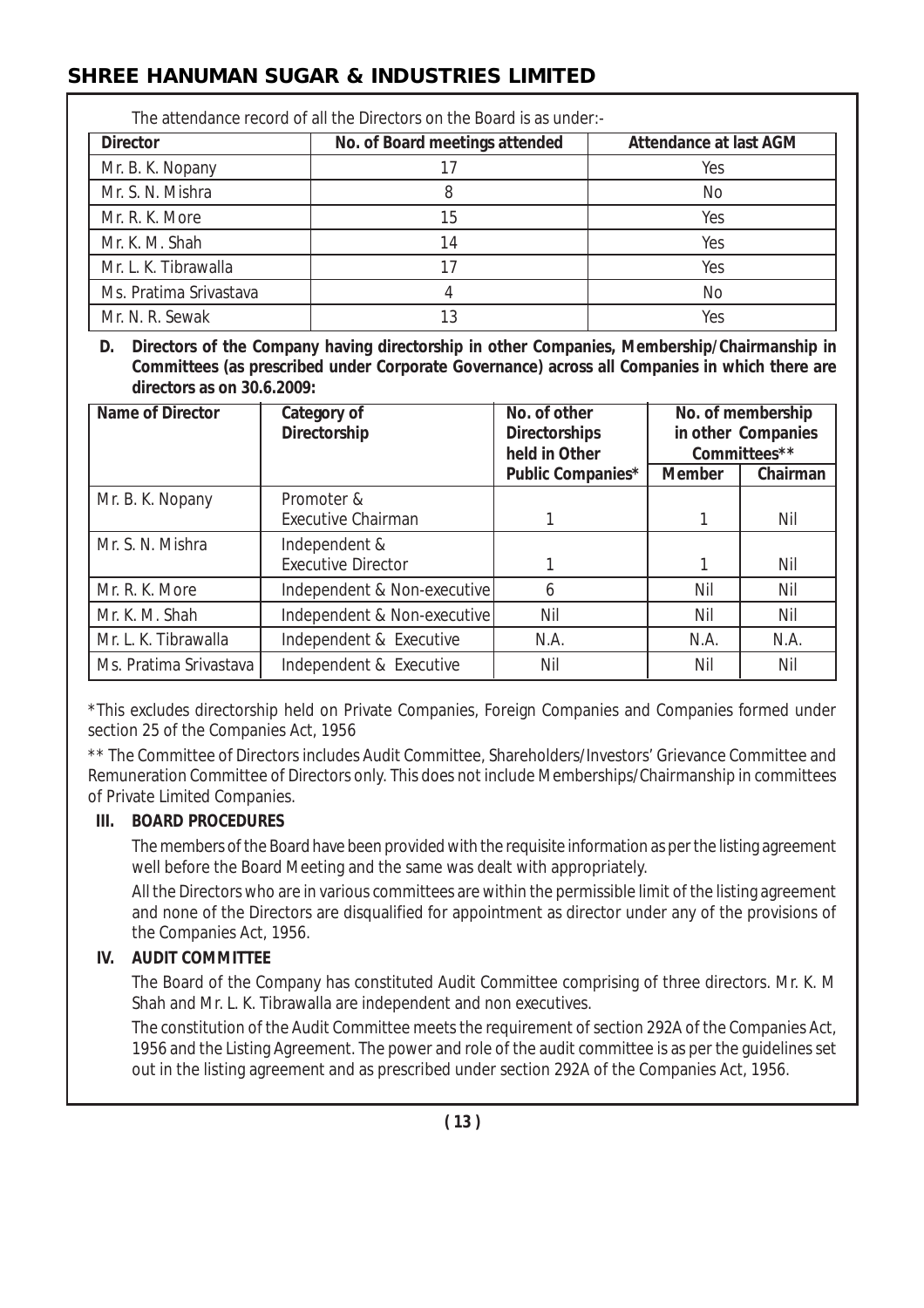During the year under review, the Committee met Five times on 26.7.08, 13.10.08, 30.10.08, 29.1.09 and 28.4.09 and attendance of members at the meetings were as follows:

| Name of Member       | <b>Status</b> | No. of meetings attended |
|----------------------|---------------|--------------------------|
| Mr. K. M. shah       | Chairman      |                          |
| Mr. B. K. Nopany     | <b>Member</b> |                          |
| Mr. L. K. Tibrawalla | <b>Member</b> |                          |

#### **V. REMUNERATION COMMITTEE**

The Board of the Company has constituted Remuneration Committee, comprising of three directors. During the year under review, all the members of the committee viz. Mr. L. K. Tibrawalla, Mr. R. K. More and Mr. K. M. Shah were independent and non executives.

The Committee had been constituted to review and approve the annual salaries, commission, service agreement and other employment conditions for the executive directors.

The remuneration policy is directed towards rewarding performance, based on review of achievements on a periodical basis. The remuneration policy is in consonance with the existing industry practice. During the year under review, three meetings of the Remuneration Committee on 14.10.08, 22.1.09 and 2.5.09 were held, in which all the members were present.

**A. Details of the remuneration to the Executive Director provided as per accounts for the year ended 30th June, 2009 are given below:**

| <b>Executive Director</b> | <b>Salary</b> $*(Rs.,$ | <b>Commission</b> (Rs., | <b>Service Contract</b> |
|---------------------------|------------------------|-------------------------|-------------------------|
| Mr. S. N. Mishra          | $12,15,800/$ -         | Nil                     | Since resigned          |

\*Salary includes basic salary, perquisites and allowances, contribution to provident fund etc.

**B. Details of the remuneration to the Non-executive Directors provided as per accounts for the year ended 30th June, 2009 are given below:**

| <b>Non-executive Director</b> | Sitting Fee*(Rs., | Commission(Rs., | Total(Rs. |
|-------------------------------|-------------------|-----------------|-----------|
| Nil                           | Nil               | Nil             | Nil       |

## **VI. SHAREHOLDERS' GRIEVANCE COMMITTEE**

The Board had constituted a Shareholders' Grievance Committee, comprising of three directors under the chairmanship of Mr. K. M. Shah. The other members in the committee being, Mr. B. K. Nopany and Mr. L. K. Tibrawalla.

The committee has been constituted to specifically look into redressal of shareholders' grievances such as transfer, dividend, de-materialization related matters. The Committee has also been delegated the power to approve transfer/transmission of shares, issue of new or duplicate certificates, sub-division of shares, split of share, review of dematerialization of shares and all matters related to shares.

During the year under review, the committee met Four times on 28.7.08, 30.10.08, 29.1.09 and 29.4.09. All the members were present in all the meetings held during the year.

Total number of letters and complaints received and replied to the satisfaction of shareholders during the year under review was Nil As on 30th June 2009, there are Nil complaints pending with the Company.

The Company has also adopted code of internal procedures and conduct for prevention of insider trading in the shares of the Company, pursuant to Securities & Exchange Board of India (Prohibition of Insider Trading) Regulations, 1992, as amended. The Board has designated Company Secretary as the Compliance Officer for this purpose.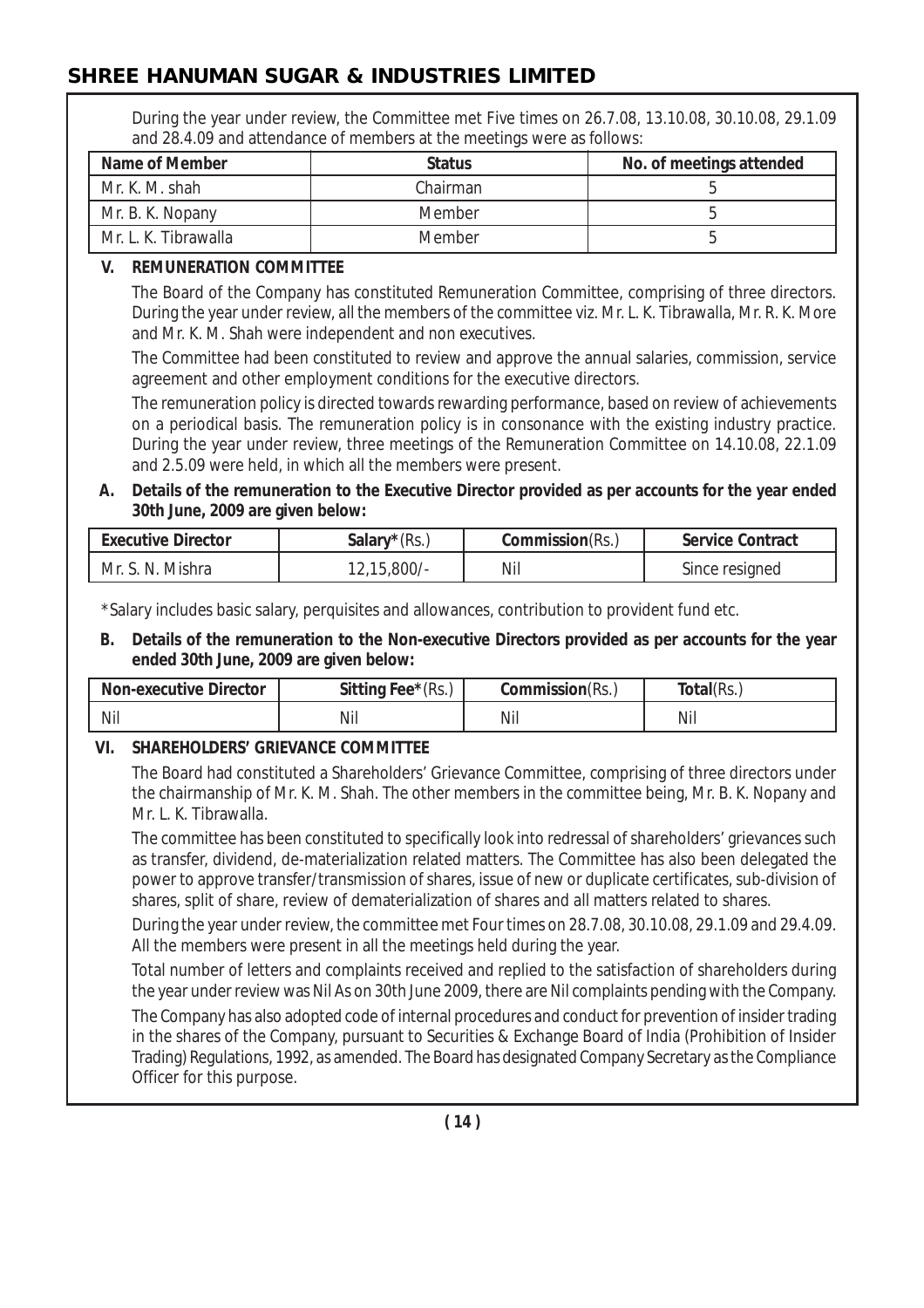#### **VII. GENERAL BODY MEETINGS**

The last three Annual General Meetings were held as under:-

| Year    | Location                                                      | Date       | <b>Time</b> | <b>Special Resolutions</b><br>Passed |
|---------|---------------------------------------------------------------|------------|-------------|--------------------------------------|
| 2007-08 | Regd. Office.:<br>12, Govt. Place East,<br>2nd Floor, Kolkata | 31.12.2008 | 1.00 P.M.   | N.A.                                 |
| 2006-07 | - do -                                                        | 30.12.2007 | 1.00 P.M.   | N.A.                                 |
| 2005-06 | - do -                                                        | 07.09.2006 | 1.00 P.M.   | One                                  |

During the last year no special resolution was put through postal ballot.

#### **VIII. DISCLOSURES**

#### **A. Basis of related party transaction**

Disclosures on materially significant related party transactions i.e. transactions of the Company of material nature, with its promoters, the directors or the management, their subsidiaries or relatives etc.,that may have potential conflict with the interest of company at large — Nil

#### **B. Whistle Blower Policy**

The company encourages an open door policy where employees have access to the Head of the business/Function. In terms of Company's Code of Conduct, any instance of non adherence to the code/ any other observed unethical behavior are to be brought to the attention of the immediate reporting authority, who is required to report the same to the Head of Corporate Human Resources. We hereby affirm that no personnel have been denied access to the audit committee.

Details of non-compliance by the Company, penalties, and strictures imposed on the Company by Stock exchanges or SEBI or any statutory authority on any matter related to capital markets during the last three years — Nil

The Company has complied with all mandatory requirements of the revised Clause 49 of the Listing agreement, which came into effect from 1st January 2006. Further, the Company has also complied with the nonmandatory requirement relating to constitution of Remuneration Committee, Shareholder Rights and establishing the Whistleblower Policy.

## **C. Code of Business Conduct and Ethics for Directors and management personnel**

The Board has prescribed a Code of Conduct ("Code") for all Board members and senior management of the Company. The Code is provided elsewhere in this Annual Report. All Board members and senior management personnel have confirmed compliance with the Code for the year 2008-09. A declaration to this effect signed by the Chief Executive Officer of the Company is provided elsewhere in the Annual Report.

## **D. Disclosure of Accounting Treatment**

In the preparation of financial statements for the year ended on 30th June 2009; there was no treatment different from that prescribed in an accounting standard that had been followed.

## **E. Board Disclosures – Risk Management**

The Company has laid down procedures to inform Board members about the risk assessment and minimization procedures. These procedures are periodically reviewed to ensure that executive management controls risk through means of properly defined framework.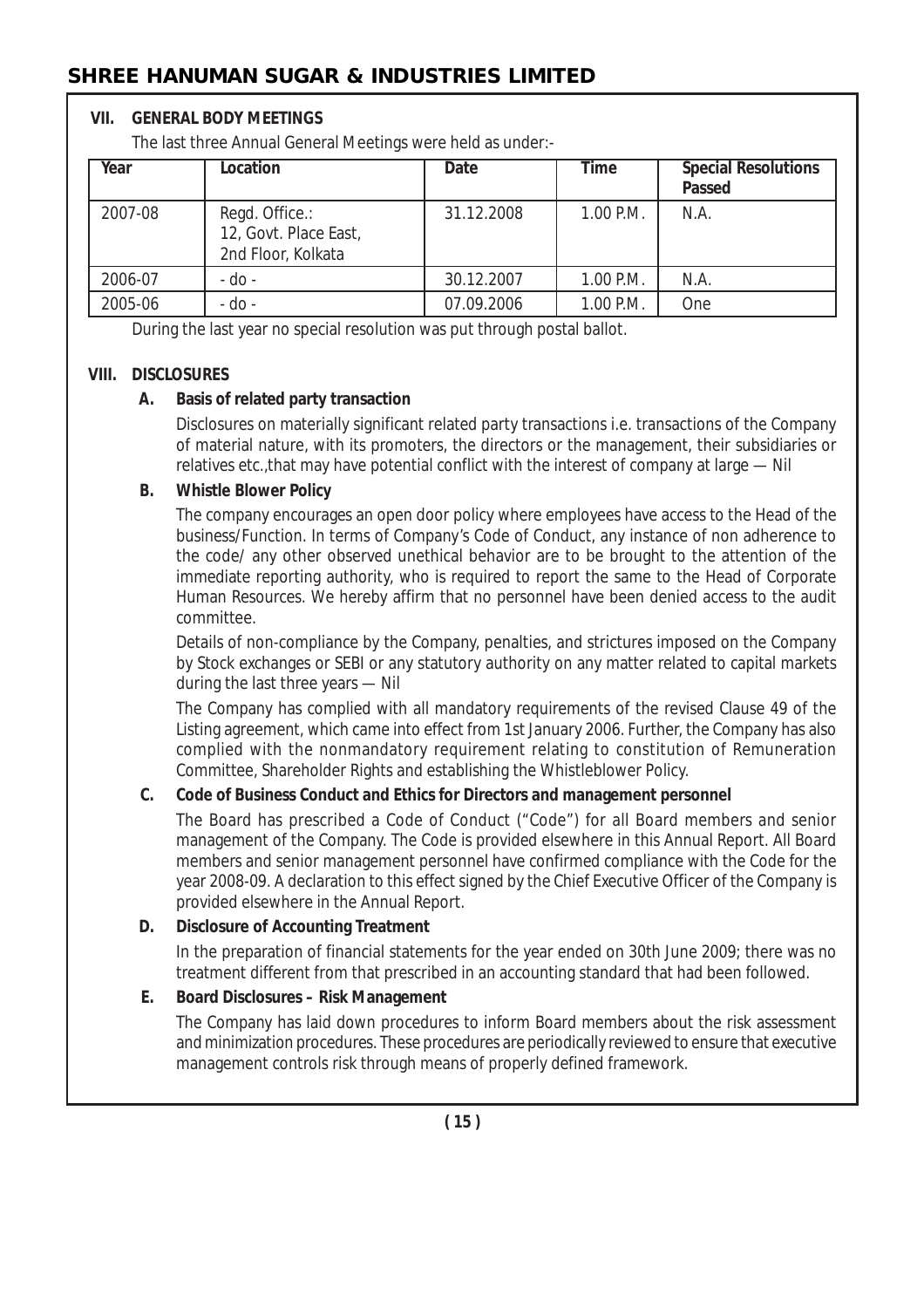## **F. Proceeds from Public Issues, Right Issues, Preferential Issues, etc.**

During the year under review, the Company issued and allotted equity shares equivalent to Rs. 11.60 crores through preferential issues for strengthening its financial position and ratio by converting unsecured loans into equity and also for raising funds for its growth plans and general purposes, the uses/application of funds of which were disclosed to the Audit Committee as a part of their quarterly declaration of financial results. The funds were utilized for their intended purposes as disclosed in the notice calling general meeting seeking shareholders' permission for such issue. All such disclosures were duly certified by the statutory auditors.

Other than above, the Company has not raised any amount through Public Issue, Right Issue, etc.

## **IX. SUBSIDIARY MOTORING FRAMEWORK**

The Company has no subsidiary.

## **X. MEANS OF COMMUNICATION**

Immediately after the Board of Directors of the Company took note of Results for quarter ended 30th September 2008, 31st December 2008, 31st March 2009 and Audited Annual Accounts, the same were informed to the Calcutta Stock Exchange Association Ltd, Kolkata and are also were published in English newspaper (viz Business Standard/Financial Express in Kolkata) and 'Kalantar' in Bengali in Kolkata editions.

A management Discussion and Analysis report which forms part of the Annual Report is given by means of a separate annexure and is attached to the Directors' Report.

## **XI. GENERAL SHAREHOLDERS INFORMATION**

# **1. Annual General Meeting**

| Date               | 31st December, 2009                           |
|--------------------|-----------------------------------------------|
| Day                | Thursday                                      |
| Time               | 11.00 A. M.                                   |
| Venue              | Regd. Office.:                                |
|                    | 'Chandra Kunj', 3, Pretoria Street, 4th Floor |
|                    | Kolkata - 700 071                             |
| Einancial Calondor |                                               |

## **2. Financial Calender**

[Tentative and subject to change]

| <b>Financial Year</b>         | July 1, 2009 to June 30, 2010 |
|-------------------------------|-------------------------------|
| <b>First Quarter Results</b>  | End October, 2009             |
| Second Quarter Results        | End January, 2010             |
| <b>Third Quarter Results</b>  | End April, 2010               |
| <b>Fourth Quarter Results</b> | End July, 2010                |

# **3. Date of Book closure**

Wednesday, 23rd December, 2009 to Thursday, 31st December, 2009 (both days inclusive)

# **4. Dividend payment date**

30th January, 2009

# **5. Listing on Stock Exchanges**

The Shares of the Company are listed on The Calcutta Stock Association Ltd, Kolkata. Listing fees for the year 2009-10 has been paid to the Stock Exchange.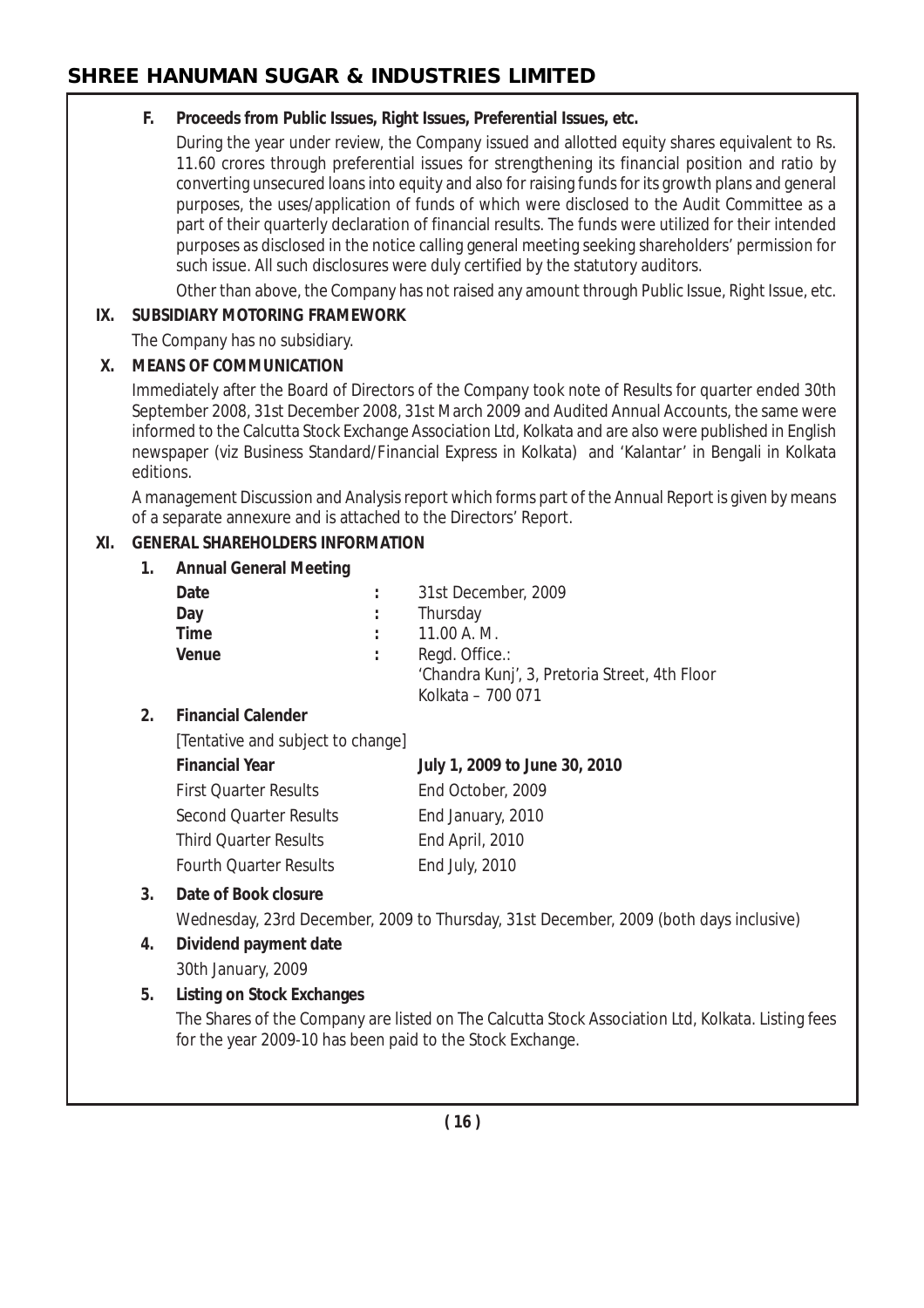#### **6. Stock Codes**

The Calcutta Stock Exchange Association Ltd :Scrip Code – 29132 ISIN Number for Dematerialized Shares : INE 101H01013

#### **7. Stock Market Data**

There was no record of any trading of Company's shares at the Calcutta Stock Exchange Association Ltd during the year ended 30th June, 2009

#### **8. Registrar & Share Transfer Agent**

M/s Maheshwari Datamatics Pvt Ltd 6, Mangoe Lane, 2nd Floor Kolkata – 700001 Phone : 033-2248 2248 2243 5809 Fax : 033-2248 8787 E-mail : mdpl@cal.vsnl.net.in

#### **9. Share Transfer system**

Presently, the share certificates which are received for transfer in physical form are processed and are returned within a period of 10 to 15 days from the date of receipt, subject to the documents being valid and complete in all respects.

The transfers are approved in the Shareholders Grievance Transfer Committee which meets on a periodical basis.

| No. of shares held<br>(Rs. 10/- paid up) | No. of<br><b>Shareholders</b> | $\overline{\%}$ age<br>of total | <b>Total</b><br>(Rs.) | % of total<br>Shareholding |
|------------------------------------------|-------------------------------|---------------------------------|-----------------------|----------------------------|
| <b>Upto 5000</b>                         | 435                           | 71.7822                         | 1096630               | 0.6854                     |
| 5001 to 10000                            | 60                            | 9.9010                          | 412500                | 0.2578                     |
| 10001 to 20000                           | Q                             | 1.4851                          | 147000                | 0.0919                     |
| 20001 to 30000                           |                               | 0.4950                          | 80000                 | 0.0500                     |
| 30001 to 40000                           |                               | 0.1650                          | 34000                 | 0.0212                     |
| 40001 to 50000                           |                               | 0.1650                          | 50000                 | 0.0312                     |
| 50001 to 100000                          |                               | 0.1650                          | 98600                 | 0.0616                     |
| 100001 and above                         | 96                            | 15.8416                         | 158081270             | 98.8008                    |

#### **10. Distribution of Shareholding as on 30th June, 2009**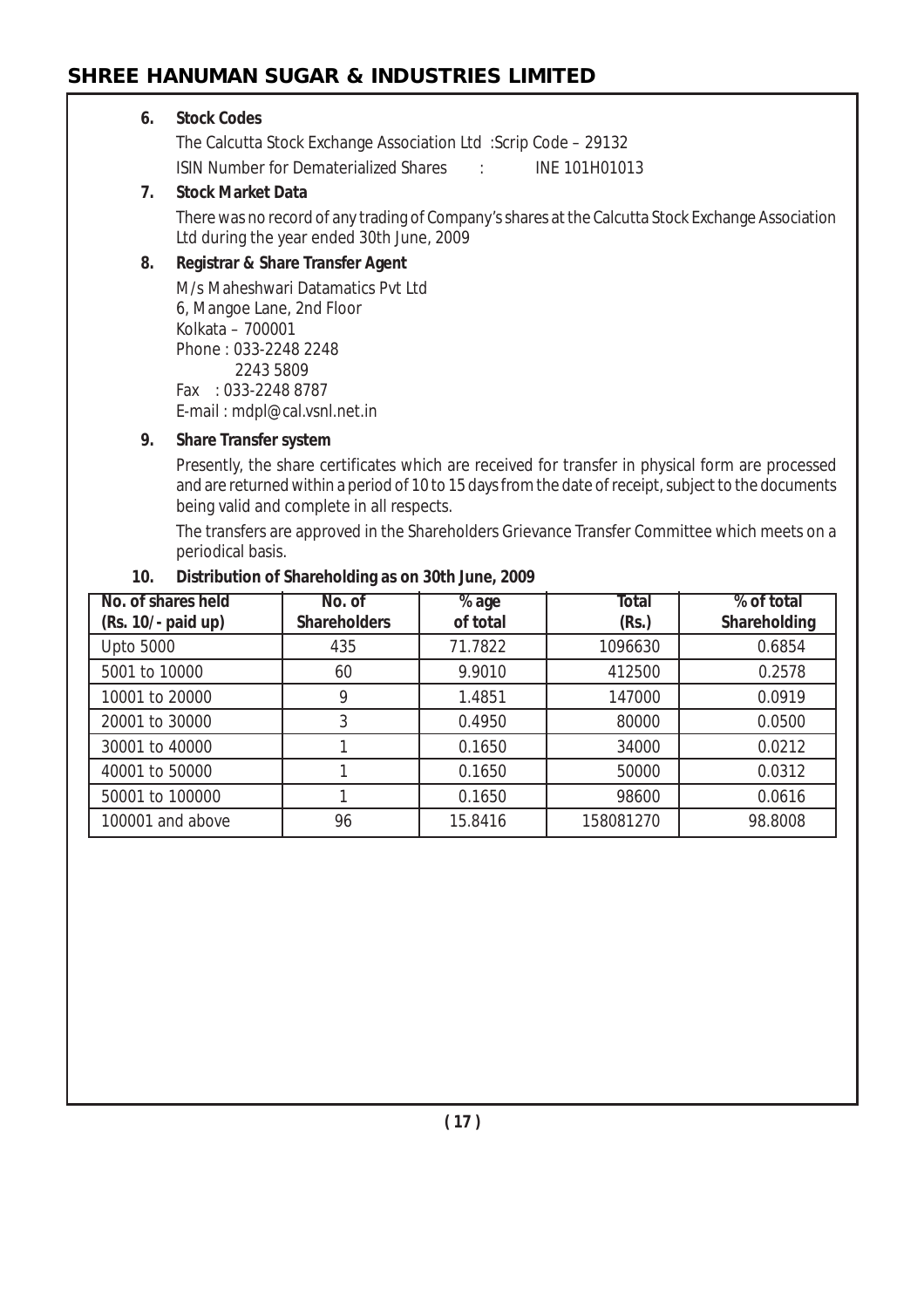| Category<br>Code | Category of<br>Shareholder                                   | Number of<br><b>Shareholders</b> | <b>Total No.</b><br>of Shares | Number of<br>Shares held in<br>demate rea<br>-lised form | <b>Total Shareholding</b><br>as percentage<br>of total number<br>of shares |
|------------------|--------------------------------------------------------------|----------------------------------|-------------------------------|----------------------------------------------------------|----------------------------------------------------------------------------|
| (A)              | Shareholding of Promoter and Promoter Group*                 |                                  |                               |                                                          |                                                                            |
| (1)              | Indian                                                       |                                  |                               |                                                          |                                                                            |
| (a)              | Individual/Hindu Undivided Family                            | 12                               | 4374782                       | 3428242                                                  | 27.34                                                                      |
| (b)              | Central Government/<br>State Government(s)                   |                                  |                               |                                                          |                                                                            |
| (c)              | <b>Bodies Corporate</b>                                      | 5                                | 2163998                       | 1519920                                                  | 13.53                                                                      |
| (d)              | <b>Financial Institutions/Banks</b>                          |                                  |                               |                                                          |                                                                            |
| (e)              | Individual holding on behalf of<br>Partnership Firm          |                                  |                               |                                                          |                                                                            |
|                  | Sub-Total (A)                                                | 17                               | 6538780                       | 4948162                                                  | 40.86                                                                      |
| (2)              | Foreign                                                      |                                  |                               |                                                          |                                                                            |
| (a)              | Individuals (Non-Resident<br>Individuals/Foreign Individuals |                                  |                               |                                                          |                                                                            |
| (b)              | <b>Bodies Corporate</b>                                      |                                  |                               |                                                          |                                                                            |
| (c)              | Institutions                                                 |                                  |                               |                                                          |                                                                            |
| (d)              | Any other (Society)                                          |                                  |                               |                                                          |                                                                            |
|                  | Sub-Total (A) (2)                                            |                                  |                               |                                                          |                                                                            |
|                  | Total Shareholding of Promoters (A)                          | 17                               | 6538780                       | 4948162                                                  | 40.86                                                                      |
| (B)              | Public Shareholding <sup>3</sup>                             |                                  |                               |                                                          |                                                                            |
| (1)              | <b>Institutions</b>                                          |                                  |                               |                                                          |                                                                            |
| (a)              | Mutual Funds/UTI                                             |                                  |                               |                                                          |                                                                            |
| (b)              | <b>Fianncial Institutions/Banks</b>                          | $\overline{2}$                   | 173345                        |                                                          | 1.08                                                                       |
| (c)              | Central Government/State<br>Government(s)                    |                                  |                               |                                                          |                                                                            |
| (d)              | Venture Capital Funds                                        |                                  |                               |                                                          |                                                                            |
| (e)              | Insurance Companies                                          |                                  |                               |                                                          |                                                                            |
| (f)              | Foreign Institutional Investors                              |                                  |                               |                                                          |                                                                            |
| (g)              | Foreign Venture                                              |                                  |                               |                                                          |                                                                            |
| (h)              | Capital Investors Any other (specify)                        |                                  |                               |                                                          |                                                                            |
|                  | Sub-Total (B) (1)                                            | $\overline{2}$                   | 173345                        |                                                          | 1.08                                                                       |

#### **11. Shareholding Pattern 30th June, 2009**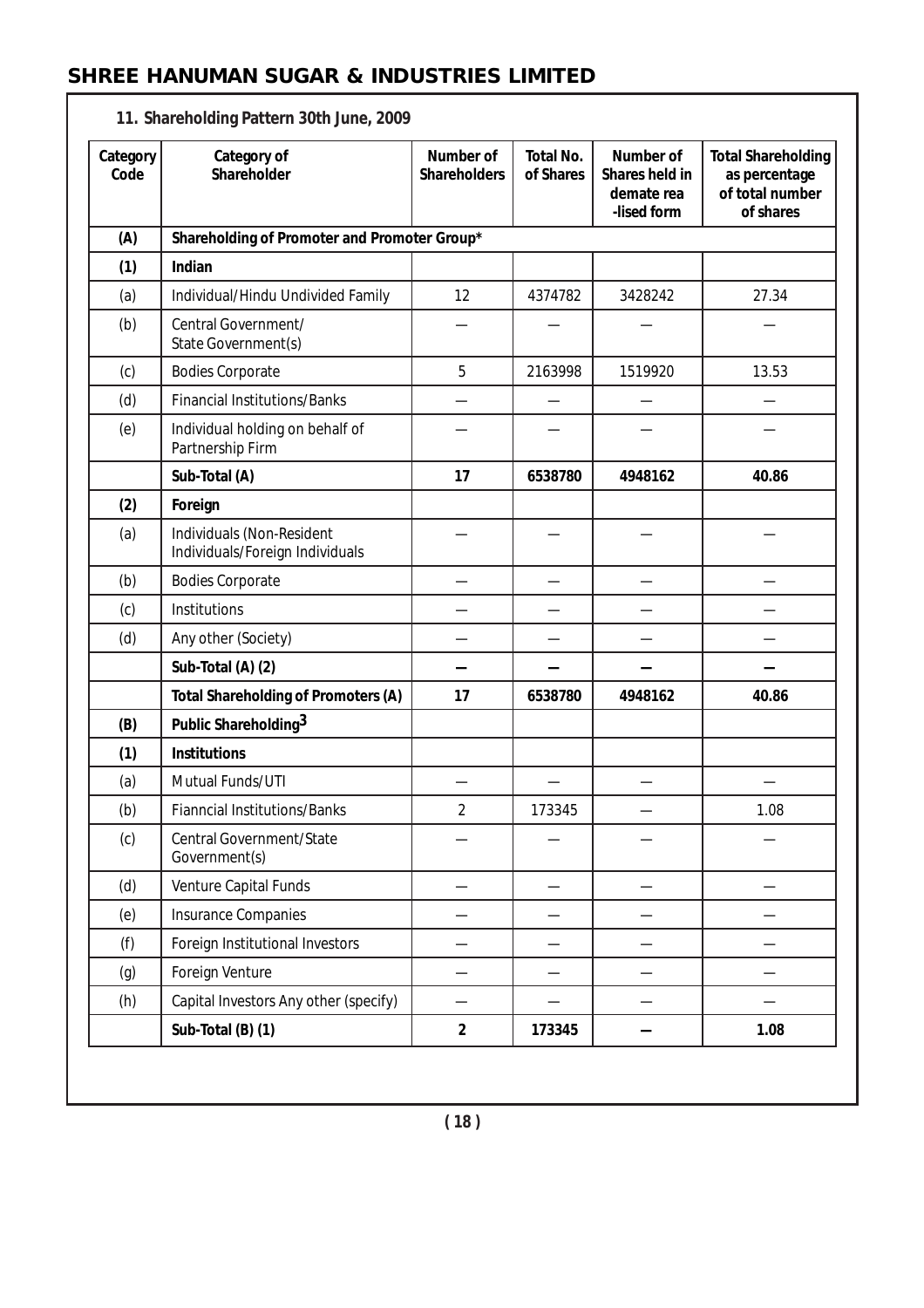| Category<br>Code | Category of<br>Shareholder                                                             | Number of<br><b>Shareholders</b> | <b>Total No.</b><br>of Shares | Number of<br>Shares held in<br>demate rea<br>-lised form | <b>Total Shareholding</b><br>as percentage<br>of total number<br>of shares |
|------------------|----------------------------------------------------------------------------------------|----------------------------------|-------------------------------|----------------------------------------------------------|----------------------------------------------------------------------------|
| (2)              | <b>Non Institutions</b>                                                                |                                  |                               |                                                          |                                                                            |
| (a)              | <b>Bodies Corporate</b>                                                                | 15                               | 6147482                       | 1700312                                                  | 38.42                                                                      |
| (b)              | <b>Individual Shareholders</b>                                                         |                                  |                               |                                                          |                                                                            |
|                  | (i) holding nominal share capital<br>upto Rs. 1 Lakh                                   | 506                              | 177443                        |                                                          | 1.109                                                                      |
|                  | (ii) holding Nominal Share capital in<br>excess of Rs. 1 Lakh                          | 66                               | 2962950                       | 516490                                                   | 18.52                                                                      |
| (c)              | Any other (specify)<br>- Foreign Company<br>- Non-resident<br>Individual               |                                  |                               |                                                          |                                                                            |
|                  | Sub-Total (B) (2)                                                                      | 587                              | 9287875                       | 2261802                                                  | 58.05                                                                      |
|                  | <b>Total Public Shareholding (B)</b>                                                   | 589                              | 9461220                       | 2261802                                                  | 59.13                                                                      |
|                  | TOTAL $(A + B)$                                                                        | 606                              | 16000000                      | 7209964                                                  | 100.00                                                                     |
| (C)              | Shares held by Custodians and<br>against which depository receipts<br>have been issued |                                  |                               |                                                          |                                                                            |
|                  | <b>GRAND TOTAL (A+B+C)</b>                                                             | 606                              | 16000000                      | 7209964                                                  | 100.00                                                                     |

#### **Plant Location :**

Shree Hanuman Sugar & Industries Ltd. P.O. Hanuman Sugar Mills Motihari - 845401 District : East Champaran (Bihar)

The Secretary (R & T Agent)<br>12 No. Government Place East (In the Milt: Shree Hast) Fax : (033) 2243-4284 / 5259<br>email : shsil@rediffmail.com

#### Address for Correspondence : M/s Maheshwari Datamatics Pvt. Ltd.

Unit: Shree Hanuman Sugar & Industries Ltd. 2nd Floor, Kolkata-700 069 6, Mangoe Lane, 2nd Floor, Kolkata-700 001<br>Phone:(033)22309336-39 6, Mangoe Lane, 22482248, 22435809 Ph. No.(033) 22482248, 22435809<br>Fax No.(033) 22484787 Email: mdpl@cal.vsnl.net.in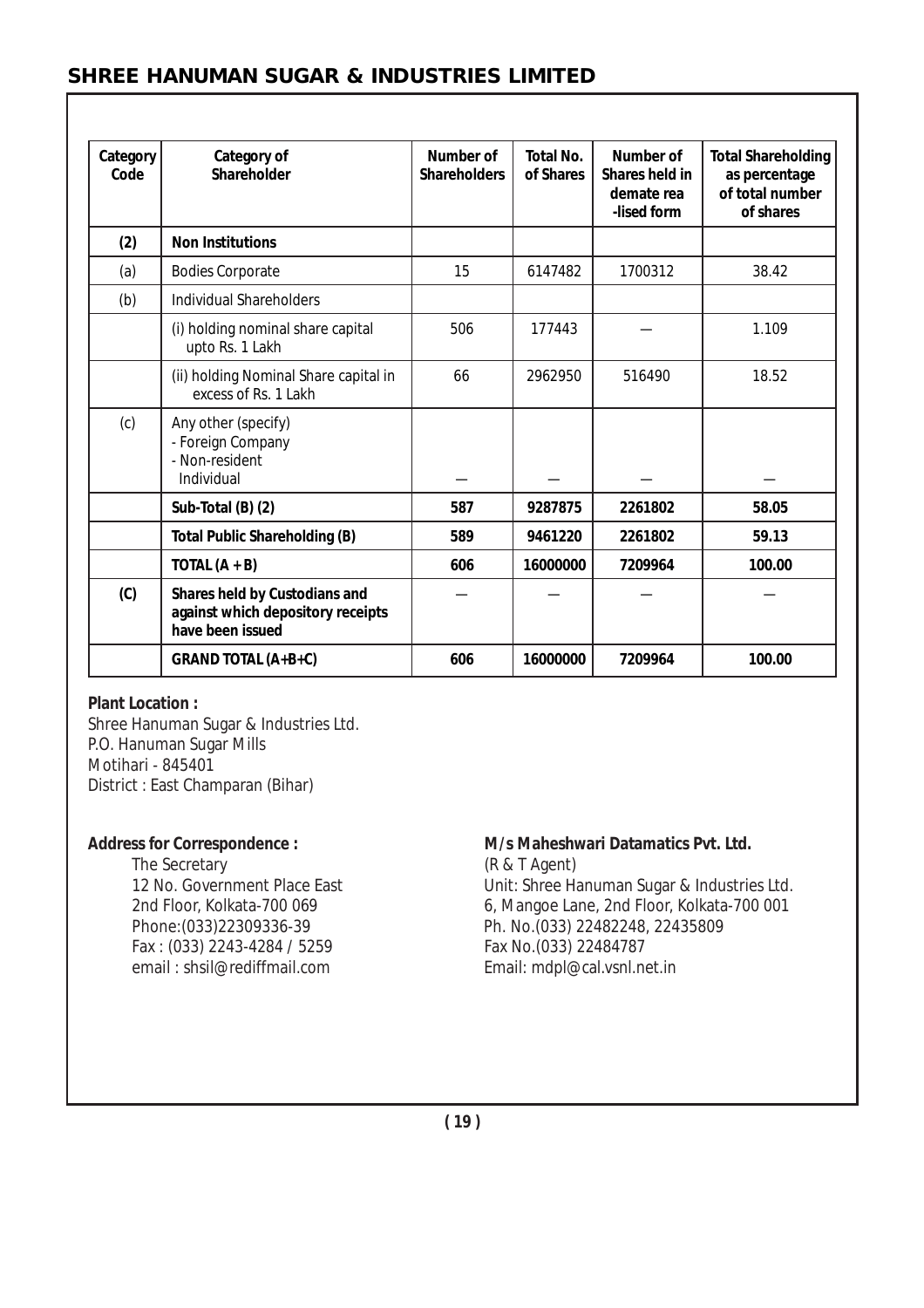#### **12. Dematerialisation of Shares and liquidity**

The dematting facility exists with both the NSDL and CDSL for the convenience of shareholders. As on 30th June 2009, 7209964 equity shares representing 45.06% of your Company's Equity shares capital have been de-materialised.

#### **13. Plant location**

P.O. Hanuman Sugar Mills Motihari – 845401 Distt. East Champaran, Bihar

# **14. Investors correspondence may be addressed to –**

Mr. Ramesh Kumar Didwania 'Chandra Kunj' 3, Pretoria Street, 4th Floor Kolkata – 700 071

By order of the Board For **SHREE HANUMAN SUGAR & INDUSTRIES LIMITED** Date : 1st December, 2009 **Chairman cum Managing Director** 

Place : Kolkata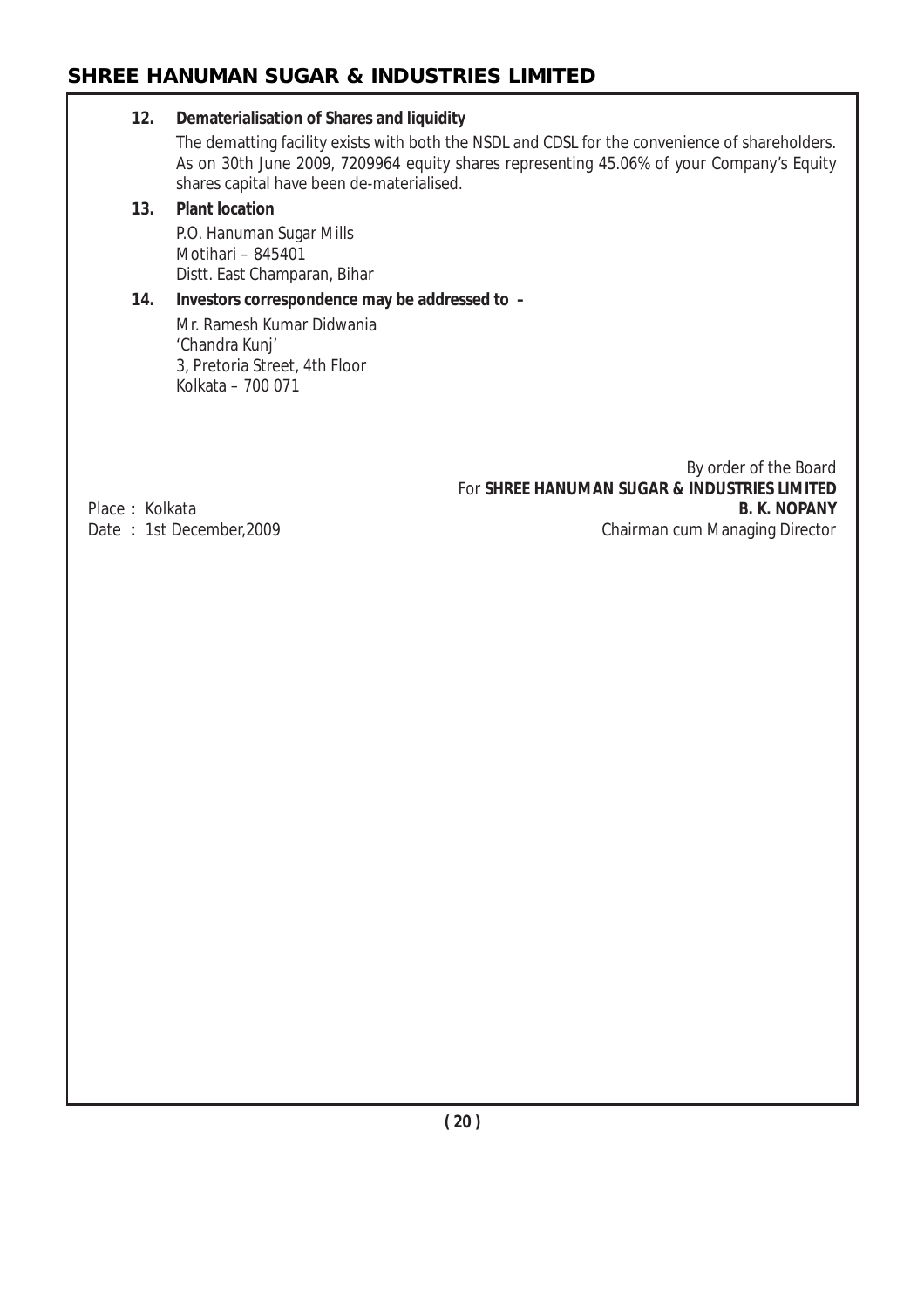# **AUDITORS' CERTIFICATE ON CORPORATE GOVERNANCE**

To the Members of Shree Hanuman Sugar & Industries Ltd.

We have examined the compliance of the conditions of Corporate Governance by **SHREE HANUMAN SUGAR & INDUSTRIES LIMITED** for the year ended on June 30, 2009, as stipulated in Clause 49 of the Listing Agreement of the said Company with the stock exchanges.

The compliance of the conditions of Corporate Governance is the responsibility of the Management. Our examination has been limited to a review of the procedures and implementations thereof, adopted by the Company for ensuring compliance with the conditions of Corporate Governance. It is neither an audit nor an expression of opinion on the financial statements of the Company.

In our opinion and to the best of our information and according to the explanations given to us and the representations made by the Directors and the Management, we certify that the Company has complied with the conditions of Corporate Governance as stipulated in Clause 49 of the abovementioned Listing Agreement.

As required by the Guidance Note issued by the Institute of Chartered Accountants of India, we have to state that based on the report given by Investors' Grievance Committee, as on June 30, 2009 there were no investor grievance matters against the Company remaining unattended/pending for more than 30 days.

We further state that such compliance is neither an assurance as to the future viability of the Company nor that efficiency or effectiveness with which the Management has conducted the affairs of the Company.

Place : 32A, Chittaranjan Avenue **D. K. Sarawgee** Date : 29th September, 2009 **Membership No. 10089**

For **JAINSARAWGEE & CO.** Chartered Accountants Kolkata-700 012 **Partner**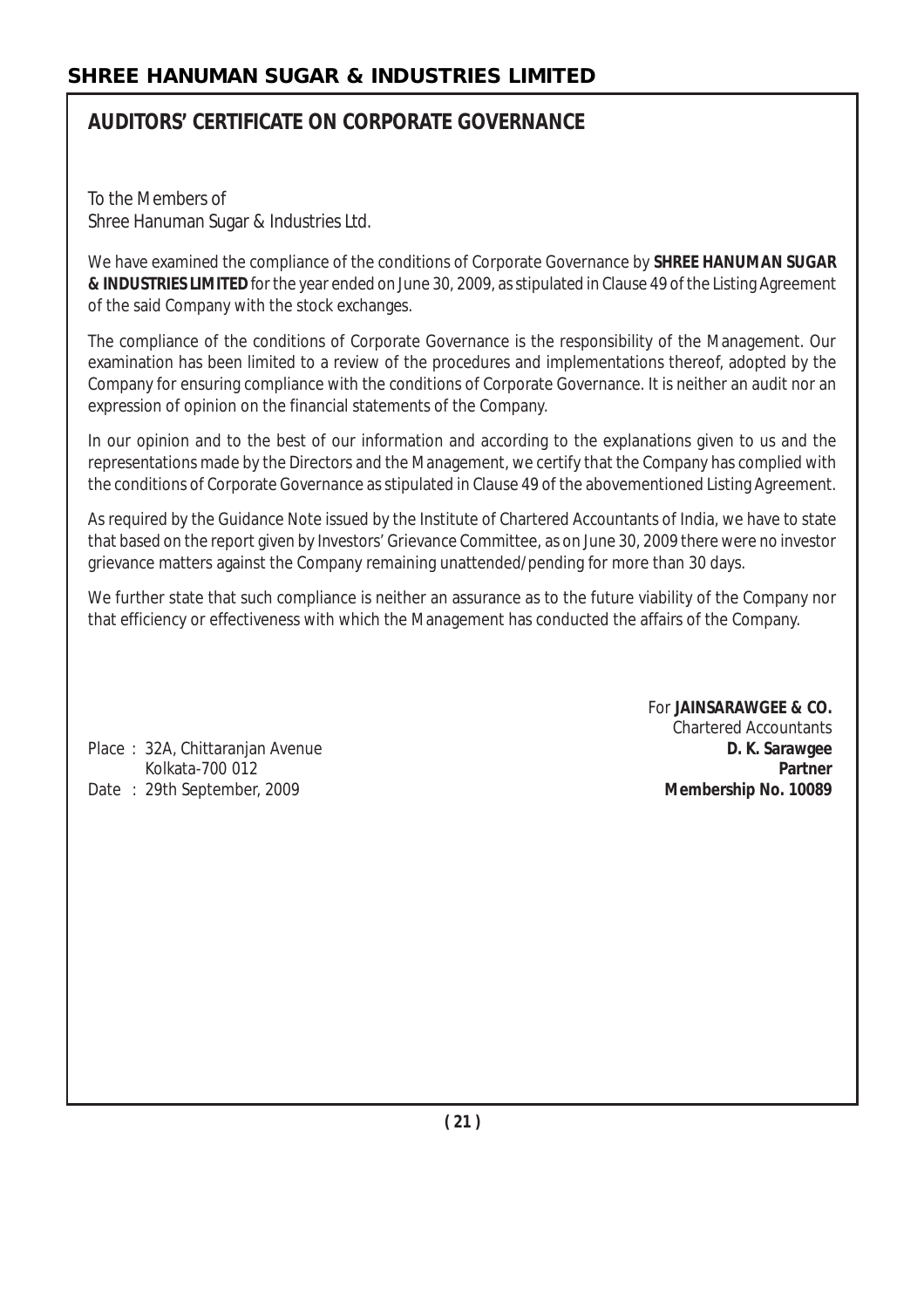# **ANNEXURE TO CORPORATE GOVERNANCE CODE OF CONDUCT**

## **1. Introduction :**

This Code of Conduct and Ethics is made pursuant to Clause 49 (Corporate Governance) of the Listing Agreement with Stock Exchanges and shall hereinafter be known as "the Code". The Code will become effective from the date it is approved and adopted by the Board of Directors of the Company.

The objective of the Code is to promote and uphold the high standards of ethics observed by the Company in conducting its business. The Code lays down a broad policy for one's conduct in dealing with the Company, fellow directors and employees and the external environment in which the Company operates.

The Company believes in conducting its business with responsibility, transparency, empowerment, honesty and environmental consciousness. The Company seeks to be a leader in its chosen area of operation and to operate and achieve excellence in everything it does.

All concerned are expected to read and understand the Code, uphold the standards prescribed therein in letter and spirit and to act within the bounds of the authority conferred upon them with duty to make and enact informed decisions and policies which result in enhancement of the value of the Company to its shareholders and simultaneously enable the Company to fulfill its obligations to other stake holders such as customers, employees and financers and to the society in general.

## **2. Applicability of the Code :**

This Code applies to all the members of the Board of Directors and to senior management personnel of the Company. Senior management personnel shall mean personnel of the Company who are members of its core management team excluding Board of Directors and shall comprise of all the members of management one level below the executive director, including all functional beads.

## **3. Respect for individual :**

The Company's vision is based on inspiring and unleashing creative potential in human assets of the Company. This is possible in an environment where we all respect the rights of those around us. In this direction, we endeavour :

- a) To treat individuals in all aspects of employment solely on the basis of ability irrespective of race, caste, creed, religion, age, disability, gender, sexual orientation of marital status.
- b) Not to tolerate racial, sexual or any other kind of harassment.

## **4. Honest and Ethical Conduct:**

The Directors and senior management personnel are expected to act in accordance with the highest standards of personal and professional integrity, honesty and ethical conduct while working for the Company.

We consider honest conduct to be conduct that is free from any fraud or deception. The ethical conduct is the conduct conforming to the accepted professional standards of conduct. Ethical conduct includes the ethical handling of actual or apparent conflicts of interest between personal and professional relationships.

## **5. Conflicts of Interest:**

Each of us has a responsibility to the Company, its shareholders and towards each other. Although this duty does not prevent us from engaging in personal transactions and investments, it does demand that we avoid situations where conflict of interest might occur or appear to occur.

A"conflict of interest" occurs when an individual's private interest interferes or appears to interfere with the interests of the Company. The Directors and senior management personnel must act at all times in the Company's best interests and avoid putting themselves in a position where their personal interests conflict or appears to conflict with the interest of the Company. The personal interests will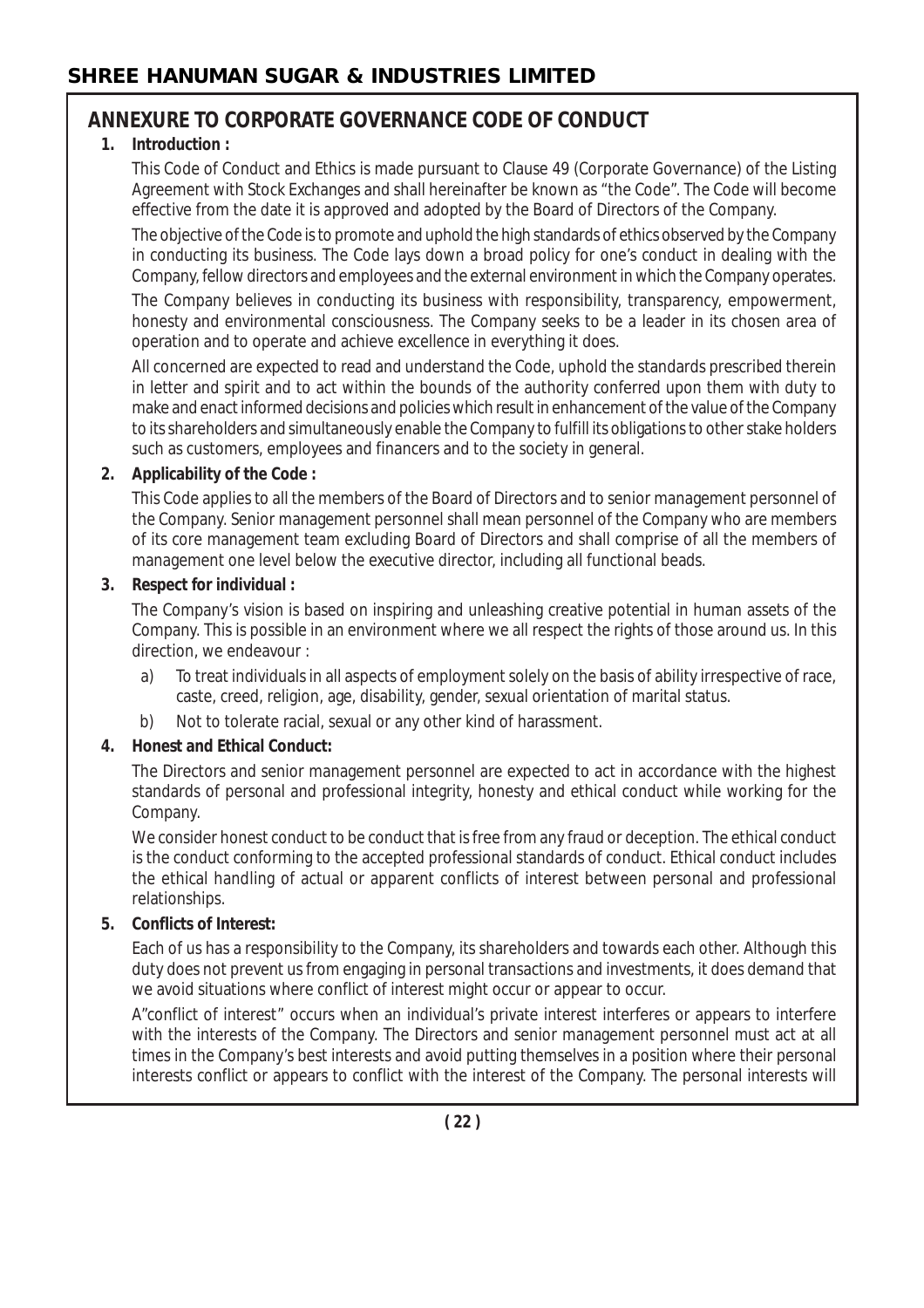include those of their close relatives. Any Director or senior management personnel, who is aware of a conflict of interest or is concerned that a conflict might develop, is required to disclose the matter promptly to the Board of Directors in case of a Director and to the Chairperson in case of senior management personnel.

The Directors and senior management personnel shall not engage in any activity or enter into any relationship which might result in conflict of interest, either directly or indirectly. As illustrations only and not being exhaustive, some of the common instances of conflict of interest which should be avoided are given below :

- a) None shall receive a personal benefit from a person or any entity which is seeking to do business or does business with the Company. They shall not participate in any decision making process of the Board involving another entity/person in which they have direct or indirect interest.
- b) None shall receive remuneration, in any form, for service rendered for the Company from any source other than the Company.

#### **6. Corporate Opportunities :**

None shall exploit for their personal gain opportunity that is discovered through the use of corporate property, information or position unless the opportunity is disclosed fully in writing to the Company's Board of Directors declines to pursue such opportunity. The Directors and senior management personnel are prohibited from using corporate property, information or position for personal gain and from competing with the Company. Wherever, it is difficult to differentiate between personal and Company benefits or there are both personal and Company benefits in certain activities, the only prudent course of conduct for the Directors and senior management personnel is to make sure that any use of corporate property or services or such transactions that is not solely for the benefit of the Company has prior approval of the Board of Directors.

#### **7. Confidential Information :**

Confidentiality of information must be maintained by all concerned. Any information concerning the Company's business, its customers, suppliers etc., which has been received or to which one has access during the course of employment or dealing with the Company shall be considered as confidential unless such information is publicly available. Such information must be held in confidence and used only for the purpose of the business of the Company and not disclosed otherwise unless authorised to do so or required to do so under law. This obligation continues for three years even after one leaves or disassociated himself from the Company.

## **8. Prohibition of Insider Trading :**

The Company has formulated a Code of Internal Procedure and Conduct for Prevention of Inside Trading and all concerned are required to comply with the requirements of the said Code. The Directors and senior management personnel and their close relatives shall not directly or indirectly derive or attempt to derive any benefit or assist others to derive benefit when in possession of any price sensitive/ unpublished information.

## **9. Fair Dealing**

The Company does not seek competitive advantages through illegal and unethical business practices. Each Director and senior management personnel should endeavour to deal fairly with the Company's customers, service providers, suppliers, competitors and employees. None should take advantage of anyone through manipulation, concealment, abuse of privileged information, misrepresentation of material facts, or any unfair dealing practice. The Directors and senior management personnel shall immediately bring to the notice of the Board any unethical behavior and actual or suspected fraud.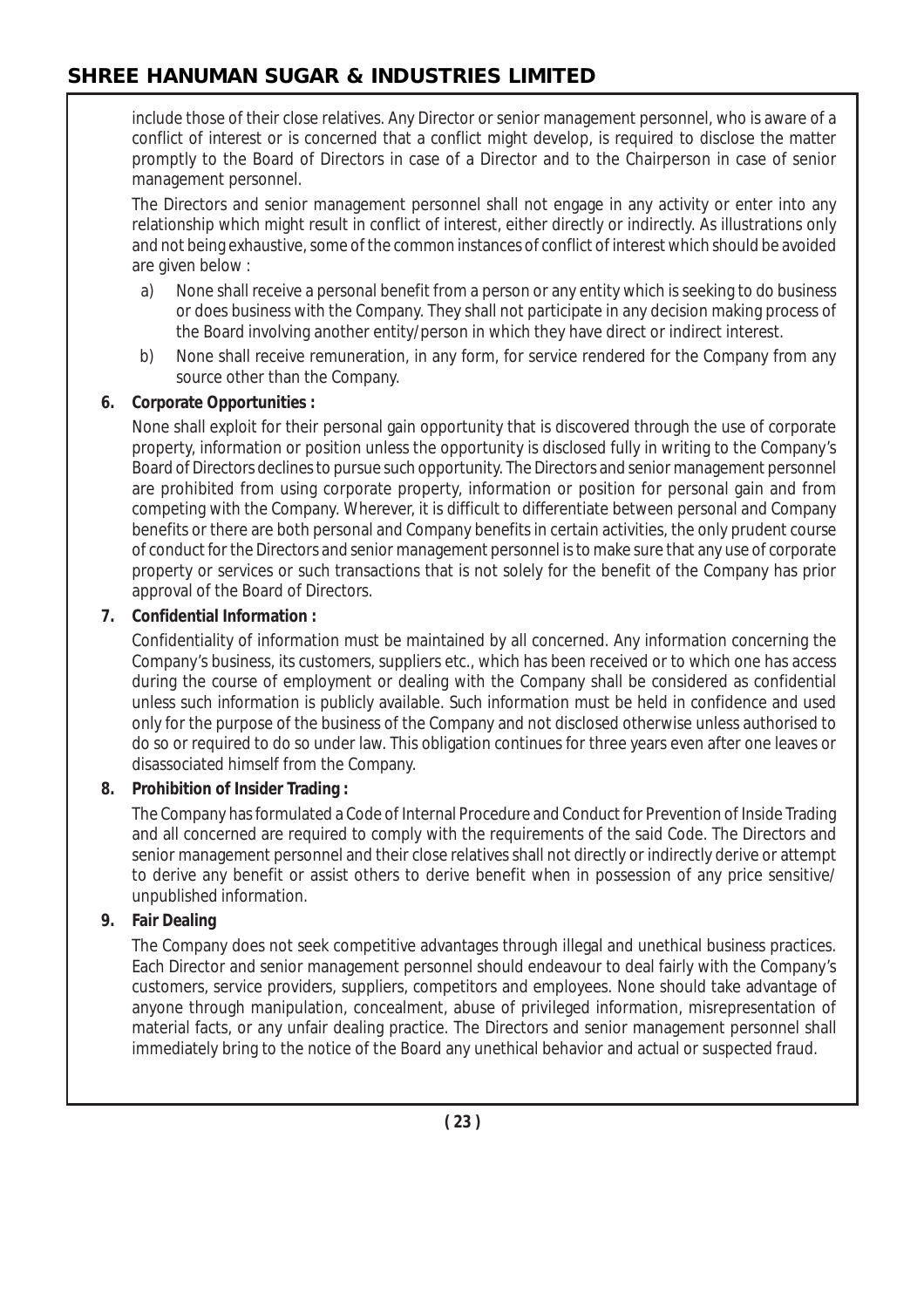#### **10. Protection and proper use of Company Assets :**

Protecting the assets of the Company is a key responsibility of every employee. The Directors and senior management personnel must safeguard and protect the assets of the Company against misappropriation, loss, damage and ensure their efficient use. They must ensure that assets are not put into use, sold, loaned or dealt with in any other manner without appropriate authorization. All Company assets should be accounted for used only for legitimate business purposes of the Company.

#### **11. Gifts and Donations :**

Through business gifts and donations are customary in many parts of the world they need to be viewed with caution. No Director or senior management personnel shall receive or offer, directly or indirectly, any gifts, donation or benefits which are intended or perceived to be intended to obtain unethical favour. Nominal gifts of commemorative nature for special events may be accepted.

#### **12. Corporate Social Responsibility :**

The Company is committed to serve the community around its area of operations. The Company believes that no organization can survive in isolation and it has a responsibility towards public at large. The Company aims to reach out to the neighbouring villages, conserve the environment and nurture young people. The Company shall take requisite community development initiatives around the areas of its operations.

#### **13. Safety, Health and Environment:**

The Company's vision envisages no compromise in its commitment to safety, health and responsibility care for the environment. Health and safety of the people in and around its area of operations are of paramount importance to the Company.

The Company is committed to environment protection, pollution control and maintenance of ecological balance. The Company shall maintain high standards of pollution control, environment protection and safety.

#### **14. Compliance with Laws, Rules and Regulations :**

The Company is committed to high standards of corporate governance and believes in compliance of all the laws, rules and regulations and other legal requirements directly or indirectly, effecting or concerning the Company and/or required to be observed in connection with the business and affairs of the Company. The Company has endeavoured in setting standards for itself, which are ahead of time and higher than those stipulated by law. All concerned are required to comply with the applicable laws, rules and regulations both in letter and spirit.

## **15. Financial and Operational Integrity :**

The Company is committed to disclose in its financial statements all the information required to be disclosed under the relevant accounting standards or under any law or regulation. It is essential to record all the transactions fully and properly in the financial statements. The Company shall prepare and maintain accounts of its business affairs truly and fairly in accordance with the accounting and financial reporting standards which represent the generally accepted guidelines, principles, standards, laws and regulations of the country. There shall be no willful omission of any transaction from the books and records of the Company.

No record, entry or document shall be false or misleading and no undisclosed or unrecorded account, fund or asset shall be established or maintained. The Auditors shall be provided full access to all information and records of the Company.

## **16. Annual Review :**

The Directors and senior management personnel shall affirm in writing compliance with the Code on an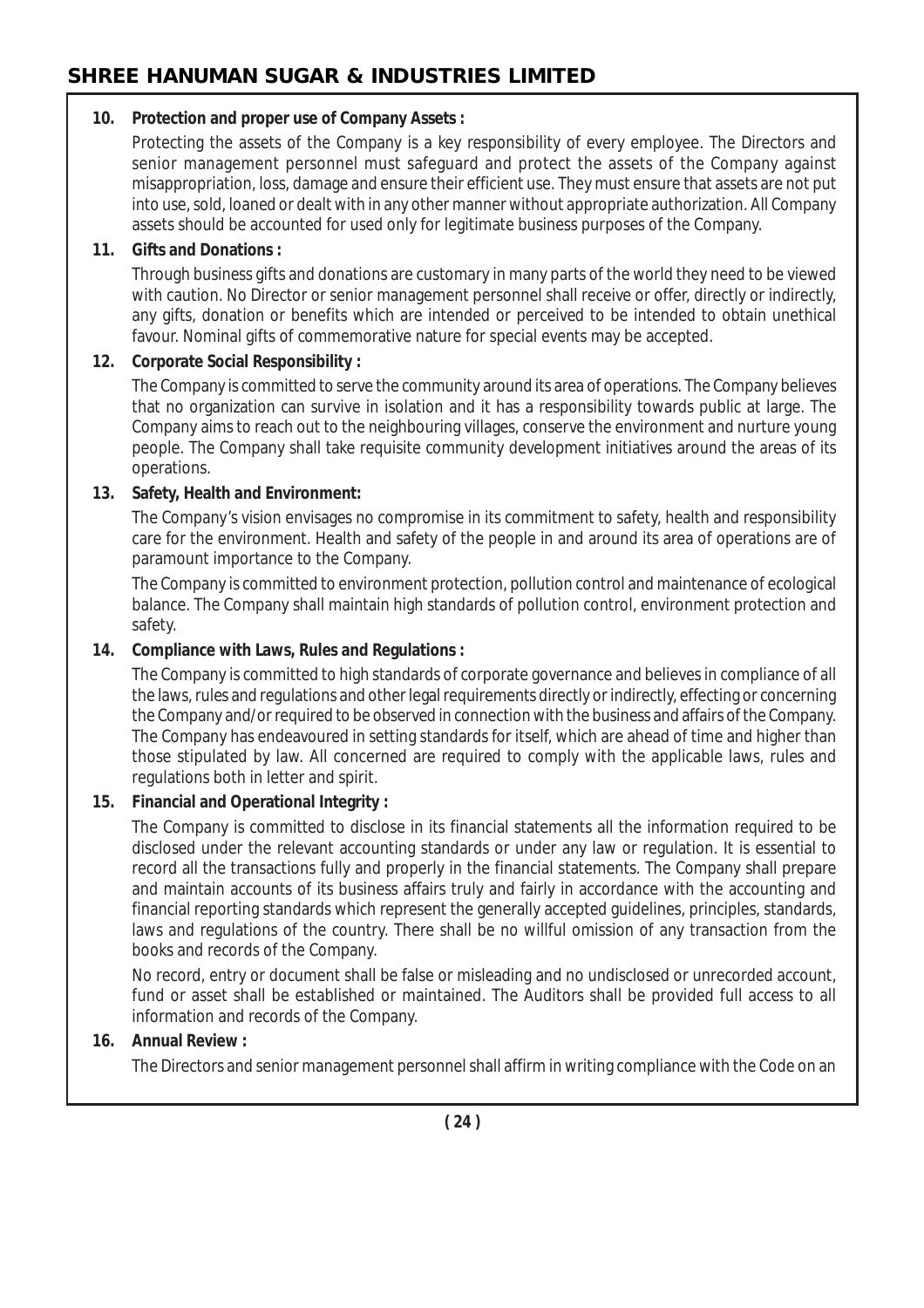annual basis i.e. July each year.

#### **17. Disciplinary Actions :**

The matters covered the Code are of utmost importance to the Company and are essential to the Company's ability to conduct its business in accordance with the stated values. The Directors and senior management personnel are expected to adhere to the Code in carrying out their duties for the Company. Appropriate actions will be taken by the Board of Directors in case of Directors and by the Chairperson in case of senior management personnel for breach of the Code. Actions may include serious disciplinary action, removal from office as well other remedies to the extent permitted by law and as considered appropriate in the circumstances.

#### **18. Compliance Officer:**

The Company has appointed the Secretary as Compliance Officer for the purpose of the Code. The Compliance Officer will be available to the Directors and senior management personnel to resolve their queries and assist them in complying with the Code. Any question relating to how this Code should be interpreted or complied should be addressed to the Compliance Officer.

#### **19. Implementation/Modification :**

The decision of the Board of Directors with regard to all members relating to the Code will be final and binding on all concerned.

The Board of Directors of the Company shall have power to modify or replace the Code in part or in full, as they may deem fit from time to time in their absolute discretion.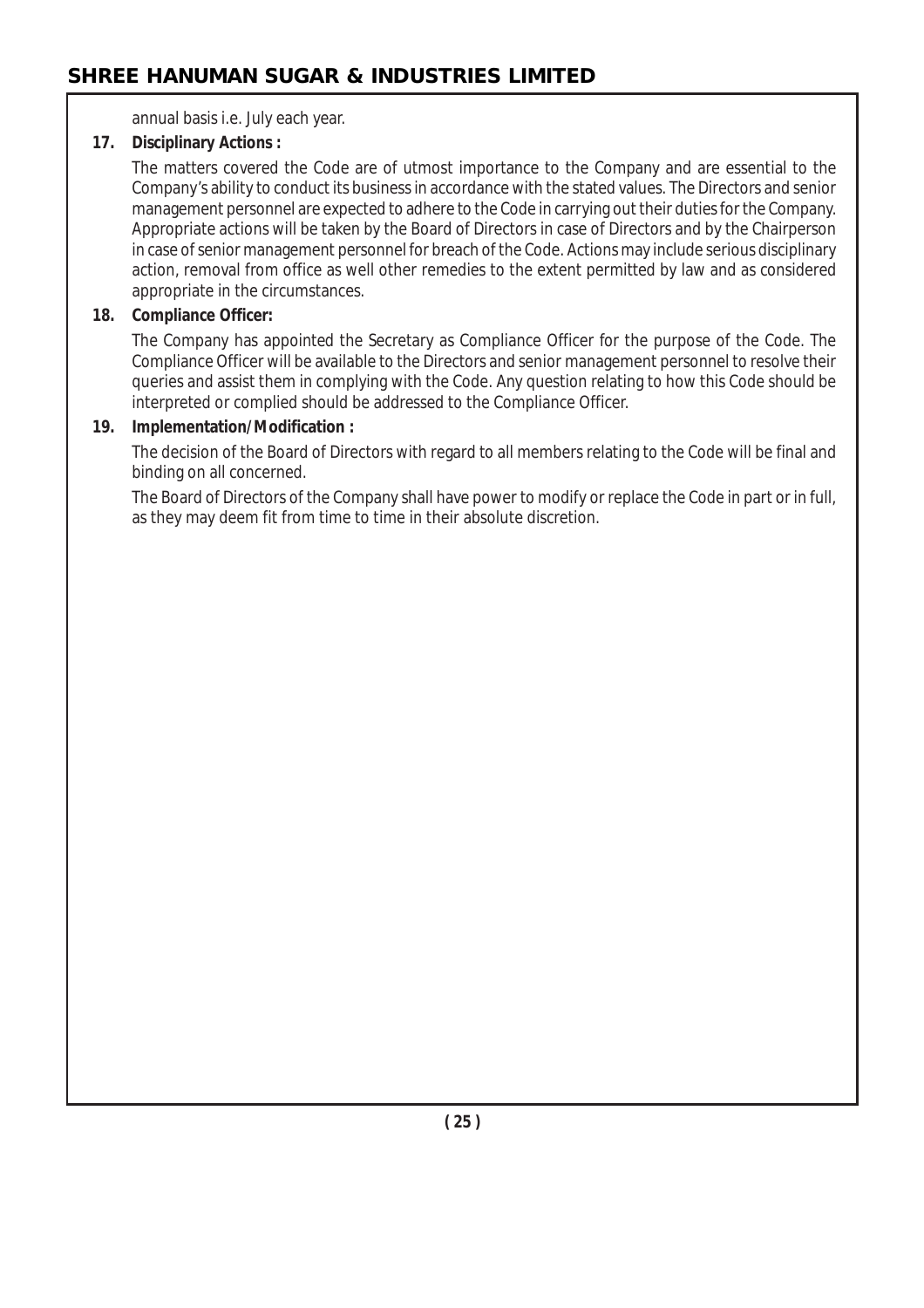# **DECLARATION BY CEO UNDER CLAUSE 49 OF THE LISTING AGREEMENT**

As required under clause 49 of the Listing Agreement with Stock Exchanges, it is hereby confirmed that for the year ended 30th June 2009, the Director's of Shree Hanuman Sugar & Industries Limited have affirmed compliance with the Code of Conduct for Board Members as applicable to them and members of the senior management have affirmed compliance with Employee Code of Conduct, as applicable to them.

Place : Kolkata Sd/-Date : 1st December, 2009 **B. K. Nopany**

Chairman

# **CEO AND CFO CERTIFICATION**

We, B. K. Nopany, Chairman and Madhu Tiwari, Chief Financial Officer, responsible for the finance function certify that:

- a. We have reviewed the financial statements and cash flow statement for the year ended 30th June 2009 and to the best of our knowledge and belief:
	- I. These statements do not contain any materially untrue statements or omit any material fact or contain statements that might be misleading ;
	- II. These statements together, present a true and fair view of the Company's affairs and are in compliance with existing Accounting Standards, applicable laws and regulations.
- b. To the best of our knowledge and belief, no transactions entered into by the Company during the year ended 30th June 2009 are fraudulent, illegal or violative of the Company's code of conduct.
- c. We accept responsibility for establishing and maintaining internal controls for financial reporting and we have evaluated the effectiveness of the internal control systems of the Company pertaining to the financial reporting. Deficiencies in the design or operation of such internal controls, if any, of which we are aware, have been disclosed to the auditors and the Audit Committee and steps have been taken to rectify these deficiencies.
- d. There has not been any significant change in internal control over financial reporting during the year under reference;
- e. There has not been any significant change in accounting policies during the year requiring disclosure in the notes to the financial statements; and
- f. We are not aware of any instance during the year of significant fraud with involvement therein of the management or any employee having a significant role in the Company's internal control system over financial reporting.

Place : Kolkata **Madhu Tiwari B. K. Nopany B. K. Nopany** 

Sd/- Sd/-

Date : 1st December, 2009 Chief Financial Officer Chairman cum Managing Director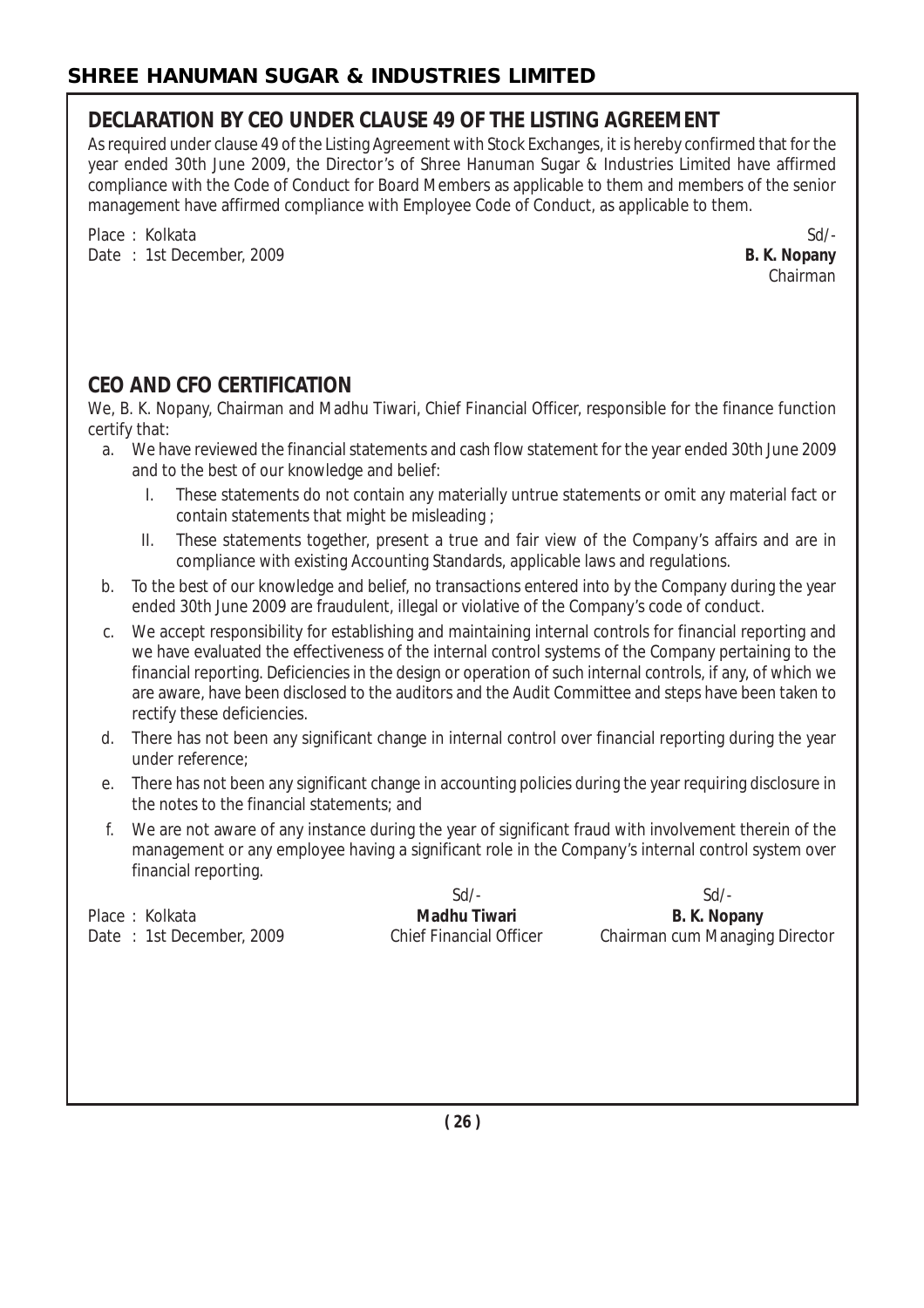# **MANAGEMENT DISCUSSION AND ANALYSIS REPORT**

Although, presently company is mainly engaged in trading activities, the same is going to be significantly changed from subsequent year onwards due to undertaking of manufacturing of sugar and also construction activities.

# **SUGAR**

Sugar is one of the essential items not only in the household sector but also in various industrial formulations in pharmaceutical sector, confectionery, soft drinks, sweets etc. The consumption of sugar in the country is on the increase due to population growth as also due to various development plans of the Government. Still the per capita sugar consumption in India is much lower than the world standard and even from the developing countries. However, the per capita consumption of sugar is on the increase on account of improved standard of living and the changing life style of rural masses which now prefers sugar than any other alternate sweetening material.

## **Global Sugar Industry**

In the third assessment of the ISO, world sugar production is put at 161.527 mln tonnes. A significant production shortfall in India and a further contraction of production in the EU, on the one hand, and a continuing expansion of sugar output in Brazil, on the other hand, are the three major supply features of 2008/09. The combined effect of output reductions in the EU and India is expected to shave off a massive 7.084 mln tonnes from world sugar supply, despite record high growth in sugar output in Brazil. So far, a lowering in forecasted production in India (from 23.9 mln tonnes projected in August to the current projection of 19.55 mln tonnes) has been neatly matched by a practically identical increase in Brazil (from 33.22 mln tonnes to 37.54 mln tones). Meanwhile, global consumption is forecasted to grow at the rate of 2.19% to 165.801 mln tonnes, raw value. World production is now expected to be 4.274 mln tonnes lower than world consumption as against 3.626 mln tonnes projected in November. Consequently, the statistical outlook for the market till the end of the season in September 2009 remains constructive and supportive to world market values. The ISO puts world export availability for 2008/09 at 49.608 mln tonnes, raw value, as against 46.25 mln tonnes in the previous crop cycle. Smaller output in importing countries and in India, in particular, is expected to trigger additional import demand which is estimated to reach 49.621 mln tonnes, up 3.673 mln tonnes.

A summary of the third assessment of the world sugar balance in 2008/09 is provided in the table below.

# **World Sugar Balance**

|                             | 2008-09                | 2007-08 | change       |           |
|-----------------------------|------------------------|---------|--------------|-----------|
|                             | (mln tonne, raw value) |         | In mln tonne | In % tage |
| Production                  | 161.527                | 168.611 | $-7.084$     | $-4.20$   |
| Consumption                 | 165.801                | 162.241 | 3.560        | 2.19      |
| Surplus/Deficit             | $-4.274$               | 6.370   |              |           |
| Import demand               | 49.621                 | 45.948  | 3.673        | 7.99      |
| Export availability         | 49.608                 | 46.245  | 3.363        | 7.27      |
| <b>End Stocks</b>           | 66.272                 | 70.533  | $-4.261$     | $-6.04$   |
| Stock/consumption ratio (%) | 39.97                  | 43.47   |              |           |

Source: ISO quarterly market outlook, February 2009

The world's largest consumers of sugar are India, China, Brazil, USA, Russia, Mexico, Pakistan, Indonesia, Germany and Egypt. According to USDA Foreign Agriculture Service, the consumption of sugar in Asian countries has increased at a faster rate, as a direct result of increasing population, increasing per capita income and increased availability.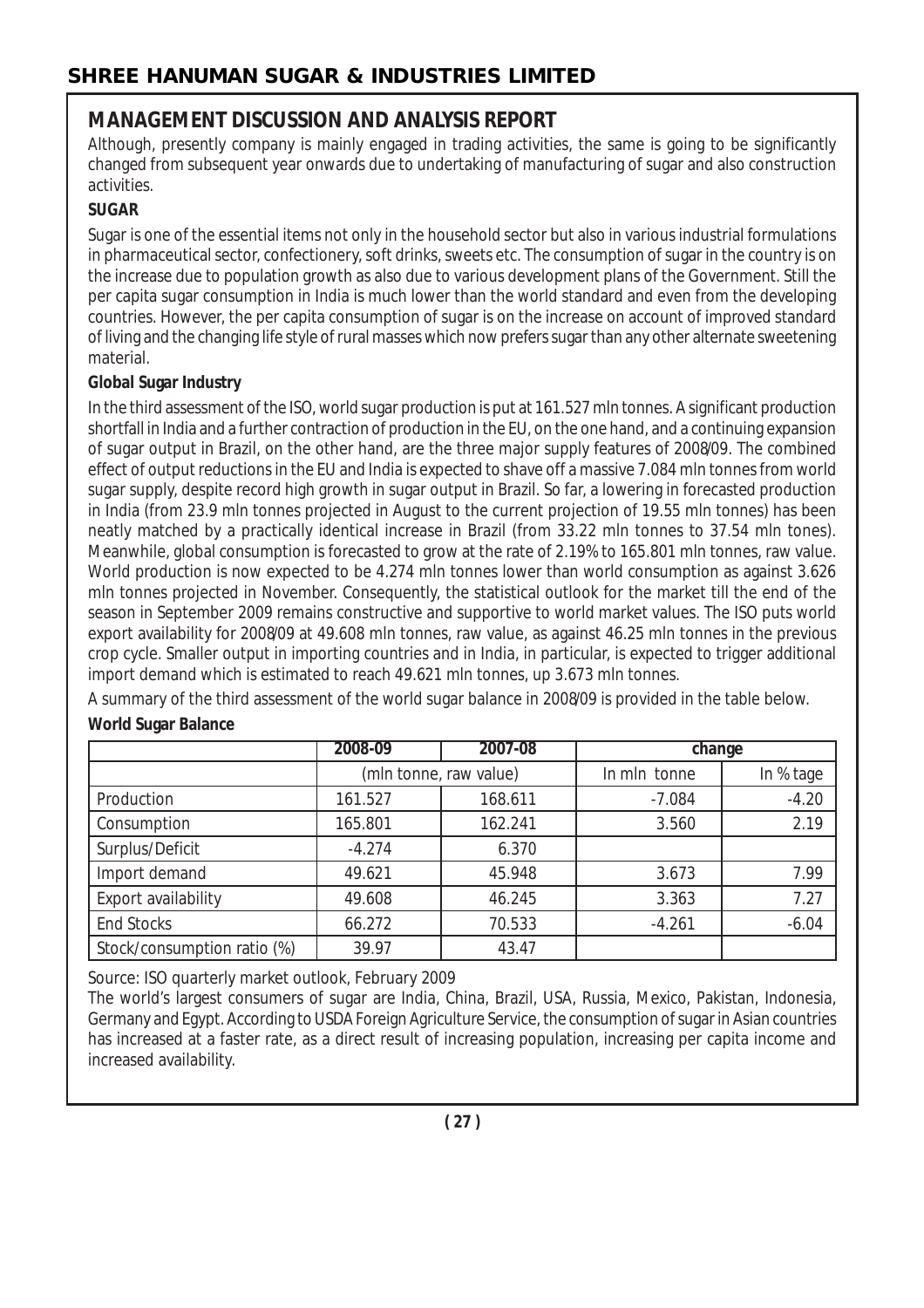#### **Indian Sugar Industry**

The Indian sugar industry is the second largest agro-industry located in the rural India. The Indian sugar industry has a turnover of more than Rs. 500 billion per annum and it contributes almost Rs. 22.5 billion to the central and state exchequer as tax, cess, and excise duty every year. With 566 operating sugar mills in different parts of the country, Indian sugar industry has been a focal point for socioeconomic development in the rural areas. About 50 million sugarcane farmers and a large number of agricultural labourers are involved in sugarcane cultivation and ancillary activities, constituting 7.5% of the rural population. Besides, the industry provides employment to about 2 million skilled/semi skilled workers and others mostly from the rural areas.

|                                   | 2008-09 [E] | 2007-08 | 2006-07 | 2005-06 |
|-----------------------------------|-------------|---------|---------|---------|
| Opening Stocks as on 1St October, | 7.80        | 8.47    | $3.90*$ | $4.00*$ |
| Production during season          | 18.50       | 26.33   | 28.30   | 19.27   |
| Imports [Raw Sugar]               |             |         |         |         |
| Total availability                | 26.30       | 34.80   | 32.20   | 23.27   |
| Off-take                          |             |         |         |         |
| - Internal Consmption             | 23.00       | 22.50   | 22.00   | 18.50   |
| - Exports                         |             | 4.50    | 1.73    | 1.13    |
| Total off-take                    | 23.00       | 27.00   | 23.73   | 19.63   |
| Closing Stock on 30th September   | 3.30        | 7.80    | 8.47    | 3.64    |

#### **Production, Consumptiion & Closing Stock in India**

[In million tones]

\* Adjustment as per Central Excise Certificate

## **Opportunities & Constraints**

**"Global sugar demand will exceed production by a wider margin** than forecast three months ago because unusual weather is limiting cane harvests in India and Brazil, the International Sugar Organization said.

Production will trail consumption by 9.35 million tonnes in the year ending September 30, up from 7.8 million projected in May, Sergey Gudoshnikov, a senior economist at the London-based group, said Thursday. The deficit will reduce stockpiles to 38 per cent of projected global use, the lowest ratio in three years, Gudoshnikov said.

The price of raw sugar has jumped 92 per cent this year, reaching a 28-year high of 23.33 cents a pound last week on ICE Futures US in New York, as dry weather in India and excessive rain in Brazil threaten to prolong the shortfall into next year. Lower output in Mexico, China and Pakistan also spurred the rally, analysts said.

"Speculators are seeing blood out there," said Scott Joss, the president of ClearTrade Inc in Chicago. "Funds are still active, and sugar at 30 cents is not out of the question." Inventories are likely to shrink next year, Gudoshnikov said." [**Bloomberg/ August 21, 2009] [source: business-standard.com]**

**"Sugar may climb 80 percent to as high as 40 cents a pound on global supply shortages,** said Singaporebased commodity hedge fund manager Michael Coleman. "Sugar is caught in a perfect storm," he said. There is "a big hole" in world supply and no obvious solution in the next six to nine months, said Coleman, 49, managing director of Aisling Analytics, which runs a \$1.4 billion fund invested in energy and agriculture. The sweetener has already surged 88 percent this year, reaching a 28-year high, as India, the biggest consumer, had its driest June in 83 years and parts of Brazil, the largest grower, were drenched by rainfall four times more than normal, too wet to harvest. World demand will exceed output by as much as 5 million metric tons in the year ending September 2010, according to the International Sugar Organisation. "Is there a possibility of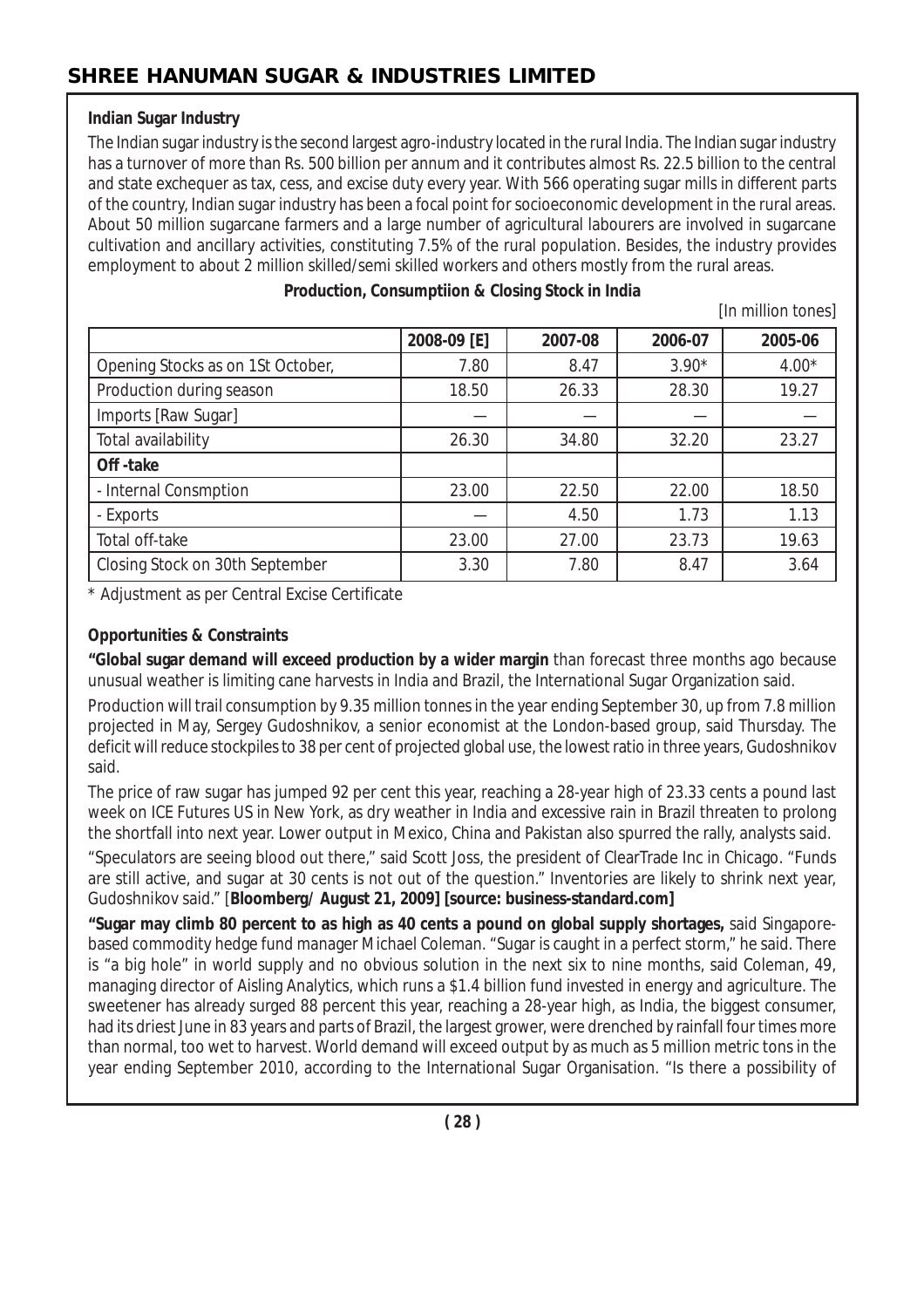reaching 40 cents a pound? Certainly," said Coleman, whose fund returned 24 percent in 2008. "From this point on, it depends how price affects demand." Sugar reach d a peak of 23.33 cents a pound in New York on August 12.

Investor Jim Rogers and Rabobank Groep NV have said the rally may have some way to go. Rabobank said yesterday it anticipates the "bull" run may not be complete even if prices consolidate around 20 cents a pound.

## **India, Brazil**

"Sugar is certainly going to go much, much higher during the course of the bull market," Rogers, chairman of Rogers Holdings, said in an August 6 interview in Singapore. "Sugar is still 70 percent below its all-time high and not many things in life are 70 percent below what they were in 1974."

The Indian crop, the world's second biggest, is "under stress" and "we think it is unlikely to be more than 15 million or 16 million tons" in 2009-2010, said Coleman.

India's monsoon season, which brings 73 percent of the nation's annual rainfall, may be the driest in seven years, a weather bureau official said.

"The world has to depend on Brazil," Coleman said. There was a question over how much of the country's cane crop can actually be turned into sugar, he said, as millers have invested heavily in ethanol and "somewhat neglected" the capacity for making sugar.

"Brazil seems to be fairly maxed out in the short to medium term" with "about 43 percent of its capacity able to be delivered to the market as sugar," Coleman said. Building capacity would take a year, he said, and "we're still living with the credit crunch so how does the Brazilian sugar refiner raise money? It's not as easy as it was three years ago."

#### **Supply response**

World farmers may raise output after prices jumped, he said. "There's probably a big bear market coming in 2011 because there will be a supply response," he said. "But it won't be in time for the first half of 2010."

The overall direction of commodities is a "macro call" about world economic growth and the direction of the dollar, and there is not too much clarity, he said. He is inclined to see the dollar stabilise at current levels, he said.

The Reuters-Jefferies CRB Index gained about 16 percent this year, aided by a weaker dollar as investors sought a hedge against inflation, and a recovering global economy. The dollar index, measuring the greenback against six major currencies, has dropped 3.5 percent this year. In other calls, Coleman said he was "moderately bullish" on the premium of white sugar over raw, and he was long "corn versus wheat" because wheat had large inventories and corn was in a position "to attract incremental demand from biofuel." **[Zeb Eckert And Claire Leow /August 17, 2009][source: business-standard.com]**

## **Indian Sugar Industry**

India is the largest consumer and second largest producer of sugar in the world. The Indian sugar industry is one of the key drivers of rural development, supporting India's economic growth. The industry directly employs approximately 500,000 workmen, as well as many others in industries which utilize by-products of the sugar production process as raw material. Sugarcane is primarily grown in six states of India, namely, Andhra Pradesh, Gujarat, Karnataka, Maharashtra, Uttar Pradesh and Tamil Nadu.

The sugar industry in India is highly fragmented. During 2007-2008 there were 619 installed sugar factories in the country out of which 240 were in the private sector, 62 in the public sector and 317 in the cooperative sector. Also, there are a number of companies in the unorganized segment who mainly produce jaggery and khandsari, which are less refined forms of sugar and act as substitutes.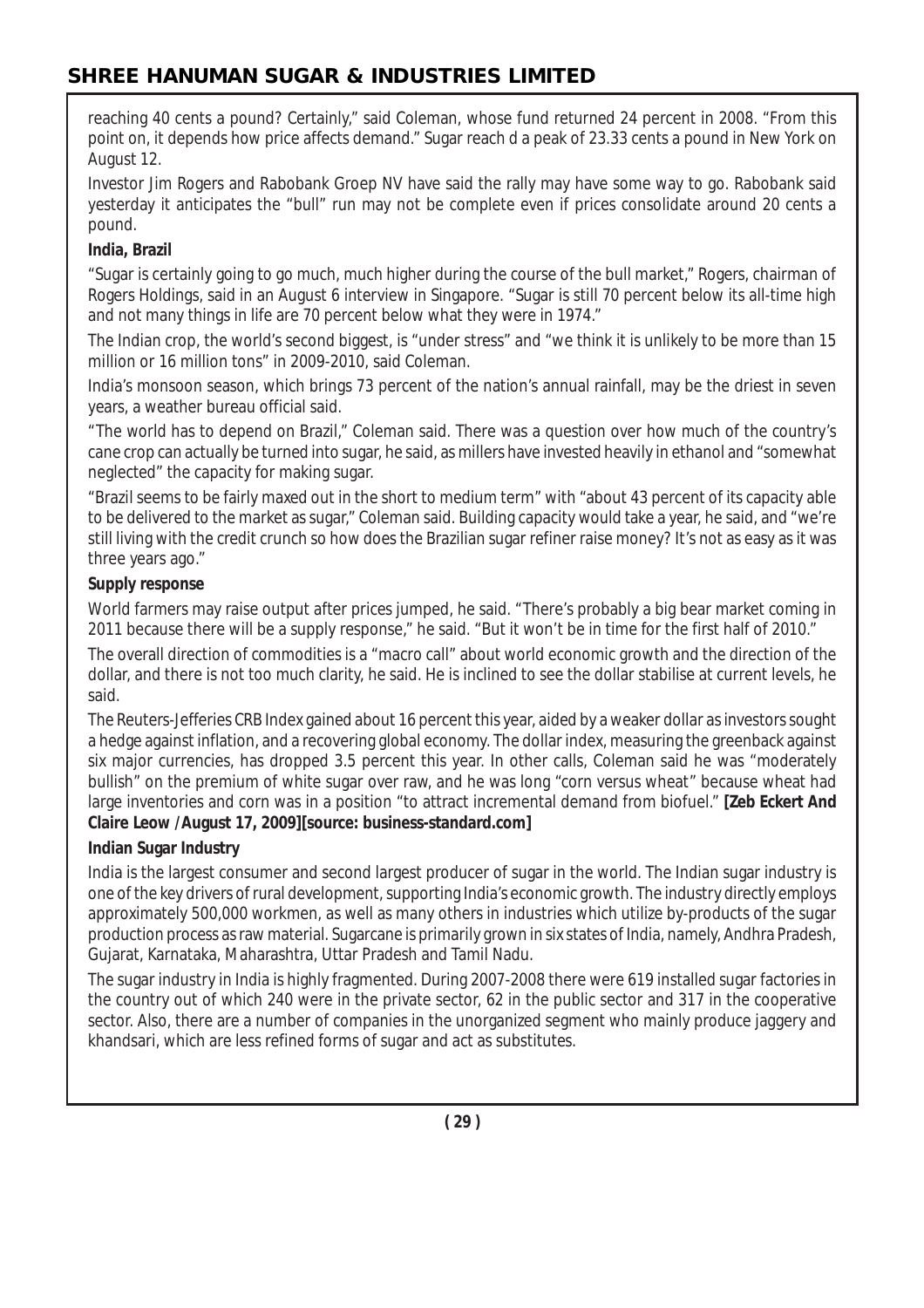The sugar industry has a number of transformational opportunities. In addition to the potential to cater to the large and growing domestic sugar consumption, the industry can emerge as a carbon credit and power producer through co-generation. It is also in a position to support the ethanol blending programme of E5 (blending petrol with 5% ethanol).

#### **Sugar Prices**

The Government has been following a dual pricing policy for sugar, under which a fixed percentage (currently 10%) of total production is to be sold by sugar companies to the Public Distribution System ("PDS") set up by the Government at a fixed price referred to as levy sugar. This price is fixed with respect to each mill and varies from mill to mill. The balance sugar, called free sale sugar, can be sold in the open market.

The price of free sale sugar during the year depends on the demand supply situation. The movement in sugar price is determined by the net deficit or surplus in sugar (production plus import less domestic consumption less export) and stock-to-use ratio.

#### **Sugarcane procurement and prices**

India has a unique structure with respect to procurement of sugarcane. Every sugar mill is assigned a reserved area around the mill within which any sugarcane that is grown is required to be supplied to the mill, and the mill is obligated by law to crush the sugarcane available to it within the reserved area. The reserved area may change if a mill is unable to crush all of the cane within its reserved area and a portion of the reserved area may be allocated to a mill that is able to crush the sugarcane.

On an average, sugarcane cost constitutes approximately 70% of the total cost of producing sugar. The SMP set by the Central Government controls the sugarcane procurement price for sugar manufacturers. The SMP notifications are generally released at the beginning of each Sugar Season. For the 2008-2009 Sugar Season, the Government set the SMP of Rs.81.18 per quintal for a base recovery of 9% subject to a premium of Rs.0.90 for every 0.1% point increase in the recovery above that level. For the 2009-2010 Sugar Season, the Cabinet Committee on Economic Affairs has approved the SMP of Rs.107.76 per quintal of sugarcane for a base recovery rate of 9.5% subject to a premium of Rs.1.13 for every 0.1% point increase in the recovery above that level. Sugarcane prices tend to be higher for a sugarcane variety that has a higher sugar recovery. Most State Governments in north India fix the SAP to provide additional incentives to the farmers.

#### **By-products opportunity**

The main by-products in the production of sugar are molasses, bagasse, press mud and fly ash. Effective utilization of these by-products can de-risk the revenue stream of a sugar company and make it less cyclical.

#### **Bagasse**

Bagasse can be used for co-generation to meet the electricity and steam requirements of sugar mills.

Bagasse is burnt in a large furnace, which releases substantial amounts of heat for boiling water and generating high pressure steam. The steam is used to drive a turbine, which generates electricity. The residual low pressure steam is used in the sugar making process. The power produced by co-generation is used for captive consumption and excess power is sold to the State utilities distribution companies. The realization from exportable power is dependent on the long-term power purchase agreements with the Government and power companies. Co-generation also has proven revenue potential in Clean Development Mechanism ("CDM") based carbon credits. However, the potential for bagasse based co-generation of power is yet to be fully realized. According to ISMA, sugar units have currently set up a capacity to produce 2,635 MW of co-generated power and the potential to co-generate power by the sugar industry has been assessed to be much higher going forward. In addition, bagasse is also used for production of paper and particle boards.

#### **Particle Board and Medium-Density Fibre Board**

Bagasse is also used to produce particle board and medium-density fibre board, which are environmentally friendly substitutes for plywood. Although particle board and medium-density fibre board have been produced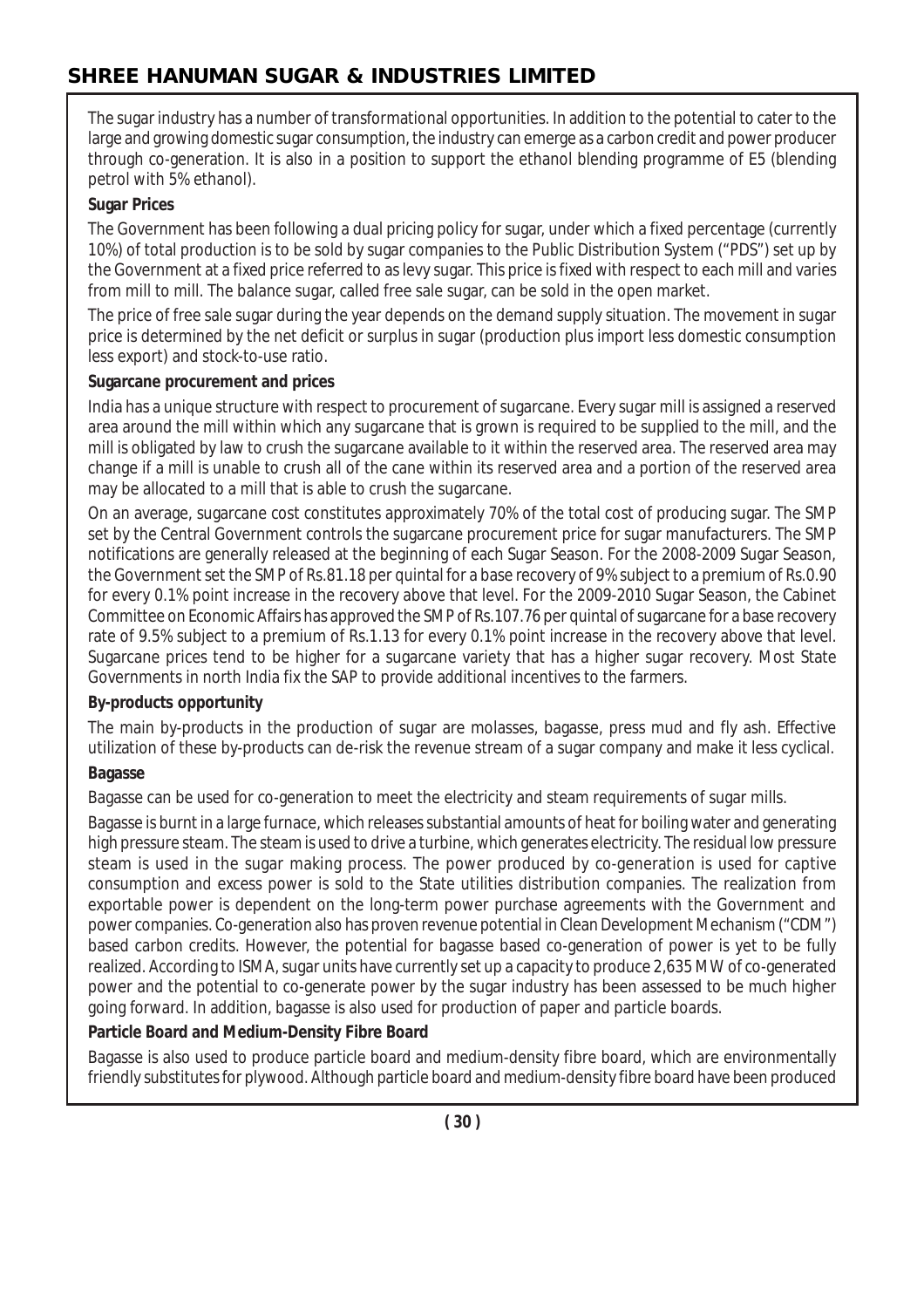in India for some time, these products were previously exclusively made by manufacturing plants which used wood as raw material. The production in India of particle board and medium-density fibre board from agricultural wastes such as bagasse using advanced manufacturing technologies only began in recent years.

#### **Molasses**

Molasses is extensively used for the manufacture of ethanol. These molasses are fermented with yeast to get ethyl alcohol or ethanol. The mixture is then distilled to separate the alcohol from the mixture.

Normally for every 1 ton of sugar produced, around 0.45 tons of molasses is generated as a by-product. One ton of molasses can produce around 225 litres of ethanol.

Ethanol is 99.5% pure alcohol and is used as feedstock for alcohol-based downstream chemicals like paints, inks and to manufacture potable alcohol. Ethanol is also becoming popular across the world as a fuel.

Ethanol is used as an additive in petrol to lessen vehicular pollution as it contains 35% oxygen, which helps complete combustion of fuel thus reducing harmful tailpipe emissions.

With a view to providing an incentive to the agricultural sector and reduce environmental pollution, the Government mandated 5% blending of ethanol with petrol across India except for certain states.

Additionally, 10% blending was proposed to come into force in October 2008, however such increase has not been made effective. The contracts with Indian oil companies are expiring in October 2009. However, the Government is likely to further extend the contract for the next two years beginning October 2009. Globally, Brazil is the leading country in terms of ethanol blending which is mandated at approximately 20%.

#### **Sugar Outlook**

The 2008-2009 Sugar Season is expected to be the first year of upturn in the sugar cycle, after two years (2006-2007 and 2007-2008 Sugar Seasons) of surplus production and rising sugar inventories.

Sugar production in the 2008-2009 Sugar Season is expected to fall in the range of 14 MMT to 15 MMT as against 26.3 MMT in the 2007-2008 Sugar Season. This is on account of a decline in the area under sugarcane cultivation caused due to sugarcane arrears and higher prices for alternative crops which led to farmers switching to other alternative crops and lower recovery on account of agro-climatic conditions.

Lower than expected production in the 2007-2008 Sugar Season, an expected further fall in production in the 2008-2009 Sugar Season coupled with steady growth in domestic demand will lead to depletion in domestic sugar inventories. These factors are also expected to result in India's raw sugar imports totaling approximately 2.5 million tons during the 2008-2009 Sugar Season. Inventory levels are expected to decline further in the 2009-2010 Sugar Season, leading to an improvement in sugar selling prices.

Domestic sugar prices (Mumbai M-30) which fell continuously for a 12 month period, from Rs.19,060 per metric ton in April 2006 to Rs.13,600 per metric ton in April 2007, and thereafter remained depressed until 70 the end of 2007, moved up to Rs.14,550 per metric ton in April 2008. The current prices (May 2009) are at 23,000 levels per ton and are expected to increase further which will improve the profitability of sugar mills.

## **CONSRUCTION**

The Company has also commenced the business of construction and selling of residential houses.

India is the world's largest democracy in terms of population with 1.2 billion people (estimate as at July 2008). Its GDP stood at approximately US\$1,237 billion in 2008 (estimates). This makes it the fourth largest economy in the world in terms of GDP (purchasing power parity) after the United States of America, China and Japan. (Source: CIA World Factbook)

India's GDP maintained its steady rise in 2007-08 to clock 9% growth. The average GDP for four years upto 2007-08 had been 8.6%, signifying stable economic growth and domestic demand. Although, because of global slowdown, sub-prime issues, high interest rate factors the GDP growth of Indian Economy was adversely effected in the year 2008-09, the growth momentum in the coming years is not expected to be completely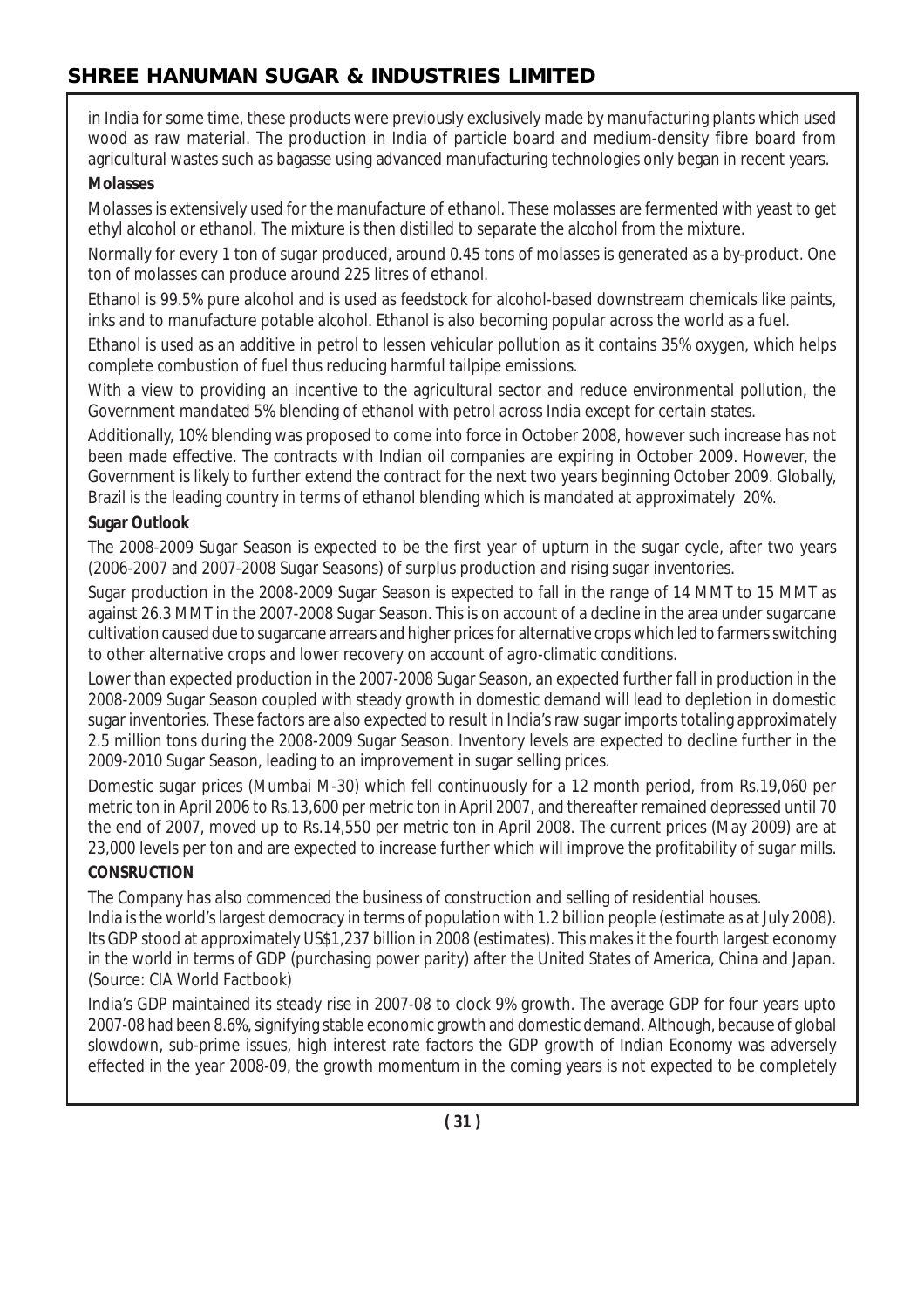absent because of high domestic consumptions, corrective steps from time to time taken by the Indian Government and RBI for boosting consumptions and demands. The Government of India as well as analysts all over world targets a minimum of 7% GDP growth of the Indian Economy.

As mentioned above, in spite of the recent economic slowdown, India is expected to remain amongst the fastest growing economies of the world, leading to a significant increase in purchasing power of its population. As per a study conducted by Mckinsey Global Institute, the percentage of Middle Income Group (MIG) households is likely to increase from 6 per cent. in 2005 to 24 per cent. in 2015 and 45 per cent. In 2025.

| Number of households (million) | 2005  | 2015  | 2025  |
|--------------------------------|-------|-------|-------|
| High Income Group              | 1.2   | 3.3   | 9.5   |
| Middle Income Group            | 13.3  | 60.6  | 128.0 |
| Low Income Group               | 192.4 | 180.1 | 143.0 |
| Total                          | 206.9 | 244.0 | 280.5 |

(Source: Mckinsey Global Institute)

As per the Ministry of Housing and Urban Poverty Alleviation (MHUPA), there was a shortage of 24.71 million dwelling units for 67.4 million households in India in 2007. Out of this, close to 99 per cent. of shortage is in the Economically Weaker Section (EWS) and LIG (Low Income Group) segment. Housing shortage is expected to increase to 26.53 million dwelling units for 75.01 million households by 2012, of which approximately 85 per cent. is expected to be in the EWS and LIG segment.

| <b>Category</b> | Housing shortage (2007) |
|-----------------|-------------------------|
| EWS             | 21.78                   |
| LIG             | 2.89                    |
| $MIG + HIG$     | 0.04                    |
| Total           | 24 71                   |

(Source: Ministry of Housing and Urban Poverty Alleviation, India)

## **Opportunities, Threats and Outlook**

This consistent growth of the economy has catapulted India as the fastest growing economy after China for the following reasons:

- Changing composition of GDP; reduced dependence on agriculture and growing industrial and services sectors
- Strong outsourcing growth momentum IT and financial services, healthcare and manufacturing
- Strong improvement in the external sector and a gradual fiscal deficit correction

The Indian construction industry is an integral part of the Indian economy and an important portion of investments into the development of the Indian Economy takes place through the construction industry. The construction industry is expected to grow with further economic development, industrialisation, urbanisation and improvements in the standard of living.

According to Indian Infrastructure, the Indian construction industry accounts for more than 5% of India's GDP and is the second largest employer after agriculture, employing nearly 32 million people. In the course of liberalization of the Indian economy, the Government has placed a priority on infrastructure development and emphasised the involvement of private capital and management in order to respond to the growing demand for new infrastructure projects.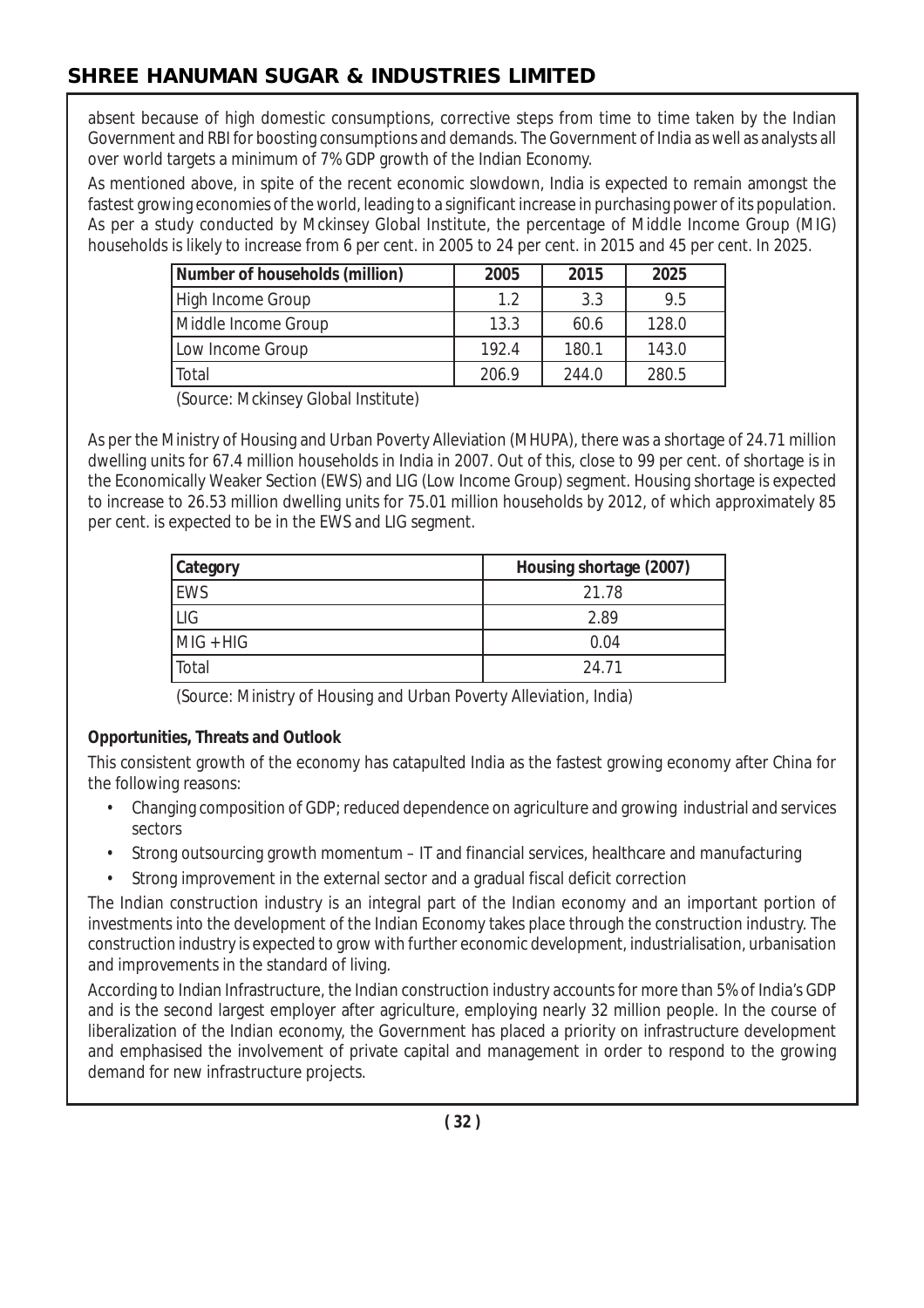According to the Indian Central Statistical Organisation, investments in construction in India grew at a compounded annual growth rate of 12% during the last ten years.

Ministry of Housing and Urban Poverty Alleviation, India (MHUPA) has framed the National Urban Housing and Habitat Policy, which carefully analyses ways and means of providing 'Affordable Housing to All' with special emphasis on the EWS and LIG segments. The new policy lays emphasis on earmarking of land for the EWS/LIG groups in new housing projects and also emphasizes on the Government retaining its role in social housing so that affordable housing is made available to EWS and LIG of the population as they lack affordability and are hopelessly out priced in urban land markets.

Government initiatives coupled with increasing per capita income in India on the back of high economic growth is expected to provide strong impetus to affordable housing demand.

## **REFORMS IN THE REAL ESTATE SECTOR**

In recent years, various reforms have been initiated at the Central as well as State level which have led to greater organisation and transparency in the real estate sector. These include:

- $\triangleright$  Support from the GoI for the repeal of the Urban Land Ceiling Act (introduced in 1976), with nine State Governments having already repealed the Act. The law was repealed by the Central Government in 1999. However, land being a state subject, the law is still in force in some states like Andhra Pradesh, Assam, Bihar and West Bengal;
- $\triangleright$  Modifications in the rent control statutes to provide greater protection to homeowners wishing to rent out their properties;
- $\triangleright$  Rationalisation of property taxes in a number of States;
- $\triangleright$  The proposed conversion of land records into electronic form; and
- $\triangleright$  FDI being permitted in the real estate sector, subject to certain conditions.

## **Residential Development**

The residential sector accounts for approximately 75-80 per cent. of the total real estate sector in the country. The growth in the residential real estate market in India has been largely driven by rising disposable incomes, a rapidly growing middle class and youth population, low interest rates, fiscal incentives on both interest and principal payments for housing loans, heightened customer expectations, and increased urbanisation and nuclearisation.

According to CRISIL Construction Annual Review, May 2007, over the period between 2006 to 2007 and 2010 to 2011, housing investments are expected to grow to Rs. 17,338 billion as compared with Rs. 9,810 billion invested in the previous five years.

A large proportion of the demand for residential developments, especially in urban centres is likely to be for high-rise residential buildings. Since this is a fairly new segment, the growth of the high-rise segment is expected to be faster than the growth of more traditional urban housing segments. The reasons for the anticipated demand are the lack of space in cities and proximity to offices and IT parks. The high-rise culture is gradually seeping into other cities such as Kolkata, Hyderabad and Chennai due to increasing affordability, nearness to IT or BPO parks and the township concept being embraced within close proximity to such IT and BPO parks.

The emergence of the integrated township format is another key highlight in the residential sector. Availability of large land parcels as well as office developments in major cities' peripheral areas have led to an increase in the number of integrated townships to accommodate the growing population of the city. These integrated townships offer consolidated development of commercial, retail, residential, and leisure facilities. The scope of development is estimated to be approximately 400 township projects over the next five years, spread across 30-35 cities, each having a population of 0.5 million. (Source: Cushman & Wakefield Report: India Gaining Momentum – Indian Real Estate Investment Dynamics).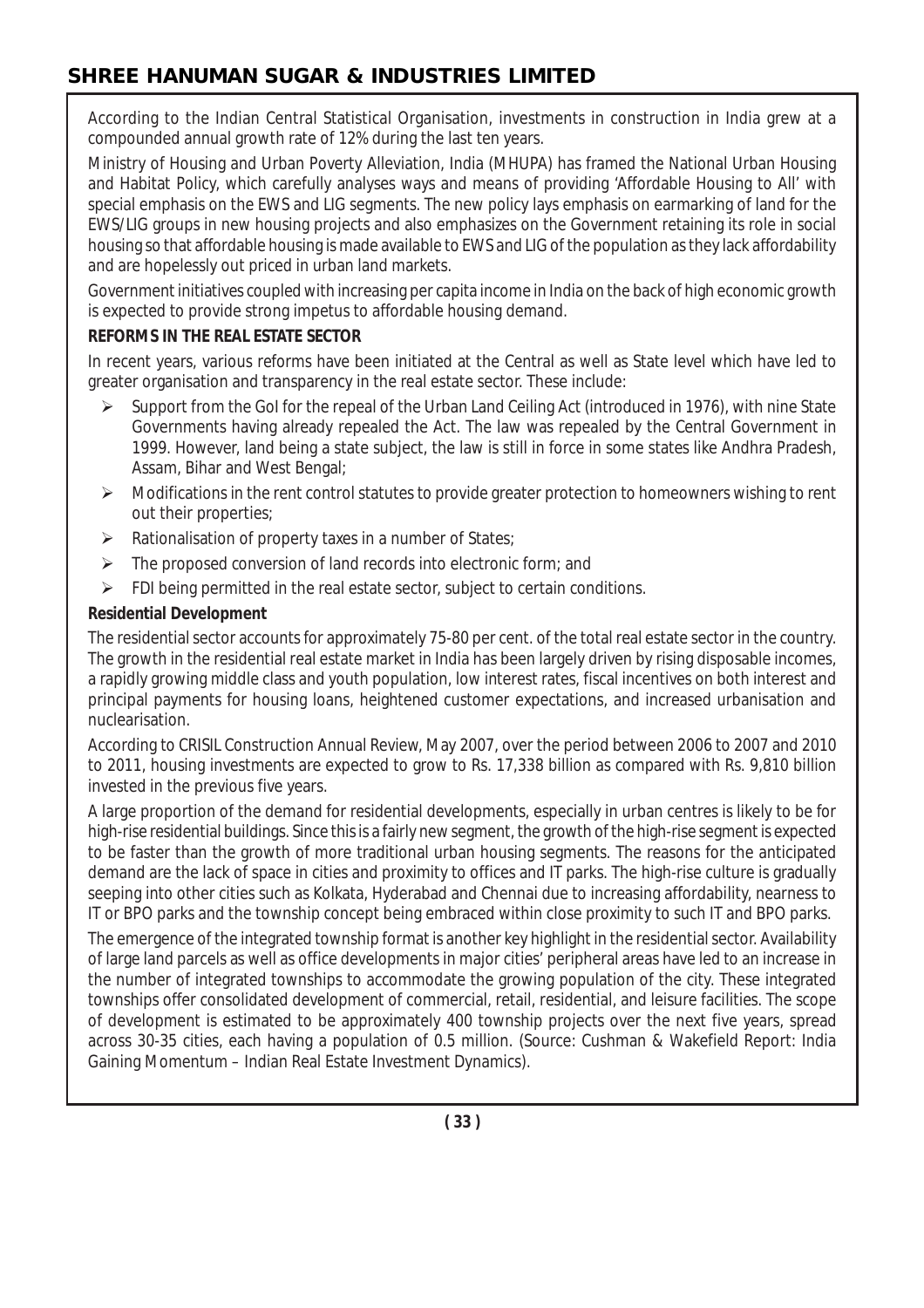The total demand estimated for the residential segment is estimated to be approximately 687 million square feet across India for the next five years, of which the top seven cities account for nearly 77 per cent. (Source: Cushman & Wakefield Report: The Metamorphosis – Changing Dynamics of the Indian Realty Sector, October 2008).

#### **SEGMENTWISE PERFORMANCE**

Presently, the Company mainly deals in trading activity. Therefore, it is not required to give segment wise performance.

#### **RISKS & CONCERNS**

Both sugar as well as construction business of the Company being undertaken have been rapidly growing because of urbanization and economic boom as discussed above. Further, performance of sugar industry is dependent upon demand-supply gap apart from crop level of sugarcane as discussed in the preceding paragraphs. The same rule of demand-supply gap apply to construction industry. As such, the continuance of economic slowdown and increased demand-supply gap may be main fears for both sugar as well as construction industries.

However, as mentioned in the preceding paragraphs India's GDP maintained its steady rise in 2007-08 to clock 9% growth. The average GDP for four years upto 2007-08 had been 8.6%, signifying stable economic growth and domestic demand. Although, because of global slowdown, sub-prime issues, high interest rate factors the GDP growth of Indian Economy was adversely effected in the year 2008-09, the growth momentum is since improved in the coming years is not expected to be completely absent because of high domestic consumptions, stimulus packages from time to time announced by the governments of various countries including India and other monetary and non-monetary corrective steps from time to time taken by them.

#### **INTERNAL CONTROL SYSTEMS THEIR ADEQUACY**

Your Company has a proper and adequate system of Internal control to ensure that all assets are safeguarded and protected against loss from unauthorized use or disposition and that the transactions are authorizedly recorded and reported correctly.

The Internal control system is designed to ensure that financial and other records are reliable for preparing financial information and other data and for maintaining accountability of assets. There is an elaborate internal audit system which is done by Independent firm of Internal Auditors. Their reports on the internal controls and their adequacy are regularly discussed with the Management and corrective measures wherever required, are taken and continuously monitored.

The Audit Committee of the Board meets regularly to review the adequacy of internal controls, Internal audit findings and the corrective actions are taken, if necessary. The Management is reasonably satisfied about the adequacy of these internal control systems.

# **DISCUSSION ON FINANCIAL PERFORMANCE WITH RESPECT TO OPERATIONAL PERFORMANCE**

# **Revenue**

The gross revenue of Rs. 1572.10 lacs was recorded in the financial year ended 30t June, 2009 as compared to Rs. 1305.51 lacs in the previous year, showing a growth of 20.42%.

## **Profits**

The Company has earned Profit before Interest, Depreciation and Tax of Rs. 478.49 lacs during the financial year ended 30th June, 2009 which represents an increase of 23.41% on year to year basis. PAT increased to Rs. 281.90 lacs during the year under review, representing an increase of 37.00%, from Rs. 205.78 lacs in fiscal 2007-08.

## **Earnings Per Shares (EPS)**

The Company recorded an EPS of Rs. 1.76 per equity shares of Rs. 10/- each during 2008-09.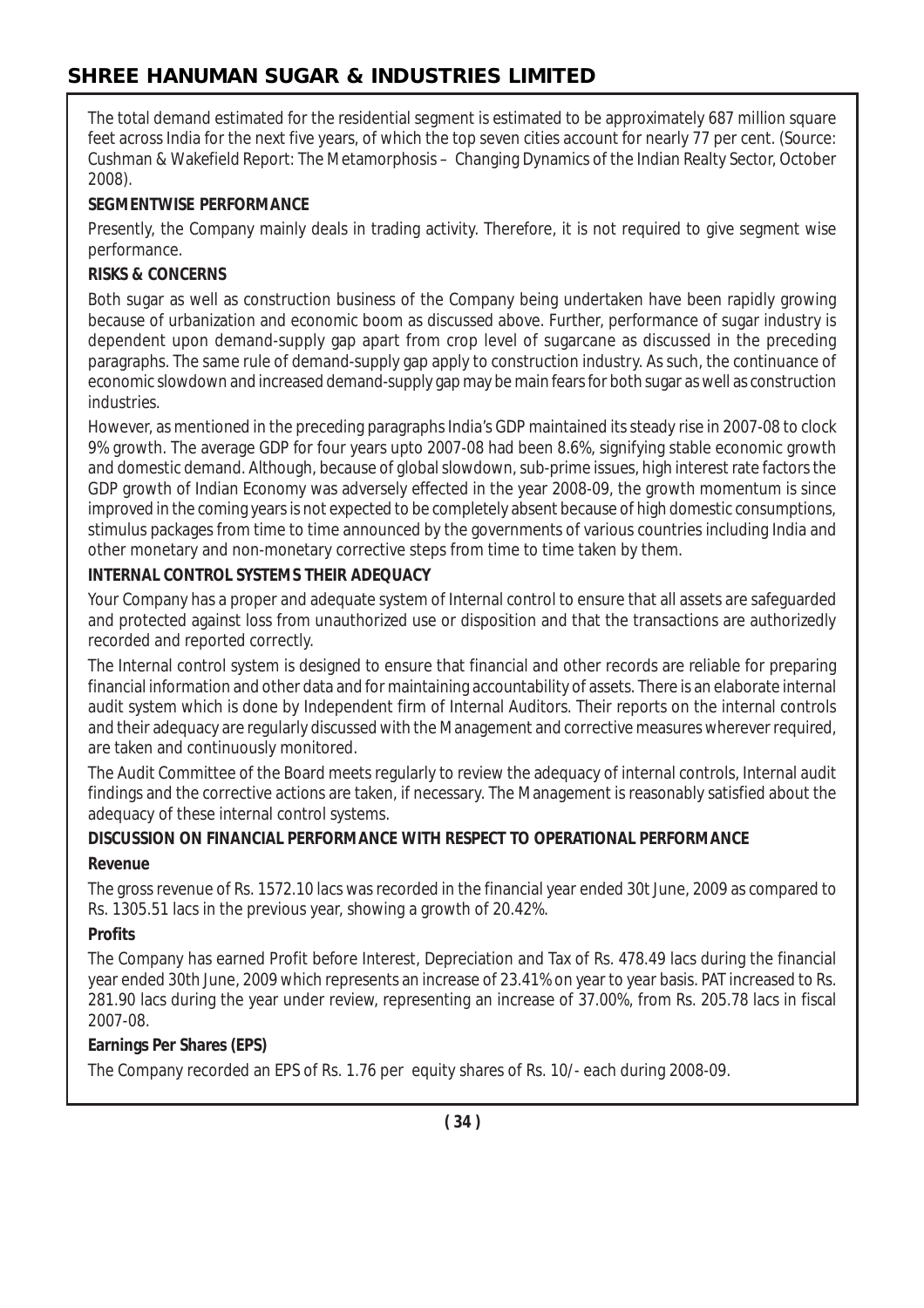#### **Divide**nd

The Board has recommended a dividend of Rs. 0.30 per equity share (being 3% on the par value per equity share of Rs. 10/- each), to be appropriated from the profits of the Company for the financial year 2008-09.

#### **Dividend Payout**

The proposed dividend, if approved at the ensuring Annual General Meeting, would result in appropriation of Rs. 56.16 lacs (including Corporate Dividend Tax of Rs. 8.16 lacs) out of profits. The total appropriation of Dividend of Rs. 56.16 lacs gives 19.92 per cent payout on net profit of the Company.

#### **MATERIAL DEVELOPMENT IN HUMAN RESOURCES/INDUSTRIAL RELATIONS FRONT**

A cordial industrial relations environment prevailed in the Company during the year. There was constant focus on all round organizational development. Regular promotions are granted and succession plans are effectively implemented. Our system of compensation is as per the market trends and job requirements. Other benefits to employees are provided for motivation.

#### **CAUTION STATEMENT**

The above mentioned statements are only "forward looking statements" based on certain assumptions/ expectations. The Company's actual performance could differ materially from those expressed/projected depending upon changes in various factors. The Company does not assume any responsibility to any change(s) in "forward looking statements", on the basis of subsequent development, information or events etc.

Sd/- Place : Kolkata **B. K. NOPANY** Date : 1st December, 2009 Chairman cum Managing Director

#### **CODE OF BUSINESS CONDUCT AND EHICS**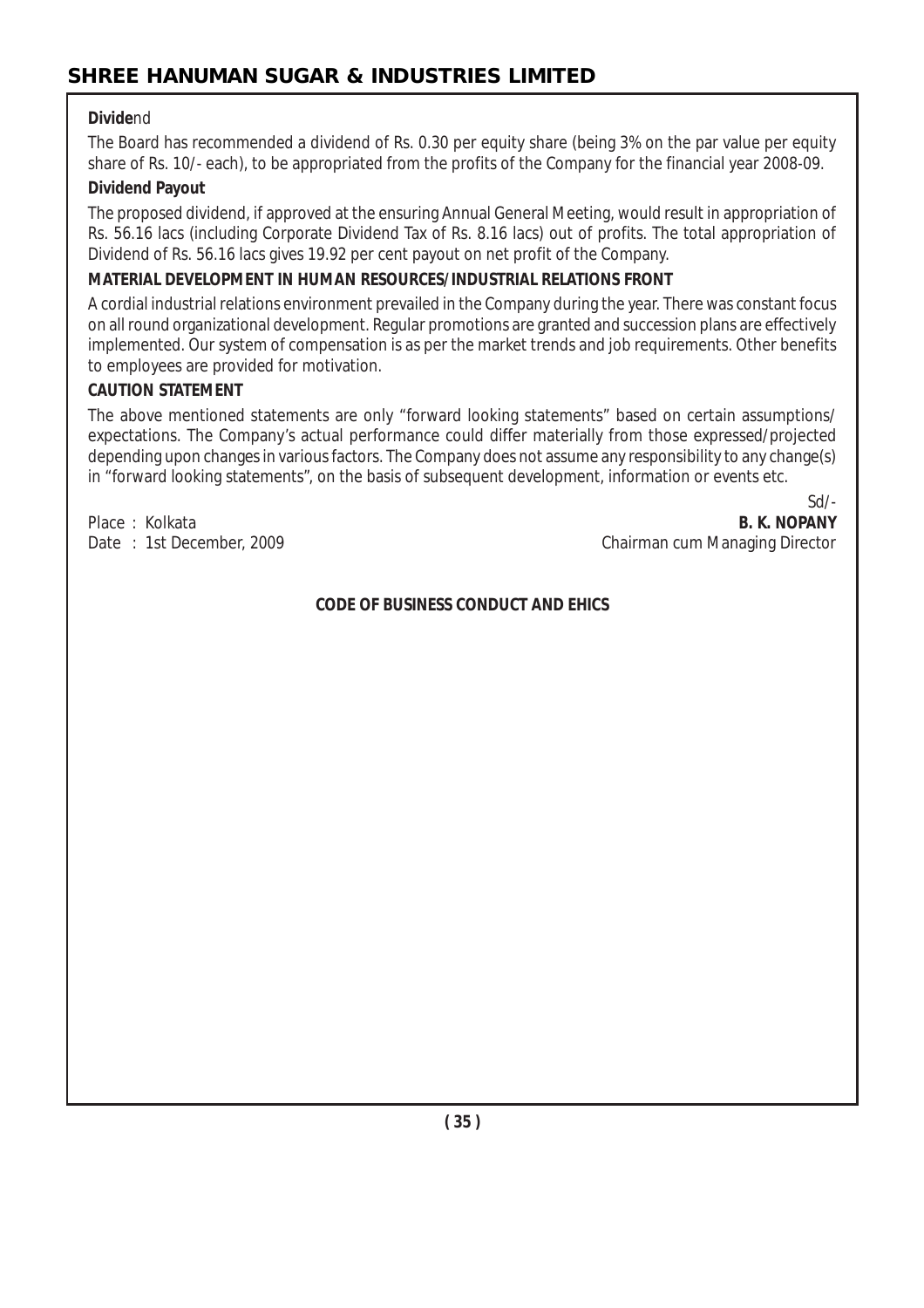# **AUDITORS' REPORT**

## **TO THE MEMBERS OF**

## **SHREE HANUMAN SUGAR & INDUSTRIES LIMITED**

We have audited the attached Balance Sheet of **SHREE HANUMAN SUGAR & INDUSTRIES LIMITED** as at 30th June, 2009 and also the Profit & Loss Account for the year ended on that date annexed here to and the Cash Flow Statement for the year ended on that date, which we have signed under reference to this report. These financial statements are the responsibility of the Company's management. Our responsibility is to express an opinion on these financial statements based on our audit.

We conducted our audit in accordance with auditing standards generally accepted in India. These Standards require that we plan and perform the audit to obtain reasonable assurance about whether the financial statements are free of material mis-statement. An audit includes examining, on a test basis, evidence supporting the amounts and disclosures in the financial statements. An audit also includes assessing the accounting principles used and significant estimates made by the management, as well as evaluating the overall financial statement presentation. We believe that our audit provides a reasonable basis of our opinion.

- 1. As required by the Companies (Auditor's Report) Order, 2003, as amended by the Companies (Auditor's Report) (Amendment) Order, 2004 issued by Central Government of India, in terms of sub section (4A) of Section 227 of the Companies Act, 1956, and on the basis of the information and explanations given to us and the books and records examined by us in the normal course of our audit and to the best of our knowledge and belief, we enclose in the annexure a statement on the matters specified in paragraphs 4 and 5 of the said order.
- 2. Further to our comments in the Annexure referred to above, we report that:
	- a) We have, subject to **Note No. 13 on Schedule "K"**, obtained all the information and explanations, which to the best of our knowledge and belief, were necessary for the purposes of our audit;
	- b) In our opinion, subject to **Note No 1(f) on Schedule "K"** regarding non maintenance of certain accounts on accrual basis, proper books of accounts, as required by law, have been kept by the company so far as appears from our examination of those books;
	- c) The Balance Sheet, Profit & Loss Account and Cash Flow Statement dealt with by this report are in agreement with the books of account as submitted to us;
	- d) In our opinion the Balance Sheet, Profit & Loss Account and Cash Flow Statement dealt with by this report comply with the Accounting Standards referred to in sub-section (3C) of Section 211 of the Companies Act, 1956, subject to Note 7 with regard to the provision for Gratuity not done as prescribed in AS–15;
	- e) On the basis of written representations received from the individual directors and taken on record by the Board of Directors, we report that none of the directors is disqualified as on 30th June, 2009 from being appointed as a director in terms of clause (g) of Sub - section (1) of Section 274 of the Companies Act, 1956.

In our opinion and to the best of our information and according to the explanations given to us, the said Balance Sheet, the Profit & Loss Account and Cash Flow Statement read together with Note Nos. 3, 4, 5 & 7 in respect of maintenance of certain accounts on cash/acceptance basis and consequent non-provision of liability in respect of such accounts and other NOTES to Schedule "K" give the information required by the Companies Act, 1956 in the manner so required and give a true and fair view in conformity with the accounting principles generally accepted in India: -

i) in the case of Balance sheet, of the state of affairs of the Company as at 30th June, 2009;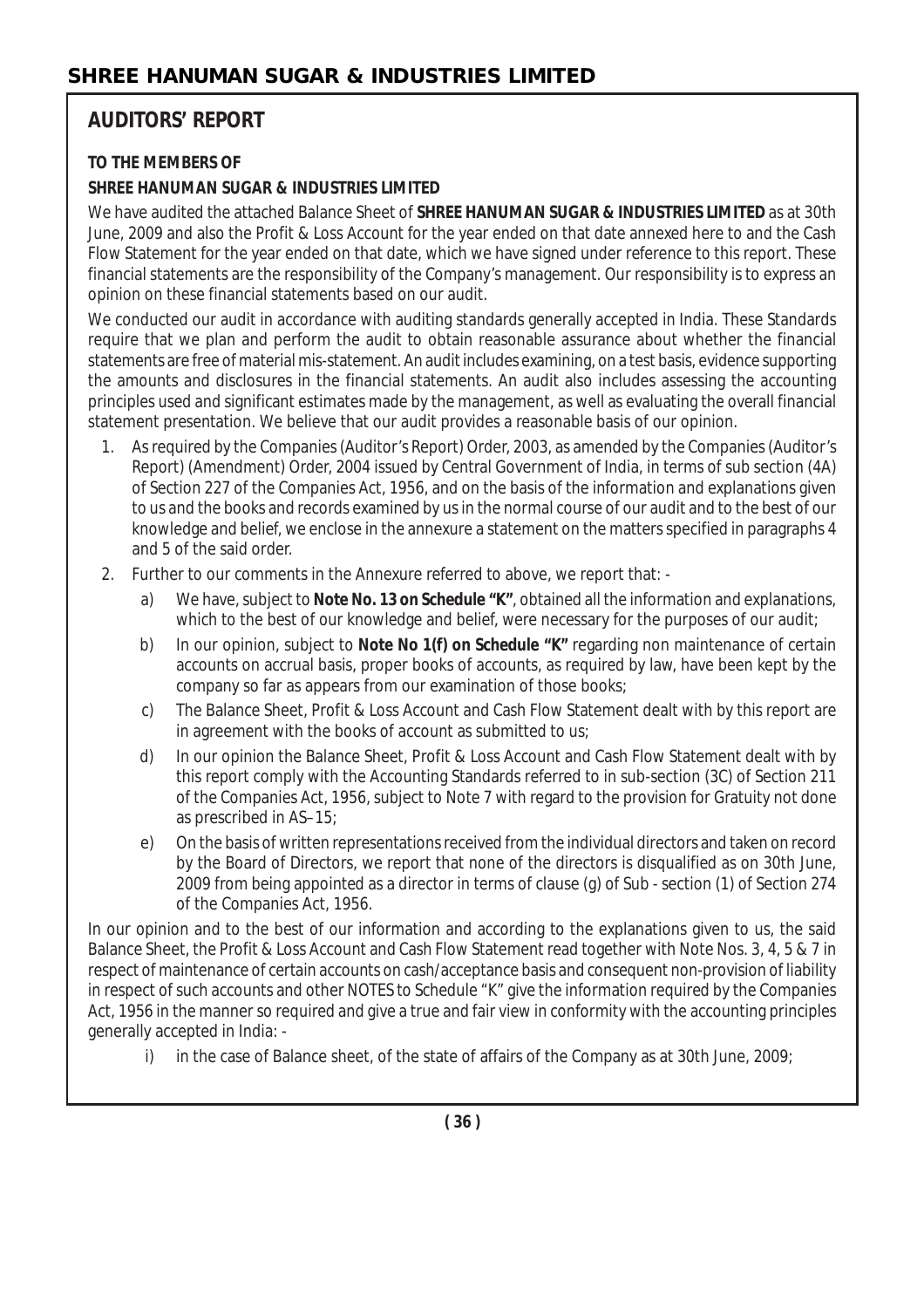- ii) in the case of Profit & Loss Account, of the **Profit** of the Company for the year ended on that date and
- iii) in the case of Cash Flow Statement, of the cash flow for the year ended on that date.

Place : 32A, Chittaranjan Avenue **D. K. Sarawgee**

For **JAINSARAWGEE & CO.** Chartered Accountants Kolkata-700 012 **Partner** Date : 29th September, 2009 **Membership No. 10089**

#### **REFERRED TO IN PARAGRAPH I OF THE AUDITORS' REPORT TO THE MEMBERS OF SHREE HANUMAN SUGAR & INDUSTRIES LIMITED ON ACCOUNTS FOR THE YEAR ENDED ON 3OTH JUNE, 2009.**

- (1) The Company has maintained proper records showing full particulars including quantitative details and situations of fixed assets. We are informed that all the fixed assets have been physically verified by the management at the year-end and no material discrepancies have been noticed on such verification. No disposal of a substantial part of the fixed assets of the Company has taken place during the reporting period.
- (2) The Company has not taken any secured or unsecured loan from companies, firms or other parties listed in the register maintained under Section 301 of the Act, during the year.
- (3) The Company has not granted any loan, secured or unsecured, to companies, firms or other parties listed in the Register maintained under Section 301 of the Act, during the year.
- (4) The Company has adequate internal control procedures commensurate with the size of the Company and nature of its business with regard to purchase of trading goods, raw materials including components, plant and machinery, equipment and other assets and also for the sale of goods. We have not come across any major weaknesses in internal control.
- (5) Transactions that are required to be entered into the Register in pursuance of Section 301 of the Act have been so entered.
- (6) The company has not accepted any deposits from the public.
- (7) In our opinion, the Company has an adequate internal audit system commensurate with the size and the nature of its business.
- (8) Provisions regarding Maintenance of the cost records u/s 209(1)(d) of the Companies Act, 1956 are not applicable for the period, as the Company did not carry on any manufacturing activity.
- (9) The Company is generally regular in depositing undisputed statutory dues, Income Tax, Sales Tax, Wealth Tax, Service Tax, Customs Duty, Excise Duty, Cess and other statutory dues.
- (10) According to the information and explanations given to us, no undisputed amount payable in respect of Income Tax, Wealth Tax, Dividend Tax, Service Tax, Sales Tax, Custom Duty, Excise Duty and Cess were in arrears, as at 30th June, 2009 for a period of more than six months from the date they became payable.
- (11) According to the records of the Company, dues outstanding in respect of Sales Tax, Income Tax, Custom Duty, Wealth Tax, Excise Duty and Cess on account of any dispute are as follows: -

| Name of the Statute  | <b>Nature of Dues</b> | Amount<br>(Rs in lacs) | Forum where<br>Dispute is pending |
|----------------------|-----------------------|------------------------|-----------------------------------|
| Income Tax Act, 1961 | Income Tax            | 129.78                 | Kolkata High Court                |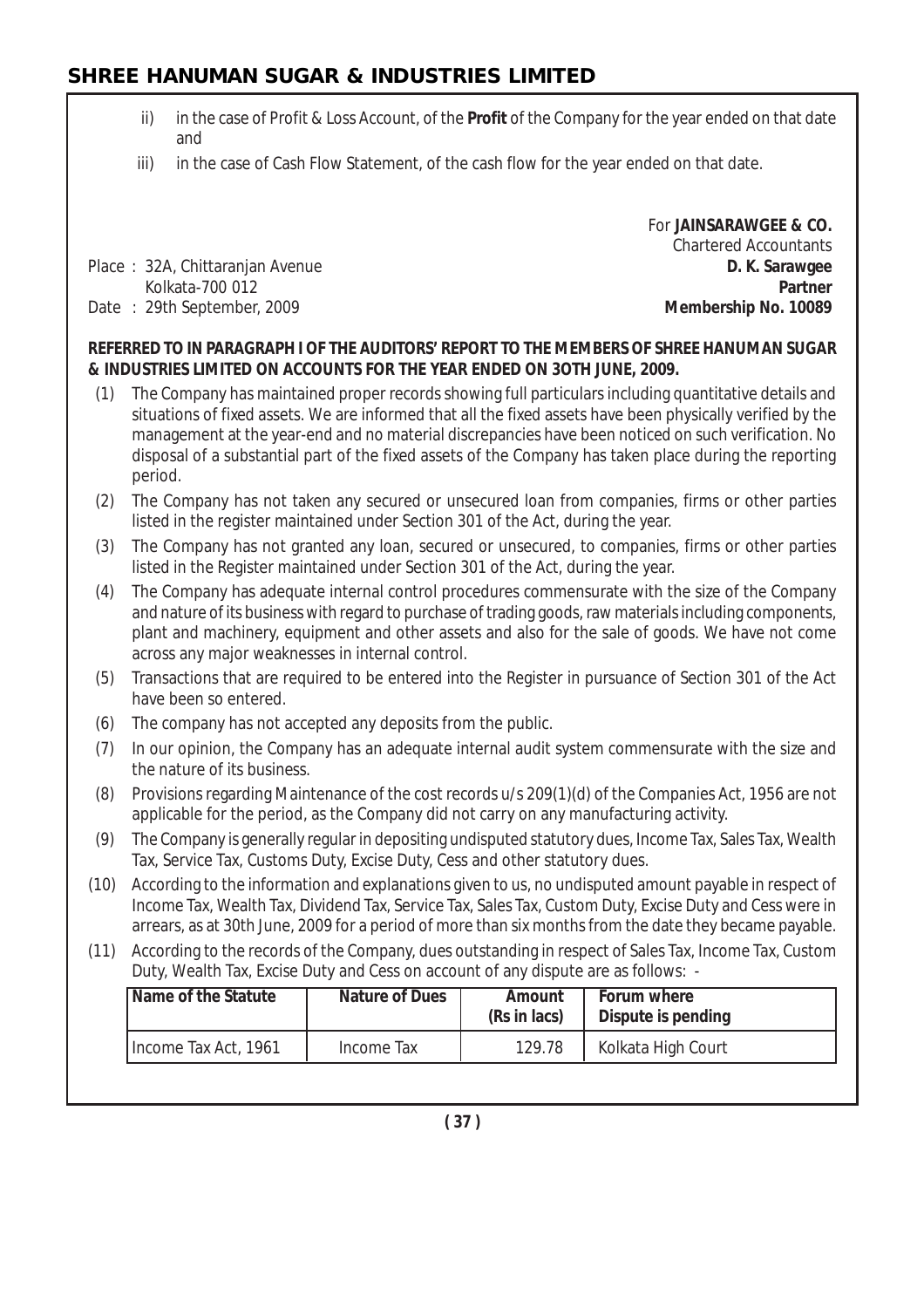- (12) The Company has neither accumulated losses till the immediately preceding Financial Year nor has incurred any cash loss during the current Financial Period and immediately preceding financial year under this Report.
- (13) The Company has not defaulted in repayment of the secured loan from a Financial Institution.
- (14) The Company has not granted loans and advances on the basis of security by way of pledge of shares, debentures and other securities.
- (15) In our opinion and according to the information and explanations given to us, the nature of activities of the Company does not attract any special statute applicable to chit fund and nidhi/mutual benefit fund/societies.
- (16) In our opinion and according to information and explanations given to us, the company is not dealing or trading in shares, securities, debentures and other investments and therefore the provisions of Clause 4(xiv) of the order are not applicable. The securities and other investments have been held by the company in its own name.
- (17) The Company has not given any guarantee for loans taken by others from Banks or Financial Institutions during the reporting period.
- (18) The Company has not raised any term loans, so the provisions are not applicable to the Company.
- (19) According to the information and explanations given to us and on an overall examination of the Balance Sheet of the Company, we report that no funds raised on short term basis have been used for long term investments. No long term funds have been used to finance short term requirements.
- (20) During the period the Company has issued and allotted 58,00,000 Equity Shares at a premium of Rs.10/ - per Share on preferential basis. As informed to us, the Company has created security in respect of Debentures issued and allotted in earlier years.
- (21) The Company has not raised any money during the year through any public issue.
- (22) No fraud on or by the Company has been noticed or reported during the course of our audit.

For **JAINSARAWGEE & CO.** Chartered Accountants Kolkata-700 012 **Partner**

Place : 32A, Chittaranjan Avenue, **D. K. Sarawgee** Date : 15th September, 2009 **Membership No. 10089**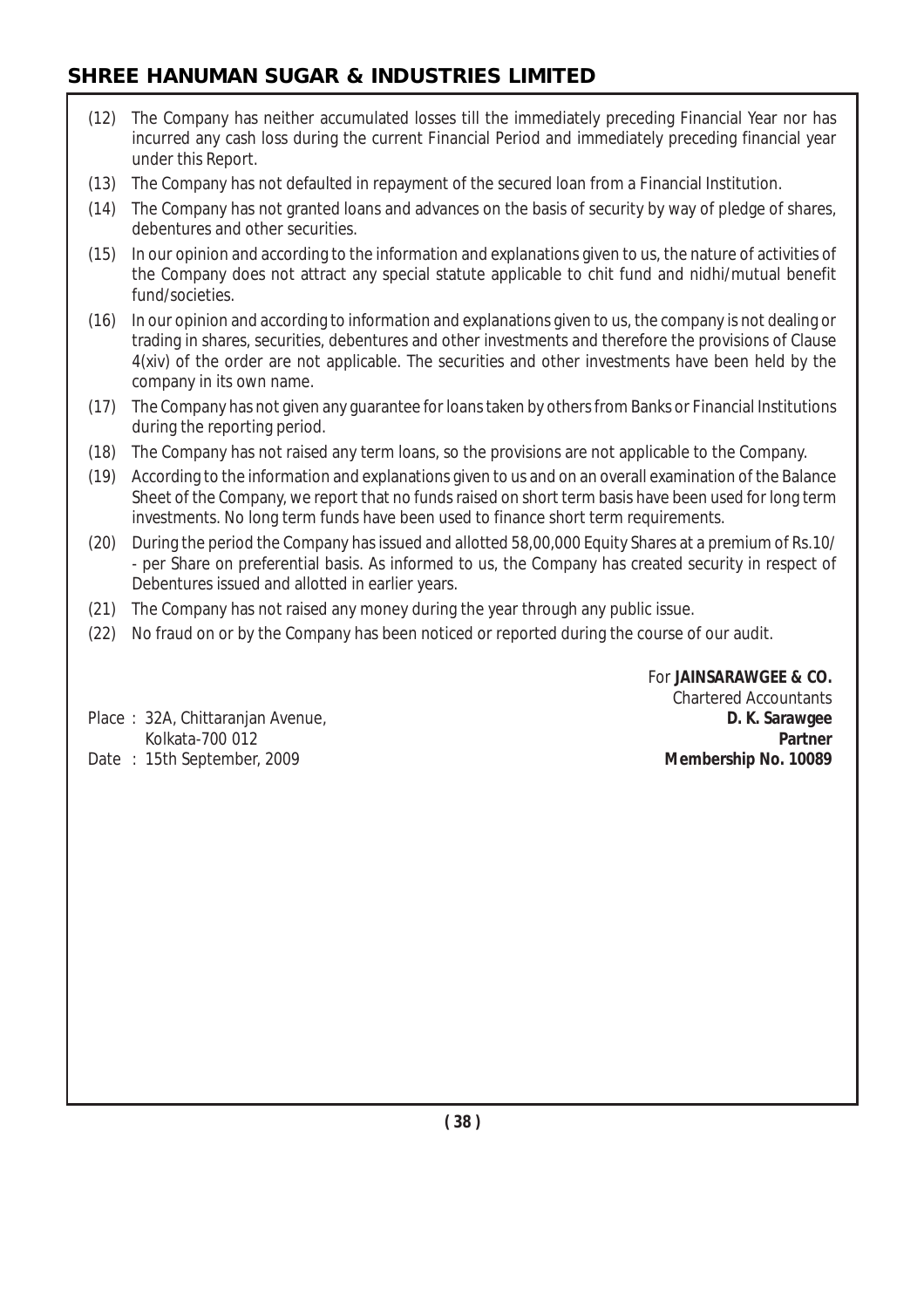# **BALANCE SHEET AS AT 30TH JUNE 2009**

|    |                                                                                       | <b>Schedule</b>                                                                                                          | 30 th June<br>2009<br>(Rs.in lacs)                                              | 30th June<br>2008<br>(Rs.in lacs) |
|----|---------------------------------------------------------------------------------------|--------------------------------------------------------------------------------------------------------------------------|---------------------------------------------------------------------------------|-----------------------------------|
| I. | Sources of funds<br><b>Shareholders' Fund:</b><br>Share Capital<br>Reserves & Surplus | A<br>B                                                                                                                   | 1600.00<br>4042.14                                                              | 1020.00<br>3236.39                |
|    | Loan Fund:<br><b>Secured Loans</b><br><b>Unsecured Loans</b>                          | C<br>D                                                                                                                   | 374.86<br>825.70                                                                | 405.49<br>1699.77                 |
|    | <b>TOTAL:</b>                                                                         |                                                                                                                          | 6842.69                                                                         | 6361.65                           |
| Ш. | <b>Application of Funds</b><br><b>Fixed Assets:</b>                                   | F                                                                                                                        |                                                                                 |                                   |
|    | <b>Gross Block</b>                                                                    |                                                                                                                          | 6068.79                                                                         | 3123.59                           |
|    | Less : Depreciation                                                                   |                                                                                                                          | 1497.48                                                                         | 1366.16                           |
|    | <b>Net Block</b><br>Capital Work-in-Progress                                          |                                                                                                                          | 4571.31<br>753.11                                                               | 1757.43<br>1472.60                |
|    |                                                                                       |                                                                                                                          | 5324.42                                                                         | 3230.03                           |
|    | Investments                                                                           | G                                                                                                                        | 370.25                                                                          | 370.31                            |
|    | Current Assets, Loans & Advances<br>Less:                                             | н                                                                                                                        | 1615.84                                                                         | 3012.51                           |
|    | <b>Current Liabilities &amp; Provisions:</b>                                          | E                                                                                                                        | 467.81                                                                          | 251.20                            |
|    | <b>Net Current Assets</b>                                                             |                                                                                                                          | 1148.03                                                                         | 2761.31                           |
|    | <b>TOTAL:</b>                                                                         |                                                                                                                          | 6842.69                                                                         | 6361.65                           |
|    | Notes on accounts                                                                     | K                                                                                                                        |                                                                                 |                                   |
|    |                                                                                       |                                                                                                                          |                                                                                 |                                   |
|    | The Schedules referred to above form an integral part of the financial statements     |                                                                                                                          |                                                                                 |                                   |
|    | Place: 32-A Chittaranjan Avenue<br>Kolkata 700 012                                    | As per our report attached<br><b>JAINSARAWGEE &amp; CO.</b><br><b>Chartered Accountants</b><br>D. K. Sarawgee<br>Partner | <b>B. K. NOPANY</b><br>Chairman cum Managing Director<br>K. M. SHAH<br>Director |                                   |

Date : 29th September, 2009 Membership No 10089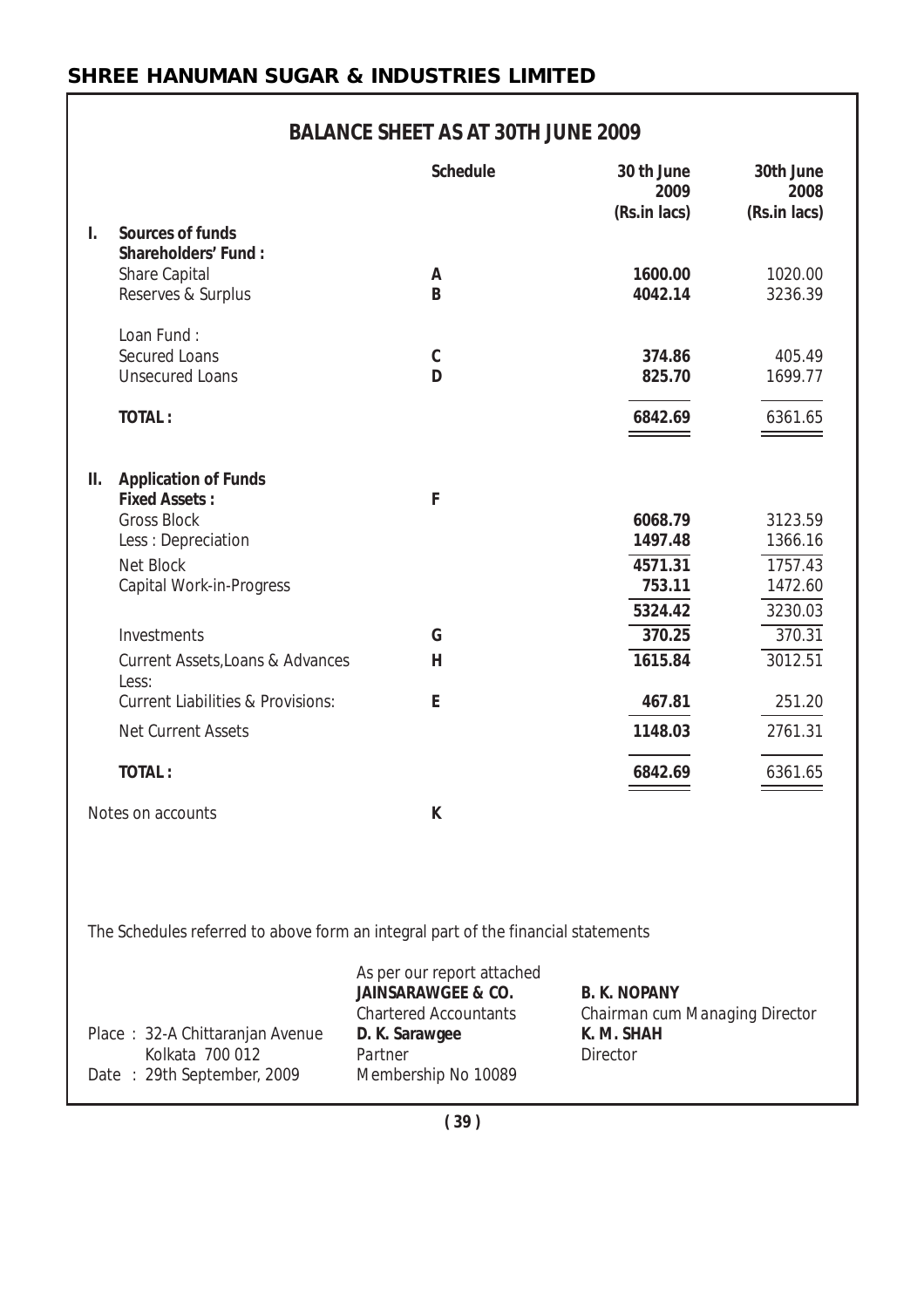| <b>INCOME</b><br><b>Sales</b><br>Lease Rent<br>Profit on Sale of Construction Rights<br>Other Income | J | For the year<br>ended on<br>30.06.2009<br>(Rs.in lacs)<br>1471.68<br>99.75<br>0.67 | For the year<br>ended on<br>30.06.2008<br>(Rs.in lacs)<br>1163.82<br>28.12<br>113.38<br>0.19 |
|------------------------------------------------------------------------------------------------------|---|------------------------------------------------------------------------------------|----------------------------------------------------------------------------------------------|
| Increase / Decrease in Stock                                                                         |   | 125.25<br>1697.35                                                                  | (57.89)<br>1247.62                                                                           |
| <b>EXPENDITURE</b>                                                                                   |   |                                                                                    |                                                                                              |
| Raw Material Consumed                                                                                |   |                                                                                    | 8.92                                                                                         |
| Purchases                                                                                            |   | 1099.86                                                                            | 728.91                                                                                       |
| Manufacturing / Construction Expenses                                                                |   | 15.40                                                                              |                                                                                              |
| Personnel Expenses                                                                                   |   | 41.18                                                                              | 47.02                                                                                        |
| <b>Administrative Expenses</b>                                                                       |   | 61.95                                                                              | 65.52                                                                                        |
| Selling & Distribution Expenses                                                                      |   | 0.47                                                                               | 0.02                                                                                         |
| Deferred Revenue Expenditure W/Off                                                                   |   |                                                                                    | 3.51                                                                                         |
| Preliminary Expenses W/Off                                                                           |   |                                                                                    | 6.00                                                                                         |
| Interest                                                                                             |   | 42.80                                                                              | 41.03                                                                                        |
| Depreciation                                                                                         |   | 131.31                                                                             | 125.89                                                                                       |
| <b>Total Expenditure</b>                                                                             |   | 1392.97                                                                            | 1026.82                                                                                      |
| Profit/(Loss) before Tax                                                                             |   | 304.38                                                                             | 220.80                                                                                       |
| Add: Balance Brought Forward from Previous Year                                                      |   | 16.27                                                                              | 9.66                                                                                         |
| Profit available for Appropriation<br>Less:                                                          |   | 320.65                                                                             | 230.46                                                                                       |
| Proposed Dividend                                                                                    |   | 48.00                                                                              | 30.60                                                                                        |
| Provision for Income Tax                                                                             |   | 21.35                                                                              | 13.91                                                                                        |
| Provision for Dividend Tax                                                                           |   | 8.16                                                                               | 5.20                                                                                         |
| Provision for Fringe Benefit Tax                                                                     |   | 1.13                                                                               | 1.11                                                                                         |
| <b>Transferred to General Reserve</b>                                                                |   |                                                                                    | 50.00                                                                                        |
| Transferred to Special Reserve                                                                       |   | 99.75                                                                              | 113.37                                                                                       |
|                                                                                                      |   | 178.39                                                                             | 214.19                                                                                       |
| <b>Balance carried to Balance Sheet</b>                                                              |   | 142.26                                                                             | 16.27                                                                                        |

# **PROFIT & LOSS ACCOUNT FOR THE YEAR ENDED 30TH JUNE 2009**

The Schedules referred to above form an integral part of the financial statements

| Place: 32-A Chittaranjan Avenue               | As per our report attached<br><b>JAINSARAWGEE &amp; CO.</b><br><b>Chartered Accountants</b><br>D. K. Sarawgee | <b>B. K. NOPANY</b><br>Chairman cum Managing Director<br>K. M. SHAH |
|-----------------------------------------------|---------------------------------------------------------------------------------------------------------------|---------------------------------------------------------------------|
| Kolkata 700 012<br>Date: 29th September, 2009 | Partner<br>Membership No 10089                                                                                | Director                                                            |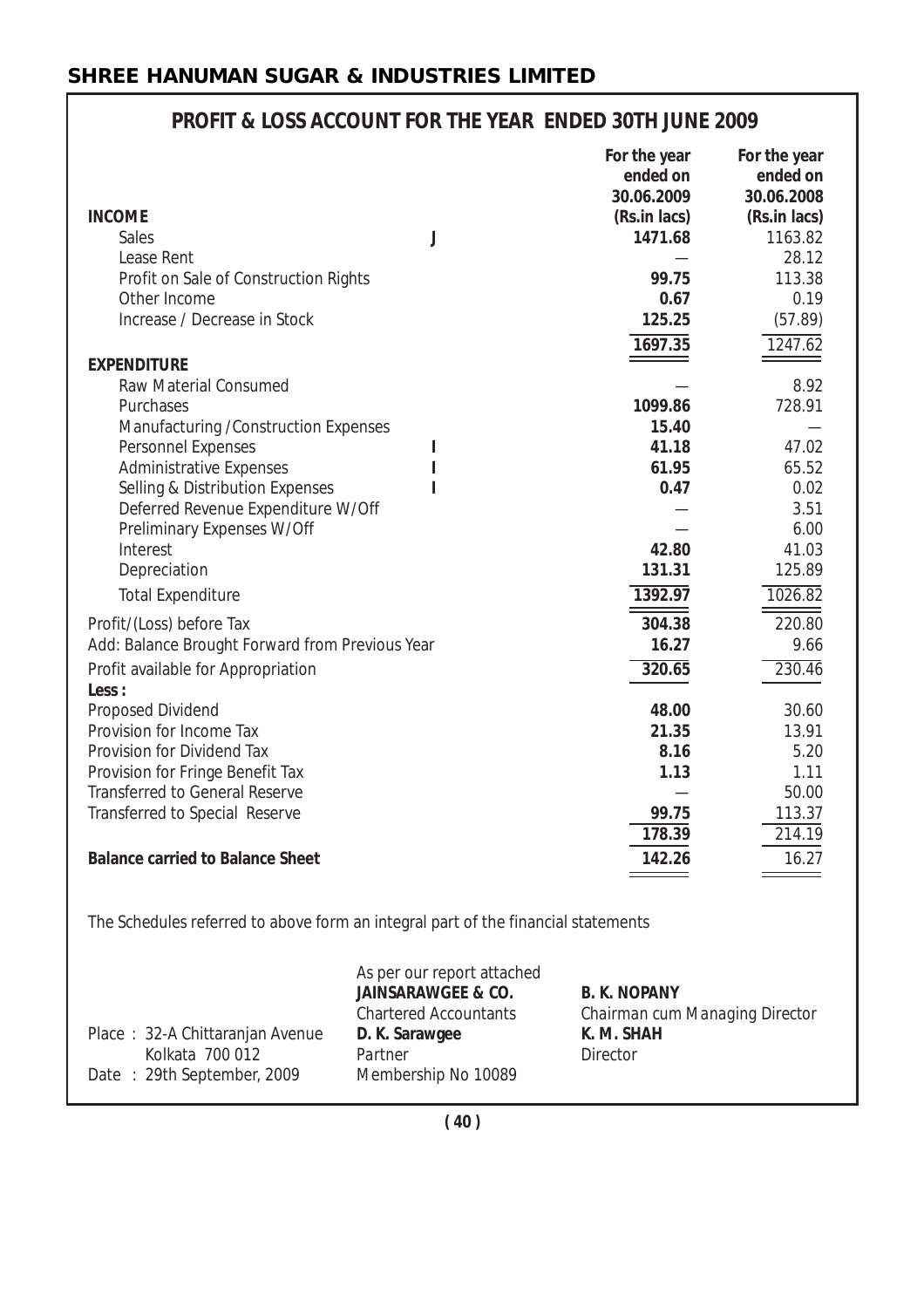|    | CASH FLOW STATEMENT FOR THE YEAR ENDED ON 30.06.2009                                                           |                                                                                             |                 |                                                       |                 |                             |
|----|----------------------------------------------------------------------------------------------------------------|---------------------------------------------------------------------------------------------|-----------------|-------------------------------------------------------|-----------------|-----------------------------|
|    |                                                                                                                |                                                                                             |                 | 30.06.2009<br>(Rs. In lacs)                           |                 | 30.06.2008<br>(Rs. In lacs) |
| A) | <b>Cash Flow From Operating Activities</b><br>a) Net Profit Before Tax & Extraordinary Item<br>Adjustment for: |                                                                                             | 304.38          |                                                       | 220.80          |                             |
|    | <b>Interest Paid</b><br>Depreciation                                                                           |                                                                                             | 42.80<br>131.31 |                                                       | 41.03<br>125.89 |                             |
|    | Profit on sale of Investments                                                                                  |                                                                                             |                 |                                                       |                 |                             |
|    | b) Operating Profit before Working Capital changes<br>Adjustment for:                                          |                                                                                             | 478.49          |                                                       | 387.72          |                             |
|    | Trade and Other Receivable                                                                                     |                                                                                             | 297.18          |                                                       | 167.03          |                             |
|    | Inventories                                                                                                    |                                                                                             | (247.25)        |                                                       | 57.89           |                             |
|    | Trade Payable                                                                                                  |                                                                                             | 173.78          |                                                       | 22.26           |                             |
|    | c) Cash Generated From Operations                                                                              |                                                                                             |                 | 702.20                                                |                 | 634.90                      |
| B) | <b>Cash Flow From Investment Activities</b>                                                                    |                                                                                             |                 |                                                       |                 |                             |
|    | <b>Purchase of Fixed Assets</b>                                                                                |                                                                                             | (2,347.71)      |                                                       | (170.12)        |                             |
|    | Sale of Fixed Assets                                                                                           |                                                                                             | 122.00          |                                                       |                 |                             |
|    | Sale of Investments                                                                                            |                                                                                             | 0.07            |                                                       |                 |                             |
|    | Loans & Advances                                                                                               |                                                                                             | 1,340.87        |                                                       | (602.02)        |                             |
|    | Deferred Revenue Expenditure                                                                                   |                                                                                             |                 |                                                       | 3.51            |                             |
|    | <b>Preliminary Expenses</b>                                                                                    |                                                                                             |                 |                                                       | 6.00            |                             |
|    | <b>Taxes Paid</b>                                                                                              |                                                                                             | (5.20)          |                                                       | (6.00)          |                             |
|    | Dividend<br>Net Cashflow from Investing Activities                                                             |                                                                                             | (30.60)         | (920.57)                                              | (30.60)         | (799.23)                    |
|    |                                                                                                                |                                                                                             |                 |                                                       |                 |                             |
| C) | <b>Cash Flow From Financing Activities</b>                                                                     |                                                                                             |                 |                                                       |                 |                             |
|    | <b>Interest Paid</b>                                                                                           |                                                                                             | (42.80)         |                                                       | (41.03)         |                             |
|    | <b>Unsecured Loan</b>                                                                                          |                                                                                             | (874.07)        |                                                       | 2.21            |                             |
|    | Secured Loan                                                                                                   |                                                                                             | (30.63)         |                                                       | 205.49          |                             |
|    | <b>Share Application</b>                                                                                       |                                                                                             | 1,160.00        |                                                       |                 |                             |
| D) | Net Increase/(decrease) in Cash and Cash Equivalent                                                            |                                                                                             |                 | (5.87)                                                |                 | 2.34                        |
|    | Cash and Cash Equivalent at the beginning of the Year                                                          |                                                                                             |                 | 26.75                                                 |                 | 24.41                       |
|    | Cash and Cash Equivalent at the end of the year                                                                |                                                                                             |                 | 20.88                                                 |                 | 26.75                       |
|    |                                                                                                                |                                                                                             |                 |                                                       |                 |                             |
|    |                                                                                                                | As per our report attached<br><b>JAINSARAWGEE &amp; CO.</b><br><b>Chartered Accountants</b> |                 | <b>B. K. NOPANY</b><br>Chairman cum Managing Director |                 |                             |
|    | Place: 32-A Chittaranjan Avenue                                                                                | D. K. Sarawgee                                                                              |                 | K. M. SHAH                                            |                 |                             |
|    | Kolkata 700 012<br>Date: 29th September, 2009                                                                  | Partner<br>Membership No 10089                                                              |                 | Director                                              |                 |                             |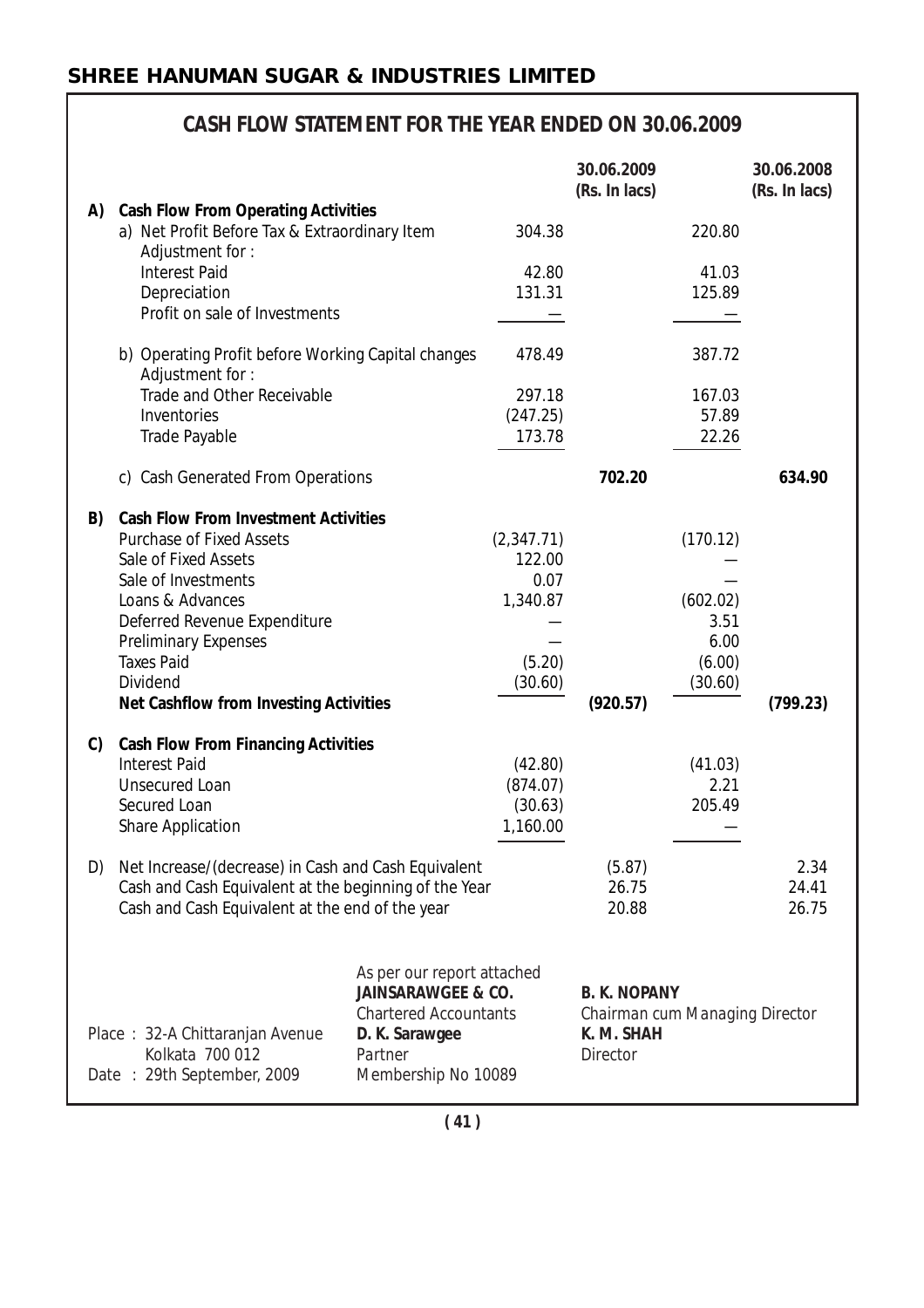| <b>SCHEDULE - A</b>                                                                                                                                                                      |                 | 30th June<br>2009  | 30th June<br>2008  |
|------------------------------------------------------------------------------------------------------------------------------------------------------------------------------------------|-----------------|--------------------|--------------------|
| <b>SHARE CAPITAL</b><br><b>AUTHORISED</b>                                                                                                                                                |                 | (Rs. in lacs)      | (Rs. in lacs)      |
| 40000000, (Previous Year 125000000) Equity Shares<br>of Rs.10/- each                                                                                                                     |                 | 4000.00<br>4000.00 | 1250.00<br>1250.00 |
| <b>ISSUED , SUBSCRIBED AND PAID UP</b>                                                                                                                                                   |                 |                    |                    |
| 16000000<br>(Previous Year 10200000) Equity shares<br>of Rs.10/- each fully Paid Up (Out of the<br>above 7450000 Shares were issued as<br>Bonus Shares on Capitalisation of<br>Reserves) |                 | 1600.00            | 1020.00            |
| <b>TOTAL</b>                                                                                                                                                                             |                 | 1600.00            | 1020.00            |
| <b>SCHEDULE - B</b><br><b>RESERVES &amp; SURPLUS</b>                                                                                                                                     |                 |                    |                    |
| <b>Revaluation Reserve</b>                                                                                                                                                               |                 |                    |                    |
| As per Last Balance Sheet<br>Capital Redemption Reserve:                                                                                                                                 |                 | 625.00             | 625.00             |
| As per Last Balance Sheet                                                                                                                                                                |                 | 22.50              | 22.50              |
| Share Premium:                                                                                                                                                                           |                 |                    |                    |
| As per Last Balance Sheet                                                                                                                                                                | 111.25          |                    |                    |
| During the year                                                                                                                                                                          | 580.00          | 691.25             | 111.25             |
| Debenture Redemption Reserve:<br>As per Last Balance Sheet<br>General Reserve:                                                                                                           |                 | 200.00             | 200.00             |
| As per Last Balance Sheet                                                                                                                                                                |                 | 2000.00            | 2000.00            |
| Profit & Loss Account                                                                                                                                                                    |                 |                    |                    |
| Balance brought forward                                                                                                                                                                  |                 | 142.27             | 16.27              |
| Special Reserve                                                                                                                                                                          |                 |                    |                    |
| As per Last Balance Sheet<br>Transfer from Profit & Loss A/C                                                                                                                             | 261.38<br>99.75 | 361.13             | 261.38             |
| <b>TOTAL</b>                                                                                                                                                                             |                 | 4042.14            | 3236.39            |
|                                                                                                                                                                                          |                 |                    |                    |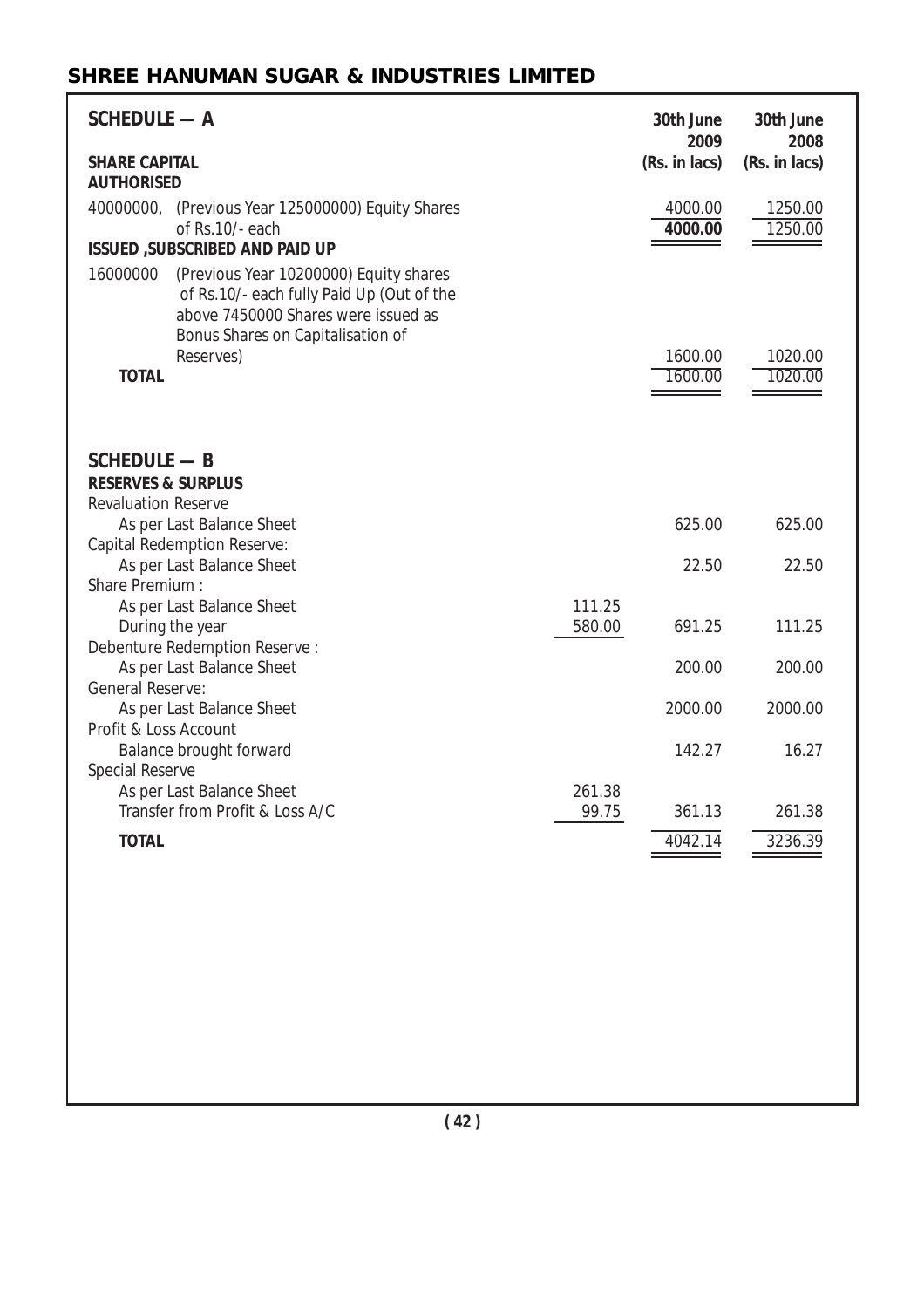| SCHEDULE - C<br><b>SECURED LOANS</b>                                                                                     | 30th June<br>2009<br>(Rs. in lacs) | 30th June<br>2008<br>(Rs. in lacs) |
|--------------------------------------------------------------------------------------------------------------------------|------------------------------------|------------------------------------|
| 200000 17% Secured Redeemable<br>Convertible Debentures of Rs. 100/- each                                                | 200.00                             | 200.00                             |
| (Refer Note No 10(I) on Schedule 'K')<br>From Orix Auto Business Solutions Ltd<br>(Refer Note No 10(II) on Schedule 'K') | 174.86                             | 205.49                             |
| <b>TOTAL</b>                                                                                                             | 374.76                             | 405.49                             |
| <b>SCHEDULE — D</b><br><b>UNSECURED LOANS</b><br>(Interest Free)                                                         |                                    |                                    |
| Short term Loan from a Bank                                                                                              | 6.20                               | 9.65                               |
| From Body Corporates                                                                                                     | 78.50                              | 548.12                             |
| <b>From Directors</b><br>From Others                                                                                     | 10.00<br>731.00                    | 109.23<br>1023.77                  |
| <b>TOTAL</b>                                                                                                             | 825.70                             |                                    |
|                                                                                                                          |                                    | 1699.77                            |
| <b>SCHEDULE - E</b><br><b>CURRENT LIABILITIES &amp; PROVISIONS</b><br><b>Current Liabilities</b><br>A)                   |                                    |                                    |
| <b>Sundry Creditors</b>                                                                                                  | 373.35                             | 199.57                             |
|                                                                                                                          | 373.35                             | 199.57                             |
|                                                                                                                          |                                    |                                    |
| B)<br>Provisions                                                                                                         | 48.00                              | 30.60                              |
| Proposed Dividend<br>Provision for Taxation                                                                              | 36.60                              | 15.25                              |
| Provision for Fringe Benefit Tax                                                                                         | 1.70                               | 0.57                               |
| Provision for Dividend Tax                                                                                               | 8.16                               | 5.20                               |
|                                                                                                                          | 94.46                              | 51.62                              |
| <b>TOTAL</b>                                                                                                             | 467.81                             | 251.20                             |
|                                                                                                                          |                                    |                                    |
|                                                                                                                          |                                    |                                    |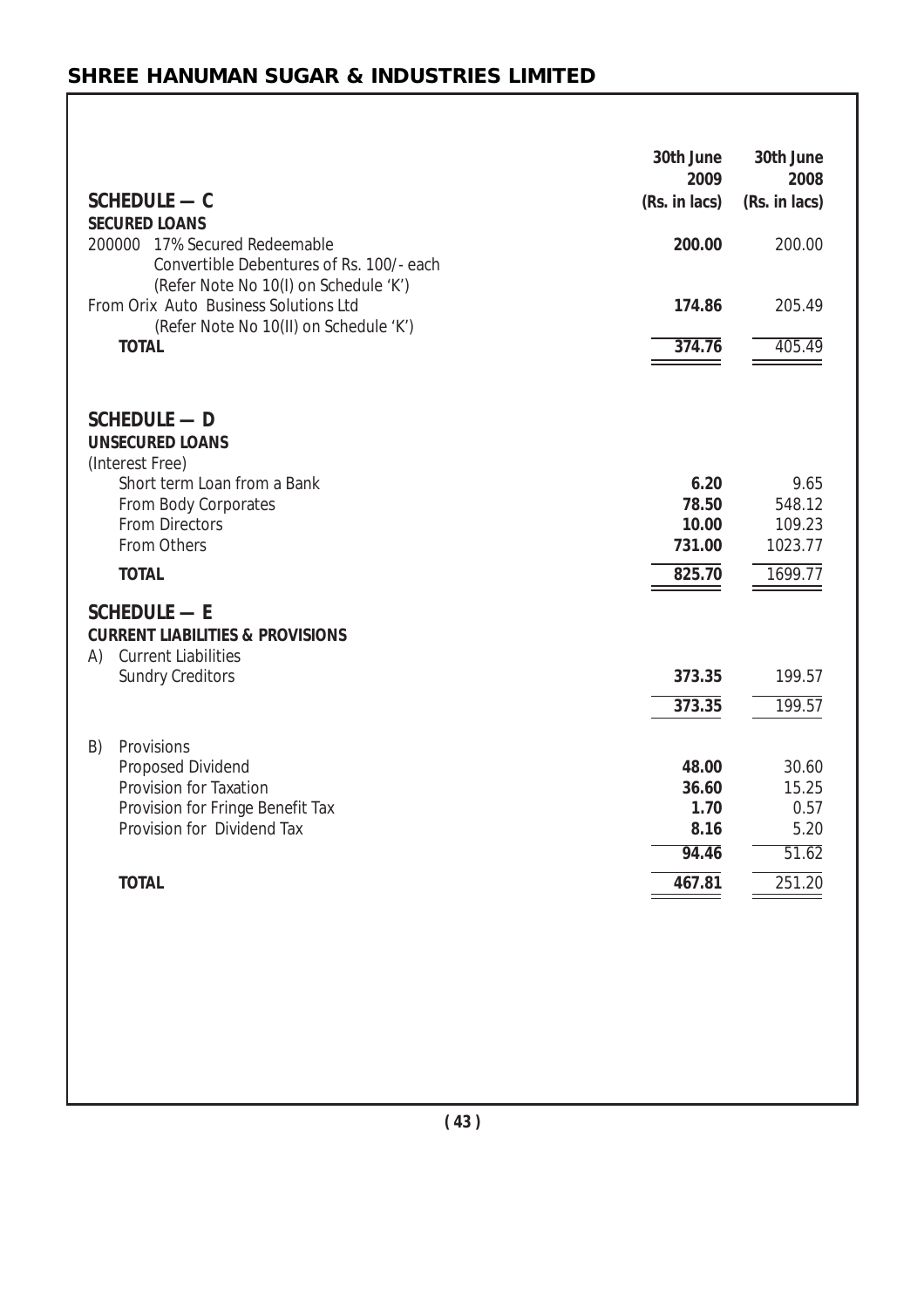|                                          | (Rs. in Lacs)                   | NET BLOCK           | 30.06.2008<br>As at<br>RS.        |                         | 745.96 | 46.39    | 625.44<br>188.64                        |                   |                                     | 0.26           | 1,757.43     |                                   | 474.49            | 815.43                         | 10.40                           |          | 172.28                         | 3,230.02           |
|------------------------------------------|---------------------------------|---------------------|-----------------------------------|-------------------------|--------|----------|-----------------------------------------|-------------------|-------------------------------------|----------------|--------------|-----------------------------------|-------------------|--------------------------------|---------------------------------|----------|--------------------------------|--------------------|
|                                          |                                 |                     | As at<br>30.06.2009<br>œ.         |                         | 745.96 | 45.43    | 3,612.58                                | 146.76            |                                     | 20.59          | 4,571.31     |                                   |                   | 570.43                         | 10.40                           |          | 172.28                         | 5,324.42           |
|                                          |                                 |                     | 30.06.2009<br>op to<br>æ.         |                         |        | 13.62    | 1,208.69                                | 188.24            | 21.60                               | 65.33          | 1,497.48     |                                   |                   |                                |                                 |          |                                | 1,497.48           |
|                                          |                                 |                     | adjust-<br>-ment<br>RS.<br>Sales/ |                         |        |          |                                         |                   |                                     |                |              |                                   |                   |                                |                                 |          |                                | J.                 |
|                                          |                                 | <b>DEPRECIATION</b> | For the<br>year<br>œ.             |                         |        | 0.96     | 122.00<br>79.81                         | 41.88             | 0.51                                | 8.16           | 131.31       |                                   |                   |                                |                                 |          |                                | 131.31             |
|                                          |                                 |                     | op to<br>01.07.2008<br>βŚ.        |                         |        | 12.65    | 1,128.89                                | 146.36            |                                     | 21.09<br>57.17 | 1,366.16     |                                   |                   |                                |                                 |          |                                | 1,366.16           |
|                                          |                                 |                     | Asat<br>30.06.2009<br>æ.          |                         | 745.96 | 59.04    | 4,821.27                                | 335.00            | 21.60                               | 85.92          | 6,068.79     |                                   |                   | 570.43                         | 10.40                           |          | 172.28                         | 6,821.90           |
| SHREE HANUMAN SUGAR & INDUSTRIES LIMITED |                                 | <b>GROSSBLOCK</b>   | -ment<br>adjust-<br>ρs.<br>Sales  |                         |        |          | 122.0                                   |                   |                                     |                | 122.00       |                                   | 474.49            | 245.00                         |                                 |          |                                | 719.49             |
|                                          |                                 |                     | Revaluation<br>Addition/<br>ρs.   |                         |        |          | 66.95<br>3,0                            |                   | 0.25                                |                | 67.20<br>3,0 |                                   |                   |                                |                                 |          |                                | 3,067.20           |
|                                          |                                 |                     | 01.07.2008<br>As at<br>Ŀ.         |                         | 745.96 | 59.04    | 122.00<br>1,754.33                      | 335.00            | 21.35                               | 85.92          | 3,123.59     |                                   | 474.49            | 815.43                         | 10.40                           |          | 172.28                         | 4,596.19           |
|                                          | FIXED ASSETS<br><b>SCHEDULE</b> |                     | <b>DESCRIPTION</b>                | FIXED ASSETS - OWN<br>4 | Land   | Building | Construction Right<br>Plant & Machinery | Plant & Machinery | Furniture & Fixtures<br>(Leasehold) | Vehicles       | <b>TOTAL</b> | CAPITAL WORK<br>IN PROGRESS<br>ΒÓ | Plant & Machinery | Machinery under<br>(Leasehold) | Capital Work in<br>installation | Progress | Expenses Pending<br>Allocation | GRAND TOTAL: (A+B) |

**( 44 )**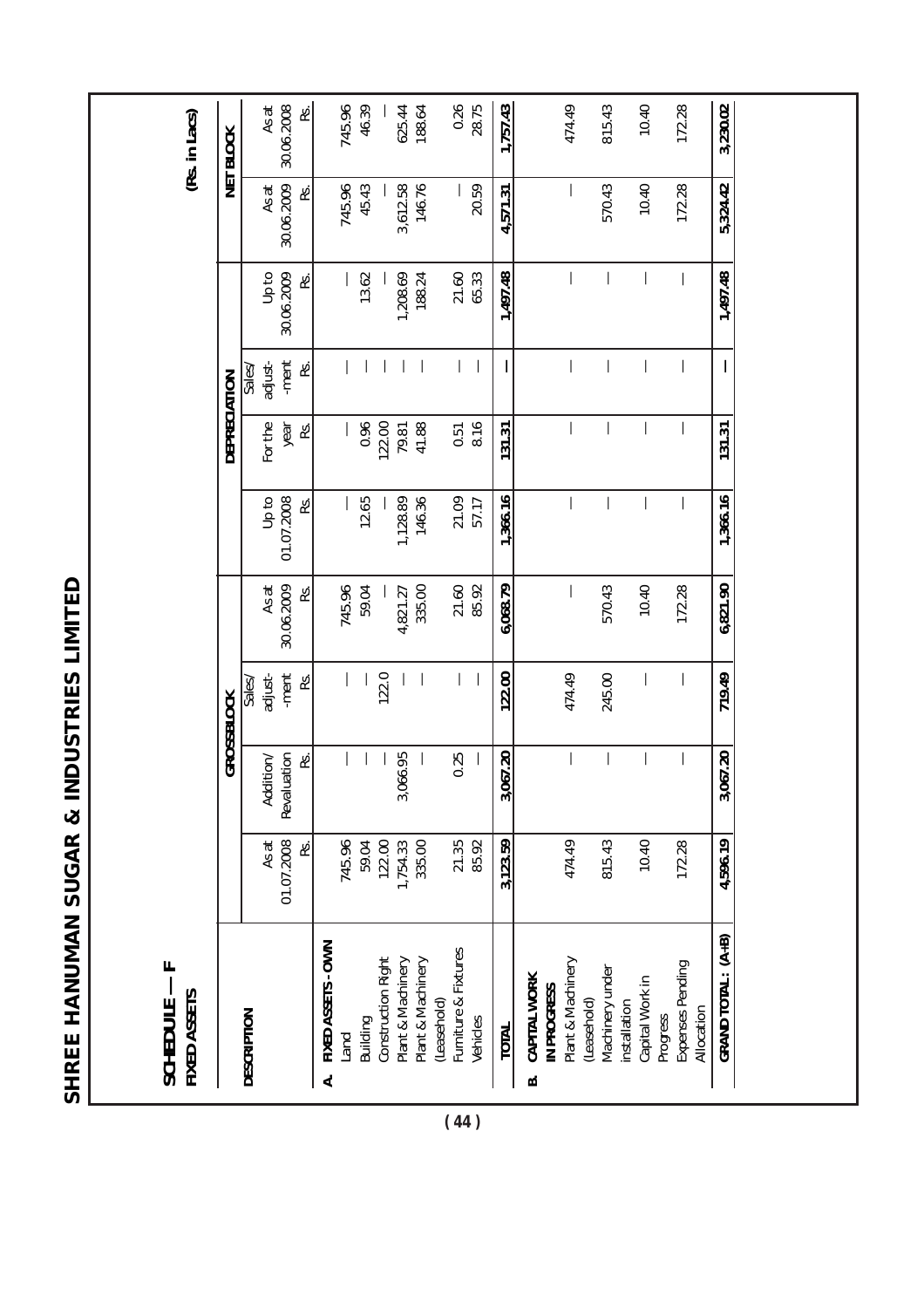| <b>SCHEDULE - G</b>                                                            | <b>Nominal</b><br>Value | 30th June<br>2009<br>(Rs. in lacs) | 30th June<br>2008<br>(Rs. in lacs) |
|--------------------------------------------------------------------------------|-------------------------|------------------------------------|------------------------------------|
| <b>INVESTMENTS (AT COST)</b><br>No of Shares (other than trade)                |                         |                                    |                                    |
| <b>UNQUOTED:</b><br>N.S.C. (Deposited with<br>Central Excise Authority)        |                         | 0.12                               | 0.12                               |
| 100 3½% Unclassified Shares of<br>of Bihar State Financial<br>Corporation Ltd. | 100                     | 0.10                               | 0.10                               |
| 16.25 8% Debentures of Indian<br><b>Chamber of Commerce</b>                    | 100                     |                                    | 0.07                               |
| 140 Equity Shares of Shree Milk<br>& Food Industries Ltd.                      | 10                      | 0.01                               | 0.01                               |
| 11 Equity Shares of Shubham<br><b>Holdings Private Limited</b>                 | 100                     | 0.01                               | 0.01                               |
| 100000 Eq. Shares of Shruti Ltd.                                               | 10                      | 370.00                             | 370.00                             |
| <b>TOTAL</b>                                                                   |                         | 370.25                             | 370.31                             |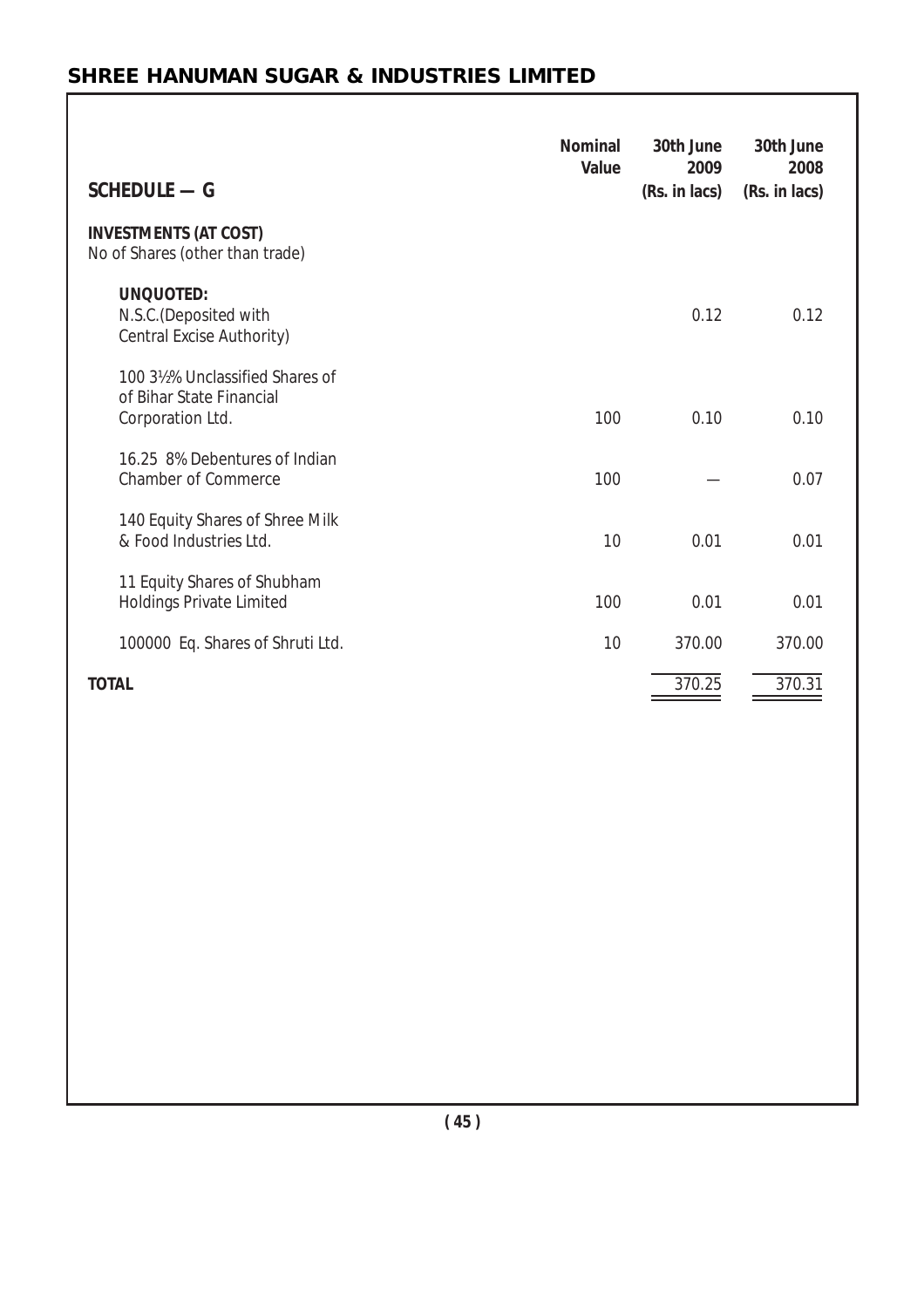| <b>SCHEDULE - H</b>                                                                                                                                      | 30th June<br>2009<br>(Rs. in lacs) | 30th June<br>2008<br>(Rs. in lacs) |
|----------------------------------------------------------------------------------------------------------------------------------------------------------|------------------------------------|------------------------------------|
| <b>CURRENT ASSETS, LOANS &amp; ADVANCES</b>                                                                                                              |                                    |                                    |
| <b>Current Assets:</b><br>А.<br>Closing Stock of goods traded<br>(As taken, valued andcertified by<br>the management)<br><b>Stock in Process</b>         |                                    | 12.32                              |
| Stores & Spares Parts<br><b>Construction Right</b><br>Work in Progress(construction)<br>Sundry Debtors (Unsecured,<br>Considered good by the management) | 11.87<br>372.00<br>25.28           | 149.58<br>261.68                   |
| <b>ExCeeding Six months</b><br><b>Other Debts</b>                                                                                                        | 475.80                             | 511.30                             |
| Cash & Bank Balances<br>Cash in hand (As certified by<br>the management)                                                                                 | 11.30                              | 6.97                               |
| With Scheduled Banks<br>on Current Accounts                                                                                                              | 9.59                               | 19.78                              |
| TOTAL (A)                                                                                                                                                | 905.83                             | 960.62                             |
| Loans & Advances:<br><b>B.</b><br>Loans(Considered good)<br>Advances Recoverable in cash or<br>in kind or for value to be received                       |                                    | 1089.48                            |
| or pending adjustments<br>Due from employees<br>Securities & other Deposits                                                                              | 674.72<br>25.33<br>9.94            | 926.22<br>25.33<br>9.84            |
| Income Tax Advance & TDS                                                                                                                                 | 0.02                               | 0.02                               |
| TOTAL (B)                                                                                                                                                | 710.01                             | 2050.89                            |
| $TOTAL: (A+B)$                                                                                                                                           | 1615.84                            | 3011.51                            |
|                                                                                                                                                          |                                    |                                    |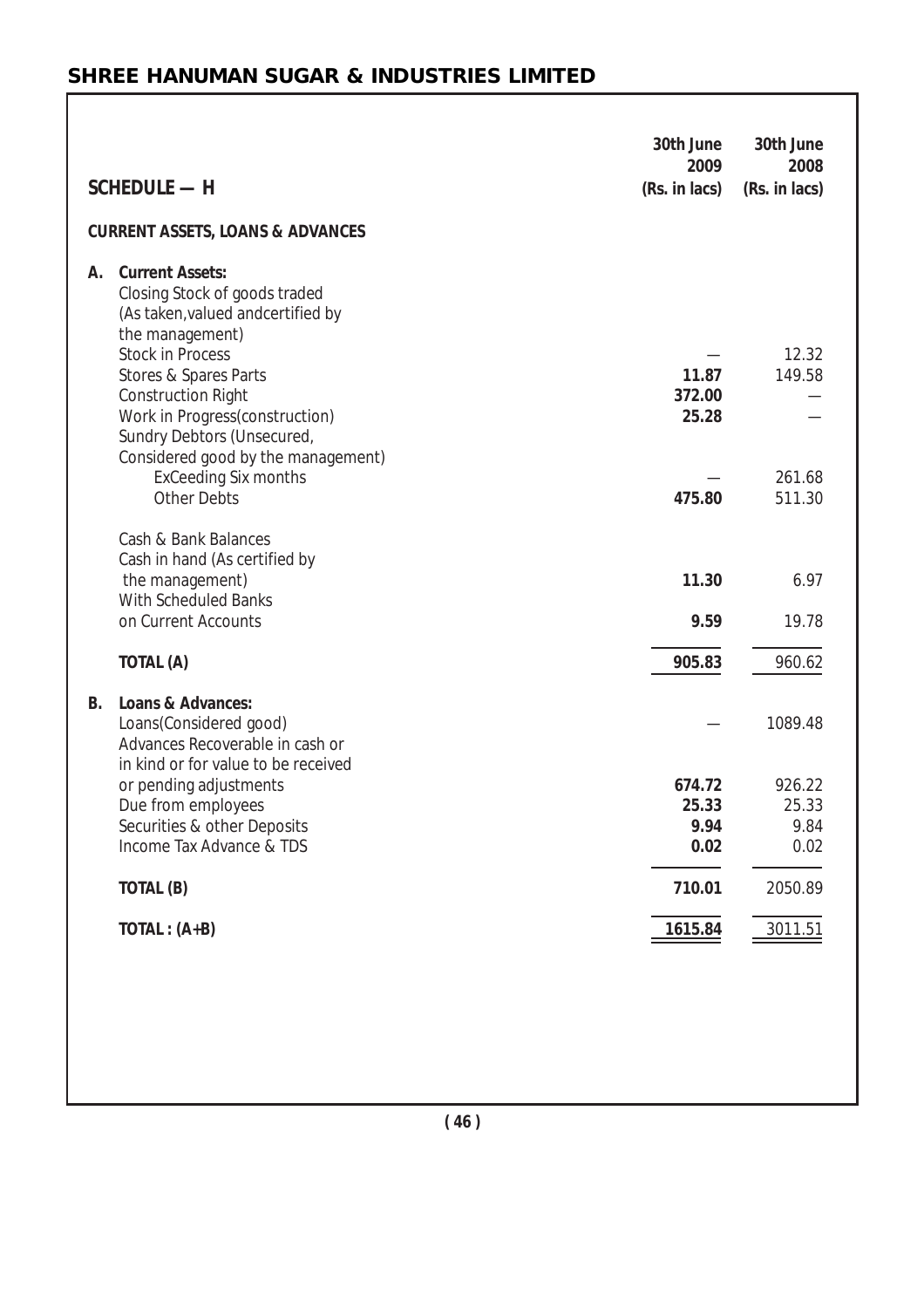| <b>SCHEDULE — I</b>                             | 30th June<br>2009<br>(Rs. in lacs) | 30th June<br>2008<br>(Rs. in lacs) |
|-------------------------------------------------|------------------------------------|------------------------------------|
| <b>OPENING STOCK</b>                            |                                    |                                    |
| <b>Stock in Process</b>                         | 12.32                              |                                    |
| <b>Stores</b>                                   | 149.58                             | 219.79                             |
| Construction Right                              | 122.00                             |                                    |
| <b>TOTAL</b>                                    | 283.90                             | 219.79                             |
| <b>PERSONNEL EXPENSES</b>                       |                                    |                                    |
| Salary & Bonus etc.                             | 38.90                              | 46.44                              |
| <b>Employees Welfare Expenses</b>               | 2.28                               | 0.59                               |
| <b>TOTAL</b>                                    | 41.18                              | 47.02                              |
|                                                 |                                    |                                    |
| <b>ADMINISTRATIVE EXPENSES</b>                  |                                    |                                    |
| Rent                                            | 0.60                               |                                    |
| Insurance                                       | 0.68                               | 1.22                               |
| <b>Travelling Expenses</b>                      | 16.13                              | 14.06                              |
| Miscellaneous Expenses                          | 44.54                              | 50.23                              |
| <b>TOTAL</b>                                    | 61.95                              | 65.52                              |
| <b>SELLING &amp; DISTRIBUTION EXPENSES</b>      |                                    |                                    |
| Others                                          | 0.47                               | 0.02                               |
| <b>TOTAL</b>                                    |                                    |                                    |
|                                                 | 0.47                               | 0.02                               |
| SCHEDULE - J<br><b>SALES</b>                    |                                    |                                    |
| (Less: Return, Rebate, Discount etc.)           | 1471.68                            | 1163.82                            |
| <b>CLOSING STOCK</b><br><b>Stock in Process</b> |                                    | 12.32                              |
| <b>Stores</b>                                   | 11.87                              | 149.58                             |
| <b>Construction Right</b>                       | 372.00                             |                                    |
| Work in Progress(construction)                  | 25.28                              |                                    |
| <b>TOTAL</b>                                    | 409.15                             | 161.90                             |
|                                                 |                                    |                                    |
|                                                 |                                    |                                    |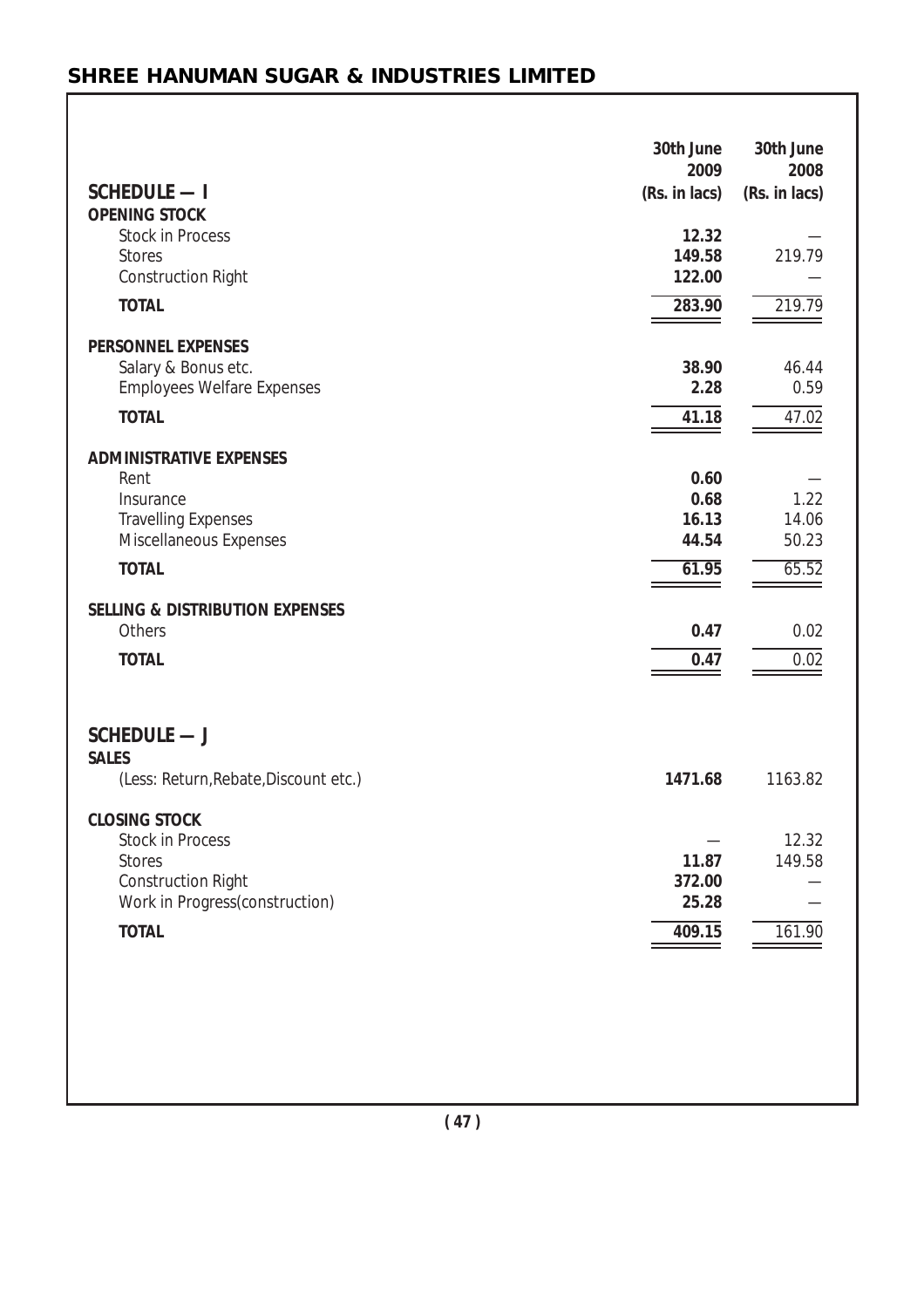# **SCHEDULE – K NOTES ON ACCOUNTS**

## **1. ACCOUNTING POLICIES**

## **a. General :**

The Company follows the Mercantile System of Accounting and recognises Income and Expenditure on Accrual basis unless otherwise stated. The Accounts are prepared on historical cost basis, as a going concern, and are consistent with generally accepted accounting principles.

## **b. Fixed Assets :**

Fixed Assets of the Company (except Land) are stated at cost of acquisition/ construction as reduced by depreciation.

## **c. Depreciation :**

Depreciation on fixed assets is being provided on straight line method at the rates given below:

- (i) On assets acquired upto 30th June, 1987 at the rates applicable at the time of acquisition/ installation, in accordance with the circular 1/86 dated 21st May 1986 issued by the Company Law Board.
- (ii) On additions made after 30th June, 1987 as per Schedule XIV of the Companies Act, 1956.

## **d. Investments :**

Investments are for long term purpose and stated at cost.

## **e. Inventories :**

Inventories of goods traded are valued as under

- (i) Stock-in-Process At estimated realisable value
- (ii) Stores At cost or realizable value whichever is lower.
- (iii) Scrap At estimated realizable value.
- (iv) Construction right At cost.

## **f. Others :**

- (i) Leave encashment by the employees of the Company except in the case of his/her death while in service is not allowed by the Company. Leave liability is, therefore, accounted for on cash basis.
- (ii) Interest and Penalty on T.D.S., Advance Tax, Income Tax dues and Dividend Tax are accounted for on cash basis.

## **g. Deferred Tax:**

Deferred Income Tax is recognized for the current year timing differences between taxable income and accounting income for the year and reversal of timing differences of earlier year.

Deferred Tax Assets in respect of carry forward of unabsorbed depreciation and tax losses are recognized to the extent there is virtual certainty and in respect of other item, on the basis of reasonable certainty of their realization against future taxable profit.

## **h. Fringe Benefit Tax:**

Fringe Benefit Tax has been calculated as per the Income Tax Act, 1961 as advised by the legal consultant of the Company.

# **i. Review of Assets for impairment:**

The carrying value of assets of the company reviewed for impairment exists. The recoverable amount of these assets are estimated and impairment loss is recognized if the carrying amount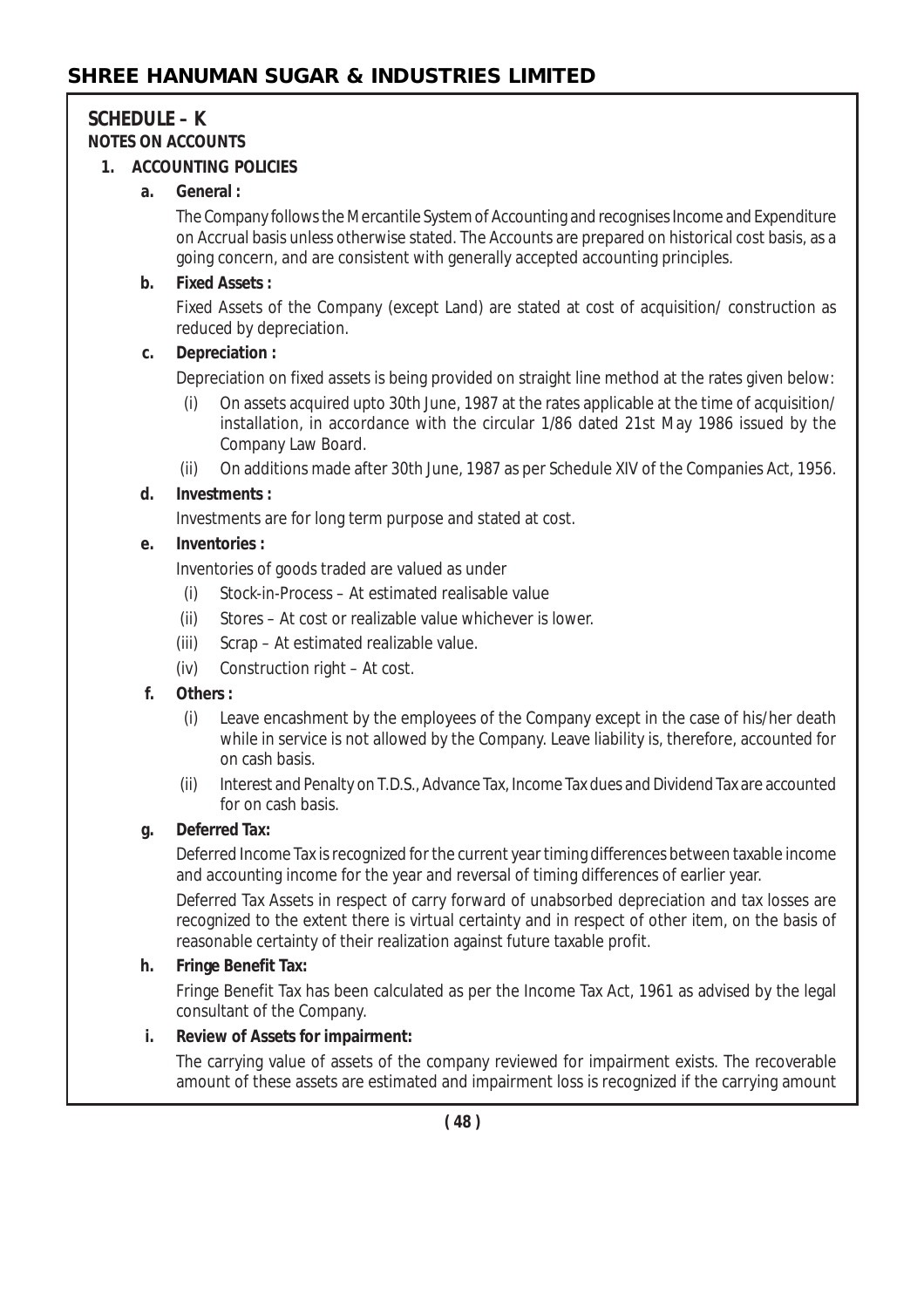of those assets exceeds their recoverable amount. The recoverable amount is the greater of the net selling price and their value in use.

## **j. Contingent Liabilities :**

The Contingent liabilities are separately disclosed by way of notes on accounts.

## **2. CONTINGENT LIABILITIES**

- a) The company has given a guarantee to the Bank of India for cash credit facilities of Rs.250 lacs, Working Capital Term Loan for Rs.650 lacs and guarantee issue facility to the extent of Rs.150 lacs sanctioned to Eastern Sugar & Industries Limited.
- b) The company has mortgaged, by way of deposit of title deeds, all immovable properties pertaining to its sugar division situated at Motihari, Champaran East, Bihar as security *interalia* for the punctual payment of Lease Rentals, Cost Compensatory and Finance Charges, expenses and other moneys payable by Eastern Sugar & Industries Limited to IDBI in respect of assistance granted under Equipment Lease Finance Scheme and Term Loan aggregating to Rs. 2625 lacs.
- c) The Company had determined lease with The Eastern Sugar & Industries Ltd in the accounting year 2005 – 2006 and as per the terms and conditions of the agreement entered into with the said lessee company, all the fixed assets of the said lessee company will be acquired on deferred payment basis over a number of years by the Company at a value (to be ascertained) on the date of transfer. Such purchases shall be accounted for as and when the assets are acquired and the amount payable for such purchases/acquisition of fixed assets shall be adjusted against loans given to and other claims due from the lessee company. Contingent liability for such amount payable to the said Company for acquisition of its fixed assets has not therefore been provided in the books of the Company.
- 3. In some cases T. D. S. have not been deducted and deposited in time. Interest and penalty on T. D. S., Advance Tax & Income Tax dues, Dividend Tax if any, will be accounted for on cash basis.
- 4. Leave encashment by the employees of the company except in the case of his or her death while in service is not allowed by the Company. Leave liability is, therefore, accounted for on cash basis.
- 5. Professional Taxes and Trade License Fees are to be accounted for on cash basis.
- 6. i) Balance Confirmation Certificates from Debtors, Creditors and Banks are awaited from the respective parties.
	- ii) There is no amount due to Micro and Small Enterprises as on the Balance Sheet date in excess of Rupees One lac to the extent such parties have been identified from the available information/ documents.
- 7. The Company has made an ad hoc provision for gratuity amounting to Rs. 33.25 lacs in the year 2006-07 on the basis of calculation made by the management and the same is considered adequate to cover liability on account of Gratuity. However, no acturial valuation has been made as per AS – 15.
- 8. Depreciation on fixed assets has been provided on straight-line basis as specified in clause 1(c) of Accounting Policies stated above.
- 9. The company has revalued land by Rs.6.25 crores during the year 2006-07 as certified by the management which resulted in an increase in the value of fixed assets by the said amount and the same has been credited to Revaluation Reserve.
- 10. i) Debentures are secured by way of rent receivable by one of the associate concern.
	- ii) Loan from Orix Auto Business Solution Ltd. is secured against vehicles and machineries purchased under hire purchase.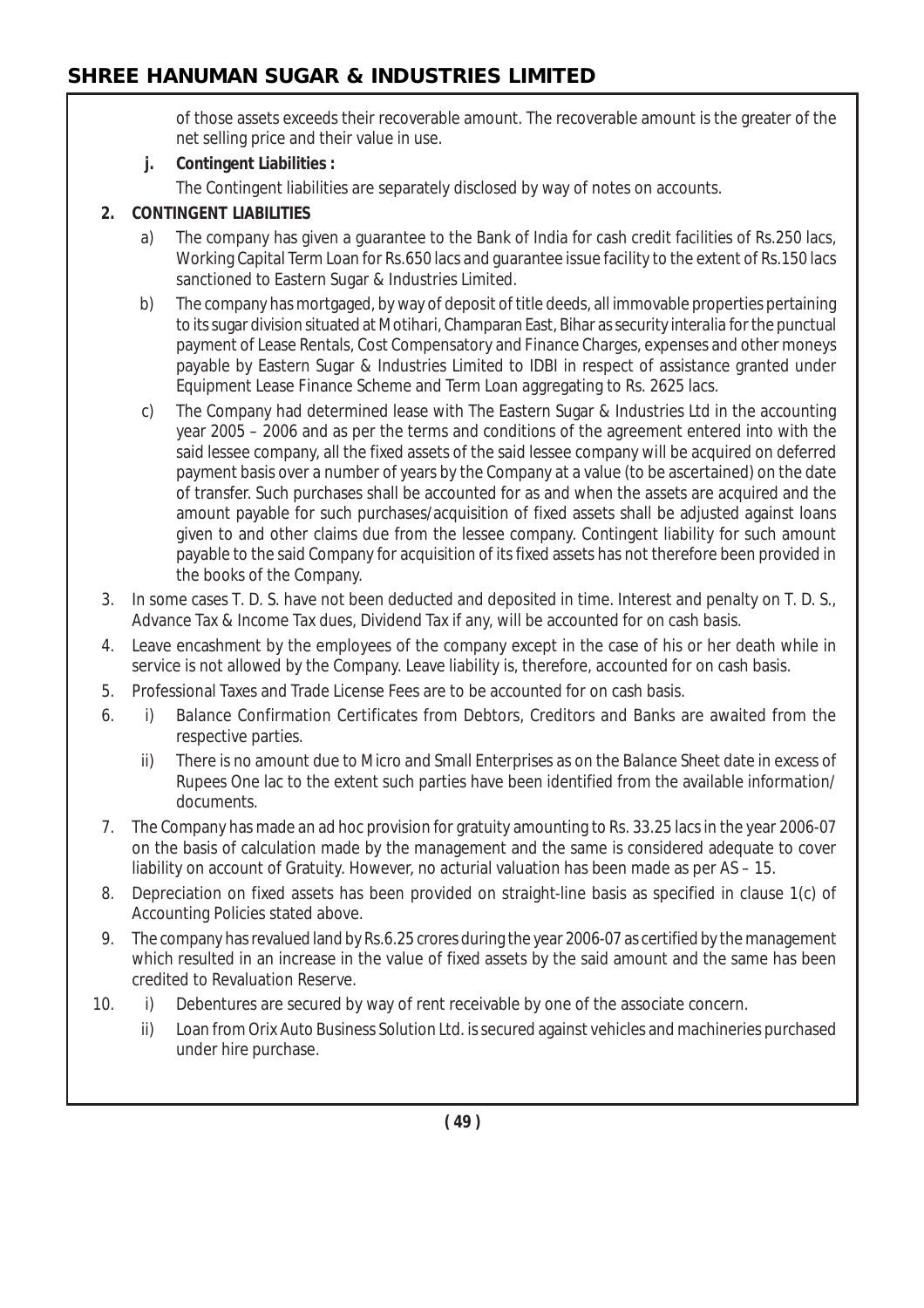|           | <b>Auditors remuneration</b>                                                                                                                                      |                     | 2008-2009           |                      | 2007-2008                                        |  |  |
|-----------|-------------------------------------------------------------------------------------------------------------------------------------------------------------------|---------------------|---------------------|----------------------|--------------------------------------------------|--|--|
|           |                                                                                                                                                                   |                     | (Rs.)               | (Rs.)                |                                                  |  |  |
|           | <b>Audit Fee</b>                                                                                                                                                  |                     | 16,000              |                      | 16,000                                           |  |  |
|           | In other Capacity                                                                                                                                                 |                     | 1,978               |                      | 1,978                                            |  |  |
|           |                                                                                                                                                                   |                     | 17,978              |                      | 17,978                                           |  |  |
|           | Additional information pursuant to the provisions of Paragraph 3 and 4C of Part II of Schedule VI to the<br>Companies Act, 1956:                                  |                     |                     |                      |                                                  |  |  |
| Α.        | <b>Quantitative Information</b>                                                                                                                                   | <b>Current Year</b> |                     | <b>Previous Year</b> |                                                  |  |  |
| i.        | Licensed capacity                                                                                                                                                 | 5000 M.T.Crushing   |                     | 5000 M.T.Crushing    |                                                  |  |  |
|           | at the year end                                                                                                                                                   | of sugar cane       |                     | of sugar cane        |                                                  |  |  |
| ii.       | Installed capacity                                                                                                                                                | 2500 M.T.Crushing   |                     | 2500 M.T.Crushing    |                                                  |  |  |
|           |                                                                                                                                                                   | of sugar cane       |                     | of sugar cane        |                                                  |  |  |
|           | Licensed & installed capacity are certified by the management and accepted as correct by the Auditors.                                                            |                     |                     |                      |                                                  |  |  |
| iii.      | Break up of Stock – in – Process and goods traded (as certified by the management), however, no<br>quantitative information regarding Trading goods is available. |                     |                     |                      |                                                  |  |  |
|           | <b>CLOSING STOCK (Rs. In lacs)</b>                                                                                                                                |                     |                     |                      |                                                  |  |  |
|           |                                                                                                                                                                   |                     | 30.06.2009          |                      | 30.06.2008                                       |  |  |
|           |                                                                                                                                                                   |                     |                     |                      |                                                  |  |  |
|           | Unit                                                                                                                                                              | Oty.                | Rs.                 | Oty.                 |                                                  |  |  |
|           | Stock-in-Process                                                                                                                                                  |                     |                     | 912.80               |                                                  |  |  |
|           | Stores & Spare Parts                                                                                                                                              | N.A.                | 11.87               | N.A.                 |                                                  |  |  |
|           | <b>Construction Right</b>                                                                                                                                         | N.A.                | 372.00              | N.A.                 |                                                  |  |  |
|           | Work-in-progress (Construction)                                                                                                                                   | N.A.                | 25.28               | N.A.                 |                                                  |  |  |
|           | <b>SALES</b>                                                                                                                                                      |                     |                     |                      |                                                  |  |  |
|           | Sugar(in quintals)                                                                                                                                                | <b>NIL</b>          | <b>NIL</b>          | <b>NIL</b>           |                                                  |  |  |
|           | <b>Stores</b>                                                                                                                                                     | N.A.                | 1,471.68            | <b>NIL</b>           | Rs.<br>12.32<br>149.58<br><b>NIL</b><br>1,163.82 |  |  |
|           | <b>GRAND TOTAL:</b>                                                                                                                                               |                     | 1,471.68            |                      |                                                  |  |  |
| <b>B.</b> | <b>Raw Material Consumed</b>                                                                                                                                      |                     | <b>Current Year</b> |                      | 1,163.82<br><b>Previous Year</b>                 |  |  |
|           |                                                                                                                                                                   | Oty.                | Amount              | Qty.                 | Amount                                           |  |  |
|           | Sugar Cane                                                                                                                                                        | $(in Qt)$           | (Rs. In lacs)       | 10,140               | (in Qtl) (Rs. In lacs)<br>8.92                   |  |  |

- 14. In accordance with the requirements under the Accounting Standard (AS-22), Deferred Tax Assets (net) at the year end arising out of carry forward Business losses, carry forward of Long Term Capital Loss and unabsorbed depreciation has not been recognized in the current year in the accounts. The accounting treatment is in line with prudential accounting norms and recommendations under AS-22.
- 15. There are no impairment of assets. The management expects to recover amount higher than the carrying value of fixed assets.

#### 16. **Segment Reporting:**

The Company has operated in two segments during the year ended on 30th June, 2009 and segment as per AS-17 issued by the ICAI is given below: -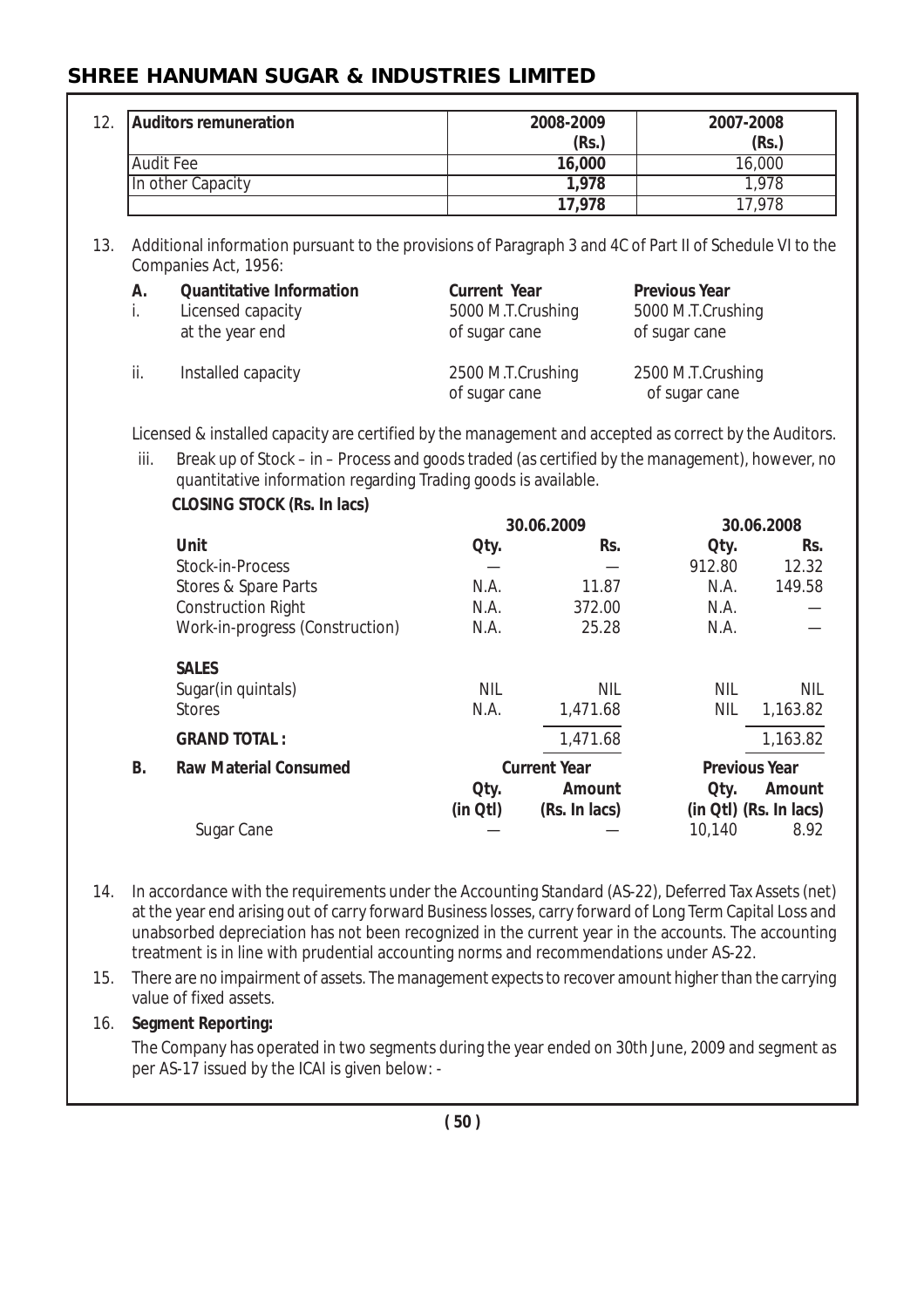|     |              |                    | Segment Revenue, Result and Capital employed                                           |                                                                                                        |             |
|-----|--------------|--------------------|----------------------------------------------------------------------------------------|--------------------------------------------------------------------------------------------------------|-------------|
|     |              | <b>Particulars</b> |                                                                                        | As at 30.06.2009                                                                                       |             |
|     | 1.           |                    | Segment Revenue                                                                        |                                                                                                        |             |
|     |              |                    | Net Sale/Income from each segment                                                      |                                                                                                        |             |
|     |              |                    | (including other operating income and other income)                                    |                                                                                                        |             |
|     |              |                    | (a) Sugar                                                                              |                                                                                                        | 1,472.35    |
|     |              |                    | (b) Construction                                                                       |                                                                                                        | 99.75       |
|     |              |                    | <b>TOTAL REVENUE</b>                                                                   |                                                                                                        | 1,572.10    |
|     | 2.           |                    | Segment Result                                                                         |                                                                                                        |             |
|     |              |                    | PBIT from each segment                                                                 |                                                                                                        |             |
|     |              |                    | (a) Sugar                                                                              |                                                                                                        | 247.43      |
|     |              |                    | (b) Construction                                                                       |                                                                                                        | 99.75       |
|     | <b>TOTAL</b> |                    |                                                                                        |                                                                                                        | 347.18      |
|     |              | Less:              |                                                                                        |                                                                                                        |             |
|     |              |                    | Interest expense                                                                       |                                                                                                        | 42.80       |
|     |              |                    | Interest income                                                                        |                                                                                                        |             |
|     |              |                    | Unallocable Expenditure                                                                |                                                                                                        |             |
|     |              | <b>TOTAL PBT</b>   |                                                                                        |                                                                                                        | 304.38      |
|     | 3.           |                    | Capital Employed                                                                       |                                                                                                        |             |
|     |              |                    | (a) Sugar                                                                              |                                                                                                        | 5,523.55    |
|     |              |                    | (b) Construction                                                                       |                                                                                                        | 122.00      |
|     |              | (c)                | Unallocated                                                                            |                                                                                                        |             |
|     | <b>TOTAL</b> |                    |                                                                                        |                                                                                                        | 5,645.55    |
| 17. |              |                    | <b>Related Party Disclosures</b>                                                       |                                                                                                        |             |
|     | a)           |                    | Names of Related Parties:                                                              | Nopany Investments Pvt Ltd                                                                             |             |
|     |              |                    | Associate Companies:                                                                   | Shruti Ltd                                                                                             |             |
|     |              |                    |                                                                                        | Eastern Sugar & Industries Ltd                                                                         |             |
|     |              |                    | Key Management Personnel:                                                              | Directors of the Company                                                                               |             |
|     |              |                    | Enterprises over which Key Management                                                  |                                                                                                        |             |
|     |              |                    | Personnel exercise significant influence:                                              | Nopany & Sons                                                                                          |             |
|     | b)           |                    |                                                                                        | During the period, the Company entered into the following related party transactions:                  |             |
|     |              |                    | i) Unsecured loans repaid to: -                                                        | Amount (Rs. in lacs)                                                                                   |             |
|     |              |                    | Nopany & Sons                                                                          |                                                                                                        | 301.77      |
|     |              |                    | Nopany Investments Pvt. Ltd                                                            |                                                                                                        | 63.12       |
|     |              |                    | Sri Bimal Kumar Nopany                                                                 |                                                                                                        | 109.63      |
|     |              |                    | Shruti Limited                                                                         |                                                                                                        | 300.00      |
|     |              | ii)                | Interest paid to: -                                                                    |                                                                                                        |             |
|     |              |                    | Nopany Investments Pvt. Ltd.                                                           |                                                                                                        | 8.50        |
| 18. | under: -     |                    |                                                                                        | Basis for Calculation of Basic and Diluted Earnings per share in terms of Accounting Standard-20 is as |             |
|     |              |                    |                                                                                        | 30.06.2009                                                                                             | 30.06.2008  |
|     |              |                    |                                                                                        | 2,76,70,000                                                                                            | 2,00,58,079 |
|     |              |                    | Profit after Tax as per Profit & Loss Account<br>Weighted Average No. of Equity Shares | 1,60,00,000                                                                                            | 1,02,00,000 |
|     |              |                    | Basic & Diluted Earning per Share                                                      | 1.73                                                                                                   | 1.97        |
|     |              |                    |                                                                                        |                                                                                                        |             |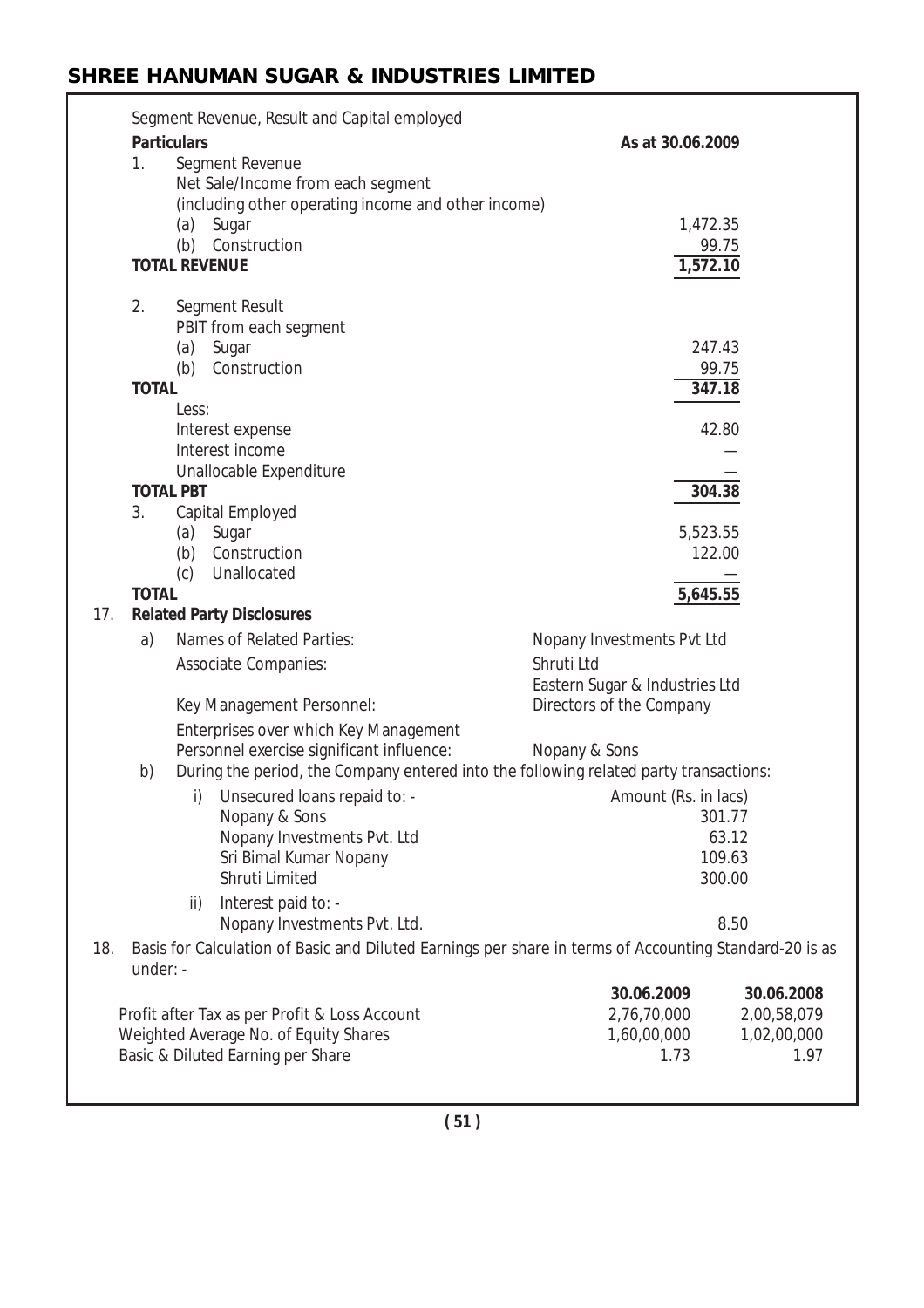20. Figures of previous year have been re-arranged and re grouped wherever considered necessary and are compared with 3 month's figures for the period from 1st July, 2009 to 30th September, 2009.

Signatories to Schedules 'A' to 'J'

| <b>Chartered Accountants</b><br>D. K. Sarawgee | Chairma<br>K. M. SH |
|------------------------------------------------|---------------------|
| Partner                                        | Director            |
| Membership No 10089                            |                     |
|                                                |                     |

JAINSARAWGEE & CO. B. K. NOPANY rtered Accountants *Chairman cum Managing Director*<br>Chairman cum Managing Director **K. M. SHAH**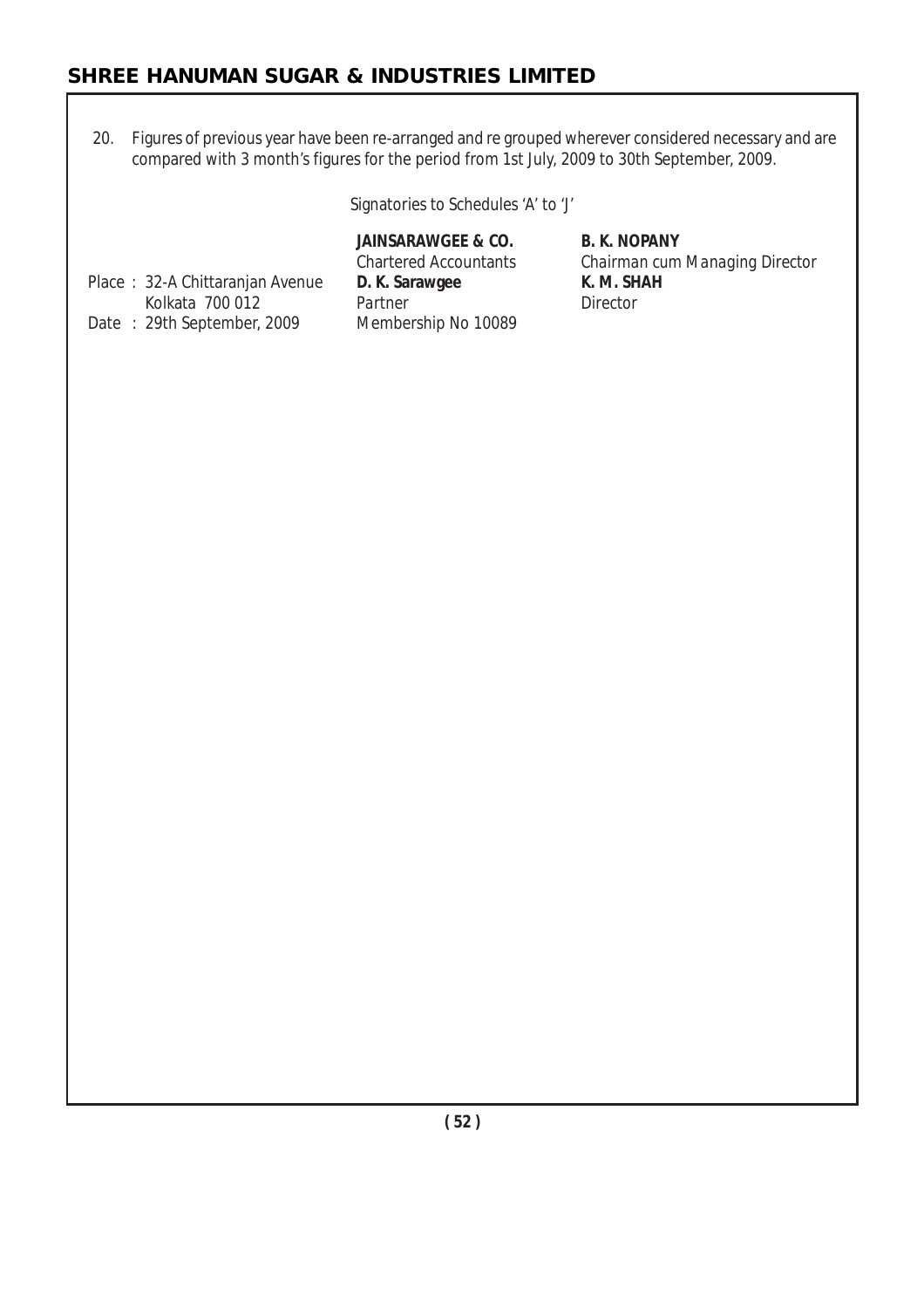| BALANCE SHEET ABSTRACT AND COMPANY'S GENERAL BUSINESS PROFILE FOR THE<br>PERIOD ENDED 30TH JUNE, 2009 |                                                                                                                                                                                                                                                             |                                                                                                                   |                                                                                 |                       |  |  |
|-------------------------------------------------------------------------------------------------------|-------------------------------------------------------------------------------------------------------------------------------------------------------------------------------------------------------------------------------------------------------------|-------------------------------------------------------------------------------------------------------------------|---------------------------------------------------------------------------------|-----------------------|--|--|
| I.                                                                                                    | <b>Registration Details:</b><br>Registration No.:<br>State Code:<br><b>Balance Sheet Date:</b>                                                                                                                                                              | 7276<br>21<br>30.06.2009                                                                                          |                                                                                 |                       |  |  |
| ΙΙ.                                                                                                   | Capital raised during the period (Amount in Rs. Thousand)<br>Public Issue<br><b>Bonus Issue</b>                                                                                                                                                             | NIL<br><b>NIL</b>                                                                                                 | Rights Issue<br>Private Placement                                               | <b>NIL</b><br>980000  |  |  |
| III.                                                                                                  | Position of Mobilisation and Deployment of Funds (Amount in Rs. Thousand)<br><b>Total Liabilities</b><br><b>Sources of Funds:</b>                                                                                                                           | 686305                                                                                                            | <b>Total Assets</b>                                                             | 686305                |  |  |
|                                                                                                       | Paid up Capital<br><b>Secured Loans</b>                                                                                                                                                                                                                     | 160000<br>37486                                                                                                   | Reserve & Surplus<br><b>Unsecured Loans</b>                                     | 406249<br>82570       |  |  |
|                                                                                                       | <b>Application of Funds:</b><br><b>Net Fixed Assets</b><br><b>Net Current Assets</b><br><b>Accumulated Losses</b>                                                                                                                                           | 532442<br>116839<br><b>NIL</b>                                                                                    | Investments<br>Misc. Expenditure                                                | 37024<br><b>NIL</b>   |  |  |
| IV.                                                                                                   | Performance of Company (Amount in Rs. Thousand)<br>Turnover (Total Income)<br>Profit /(Loss) before Tax<br>Earning per share (in Rs.)                                                                                                                       | 157210<br>30438<br>1.73                                                                                           | <b>Total Expenditure</b><br>Profit /(Loss) after Tax<br><b>Dividend Rate</b>    | 126772<br>27670<br>3% |  |  |
| V.                                                                                                    | Generic Names of three principals / services of Company (as per monetary terms)<br>Product Description:<br>White Crystal Sugar<br>Item Code No<br>170199-02<br>$\ddot{\phantom{a}}$<br>Product Description :<br>Molasses<br>Item Code No<br>170310-00<br>÷. |                                                                                                                   |                                                                                 |                       |  |  |
|                                                                                                       | Place: 32-A Chittaranjan Avenue<br>Kolkata 700 012<br>Date: 29th September, 2009                                                                                                                                                                            | <b>JAINSARAWGEE &amp; CO.</b><br><b>Chartered Accountants</b><br>D. K. Sarawgee<br>Partner<br>Membership No 10089 | <b>B. K. NOPANY</b><br>Chairman cum Managing Director<br>K. M. SHAH<br>Director |                       |  |  |